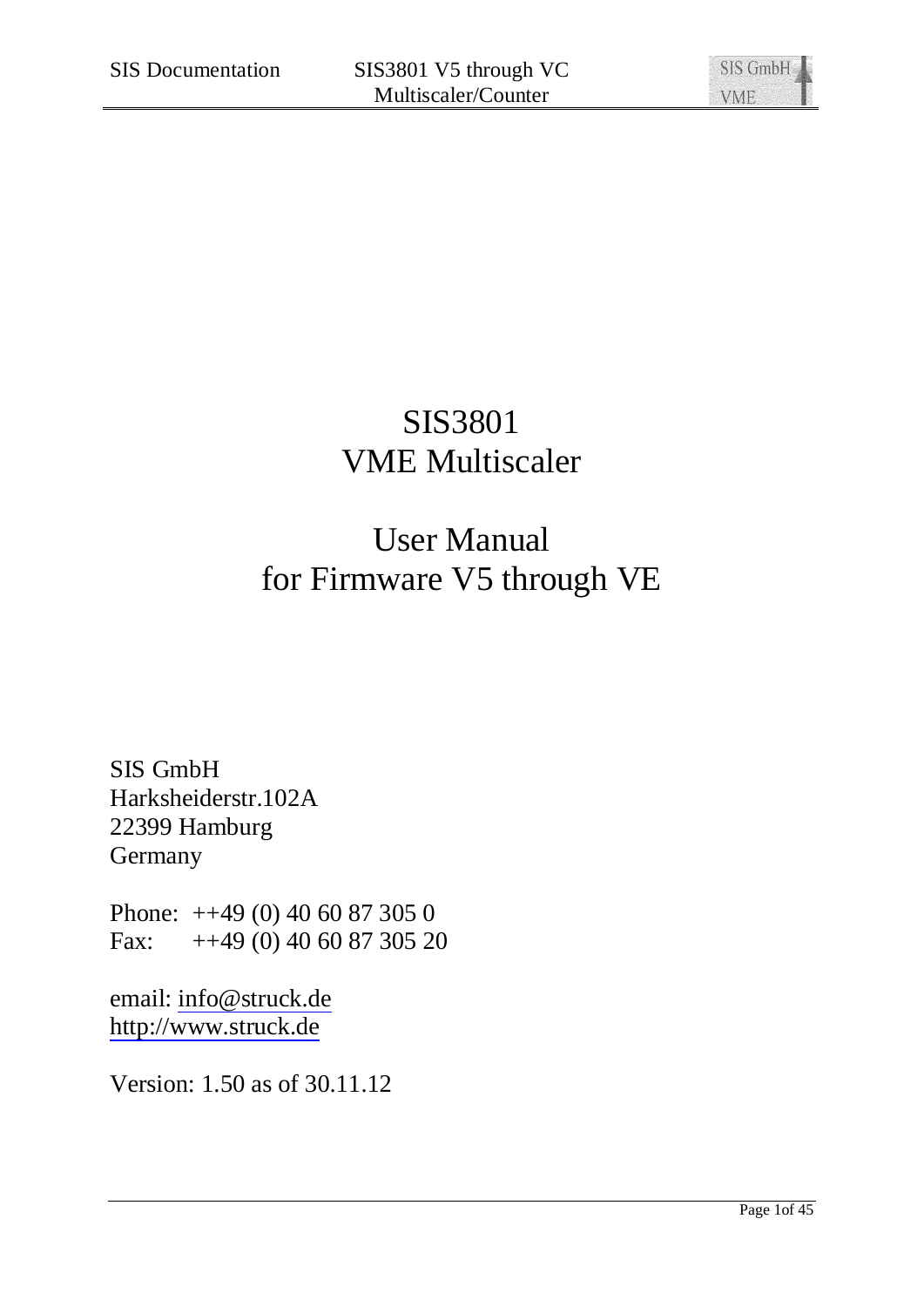

# Revision Table:

| Revision | Date     | Modification                                                         |
|----------|----------|----------------------------------------------------------------------|
| 1.0      | 22.01.99 | Generation from SIS3801 standard manual                              |
|          |          | remove broadcast functions                                           |
|          |          | reduced copy disable register                                        |
|          |          | add internal LNE pulser and LNE prescaler                            |
| 1.1      | 26.01.99 | FIFO flag changes V2/V3 PAL                                          |
| 1.11     | 29.01.99 | bug fix in control register default settings                         |
| 1.12     | 12.02.99 | bug fix in status register (IRQ source)                              |
| 1.20     | 23.06.99 | V7, V8 LNE inhibit input modes added                                 |
| 1.21     | 13.07.99 | V7, V8 enable external LNE in control register added                 |
| 1.30     | 17.04.00 | V9, VA LNE prescaler extension to 28-bits                            |
| 1.31     | 29.05.00 | FIFO VME access D32/BLT32 fix                                        |
| 1.32     | 28.08.00 | LNE Prescale factor reload procedure added                           |
| 1.40     | 29.03.01 | Version 0xB and 0xC, RORA/ROAK IRQ style                             |
|          |          | selectable via                                                       |
| 1.50     | 30.11.12 | Version $0xD$ and $0xE$ ,                                            |
|          |          | - reduced the programmable length of the IRQ Vector from 8 bits to   |
|          |          | 2 bits (bits $7$ to $2$ are 0)                                       |
|          |          | - reduced bit width of "Copy Disable" register from [24:0] to [17:0] |
|          |          | - add 19-bit "Acquisition Count" register (read only)                |
|          |          | - add 18-bit "Acquisition Preset" register (write only)              |
|          |          |                                                                      |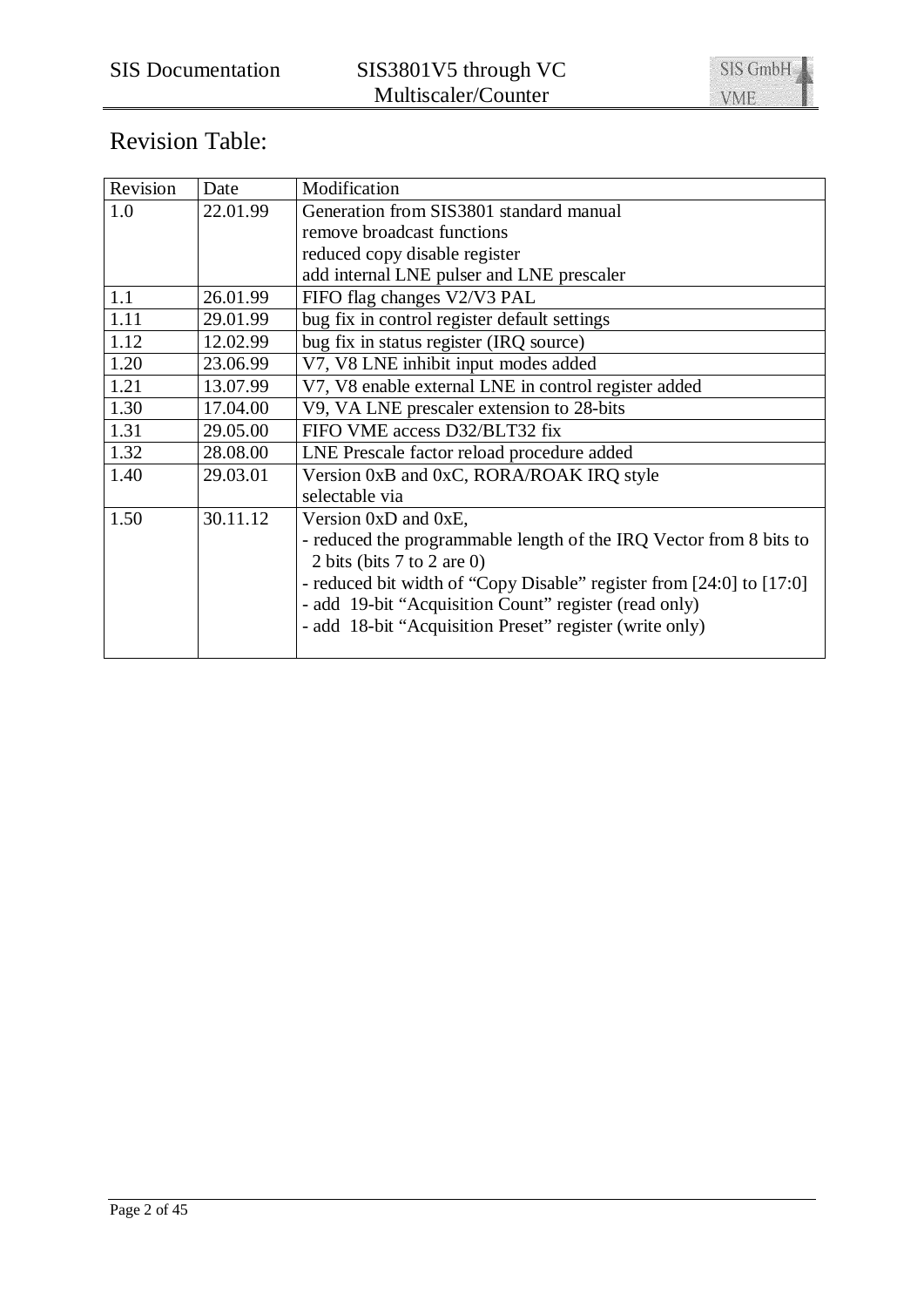# Table of contents

| 1            |  |
|--------------|--|
| 2            |  |
| 2.1          |  |
| 2.2          |  |
| 2.3          |  |
| 2.4<br>2.5   |  |
| 3            |  |
| 3.1          |  |
| 3.1.1        |  |
| 3.1.2        |  |
| 4            |  |
| 4.1          |  |
|              |  |
| 5            |  |
| 5.1          |  |
| 5.2          |  |
| 5.2.1        |  |
| 5.2.2        |  |
| 5.3          |  |
| 6            |  |
| 6.1          |  |
| 6.2          |  |
| 6.3          |  |
| 6.4<br>6.5   |  |
| 6.6          |  |
| 6.7          |  |
| 6.7.1        |  |
| 6.7.2        |  |
| 6.8          |  |
| 7            |  |
| 8            |  |
| 9            |  |
| 9.1          |  |
| 9.1.1        |  |
| 9.1.2        |  |
| 9.2          |  |
| 9.2.1        |  |
| 9.2.2        |  |
| 10<br>10.1   |  |
| 10.2         |  |
| 10.3         |  |
| 10.3.1       |  |
| 10.3.2       |  |
| 11           |  |
| 12           |  |
| 13           |  |
| 13.1         |  |
| 13.2         |  |
| 14           |  |
| 14.1         |  |
| 14.2         |  |
| 14.3         |  |
| 15           |  |
| 15.1<br>15.2 |  |
|              |  |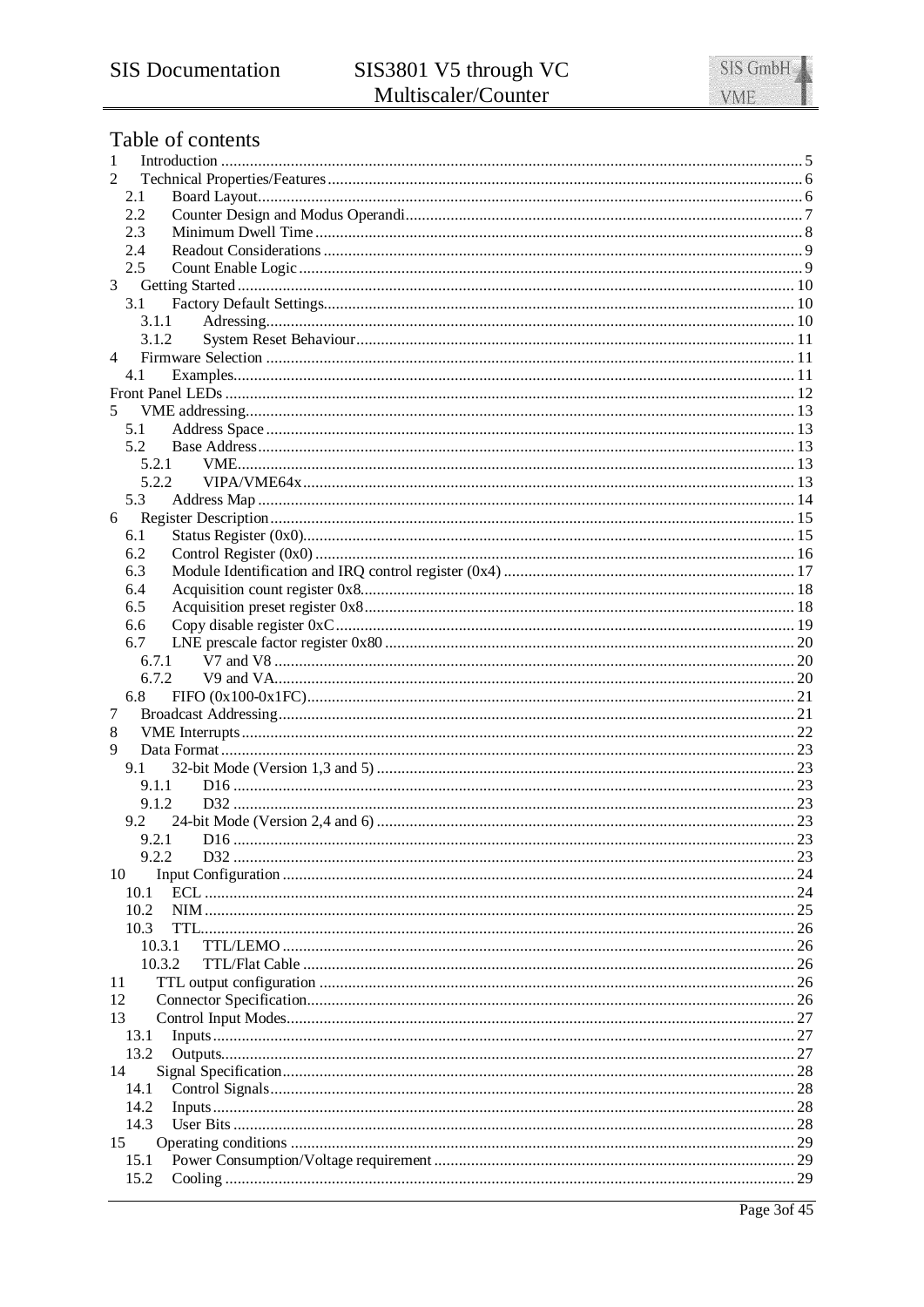| 15.3   |  |
|--------|--|
| 16     |  |
| 16.1   |  |
|        |  |
| 16.2.1 |  |
| 16.2.2 |  |
| 16.3   |  |
| 16.4   |  |
| 16.5   |  |
| 16.6   |  |
| 17     |  |
| 17.1   |  |
| 18     |  |
| 18.1   |  |
| 18.2   |  |
| 18.3   |  |
| 18.3.1 |  |
| 18.3.2 |  |
| 18.5   |  |
| 18.5.1 |  |
| 18.5.2 |  |
| 18.6   |  |
| 18.7   |  |
| 18.7.1 |  |
| 18.7.2 |  |
| 18.7.3 |  |
| 18.8   |  |
| 18.9   |  |
| 18.10  |  |
| 18.11  |  |
| 18.12  |  |
| 19     |  |
|        |  |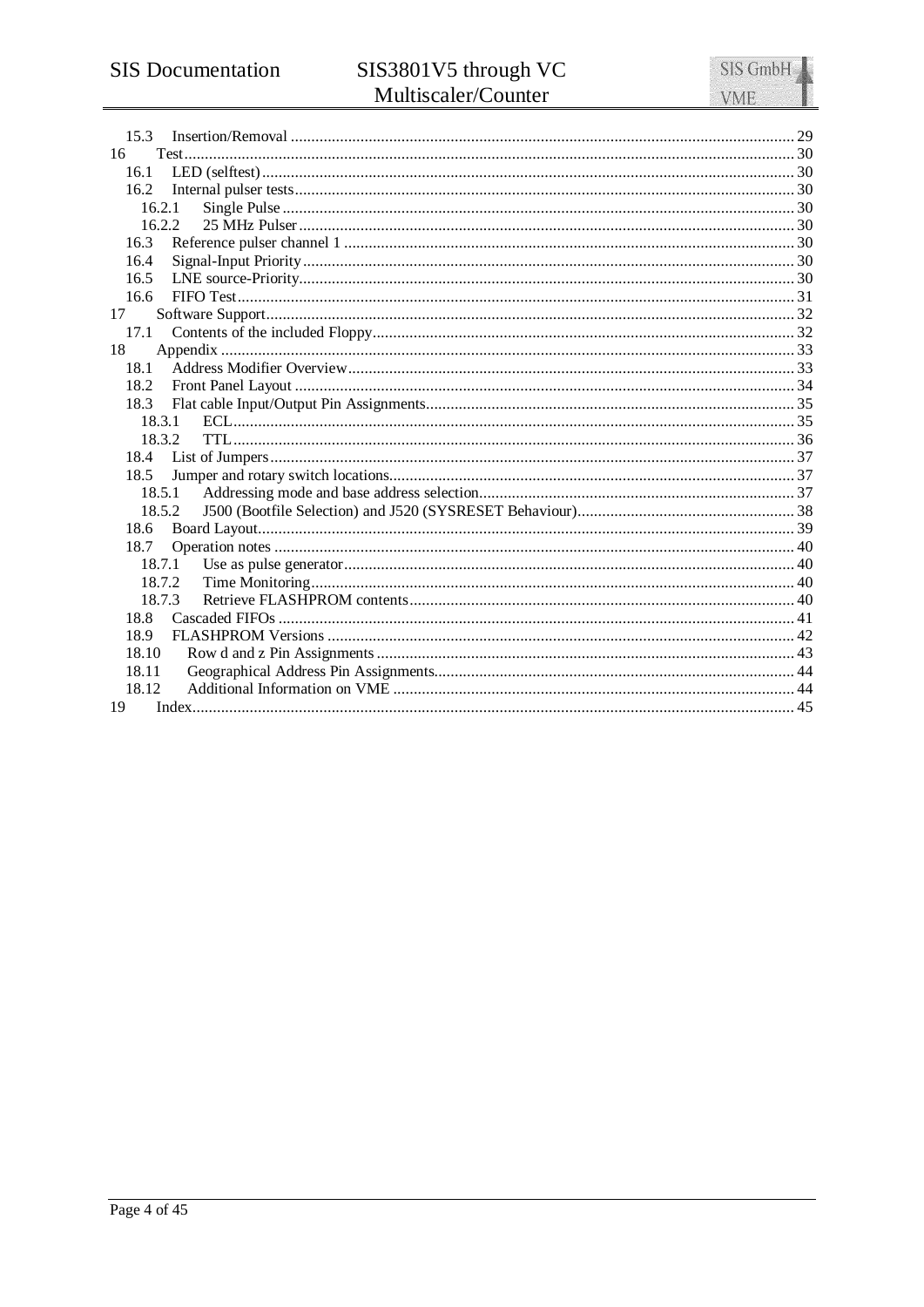# **1 Introduction**

The SIS3801 is one of the multi channel scaler (multiscaler) boards of the SIS360x/38xx VMEboard family. The SIS3801 is a single width (4 TE) 6U (double euro form factor) card. It was designed with applications at neutron sources and synchrotrons in mind, but due to the units flexible design it (or other members of the family) can be used in many particle physics and related applications as well as in applied research. Possible applications include:

- Beam loss monitor readout
- Luminosity monitor readout
- Electron Microscope readout
- Polarimeter Applications
- Time resolved counter acquisition
- x "Deadtimeless" scaler readout

This document was written with the focus on the user of the unit, who wants to integrate the board into a data acquisition system and interested parties who consider the module for future use in their setup and would like to get an overview on the designs capabilities.

The SIS360x/38xx card is a flexible concept to implement a variety of latch and counter firmware designs. The flexibility is based on two to six Xilinx FPGAs in conjunction with a FLASHPROM from which the firmware files are loaded into the FPGAs. Depending on the stuffing options of the printed circuit board, the user has the possibility to cover several purposes with the same card, hence the manual is a combination of firmware and hardware description .

This manual describes the firmware versions 5 and 6 of the SIS3801 multiscaler, which were developed for applications at the Advanced Photon Source (APS).

All cards of the family are equipped with the 5 row VME64x VME connectors, a side cover and EMC front panel, as well as the VIPA LED set. For users with VME64xP subracks VIPA extractor handles can be installed. The base board is prepared for VIPA style addressing, the current first version of the SIS3801 firmware does not feature VIPA modes yet however.

As we are aware, that no manual is perfect, we appreciate your feedback and will try to incorporate proposed changes and corrections as quickly as possible. The most recent version of this manual can be obtained by email from [info@struck.de](mailto:info@struck.de), the revision dates are online under <http://www.struck.de/manuals.htm.> A list of available firmware designs can be retrieved from <http://www.struck.de/sis3638firm.htm>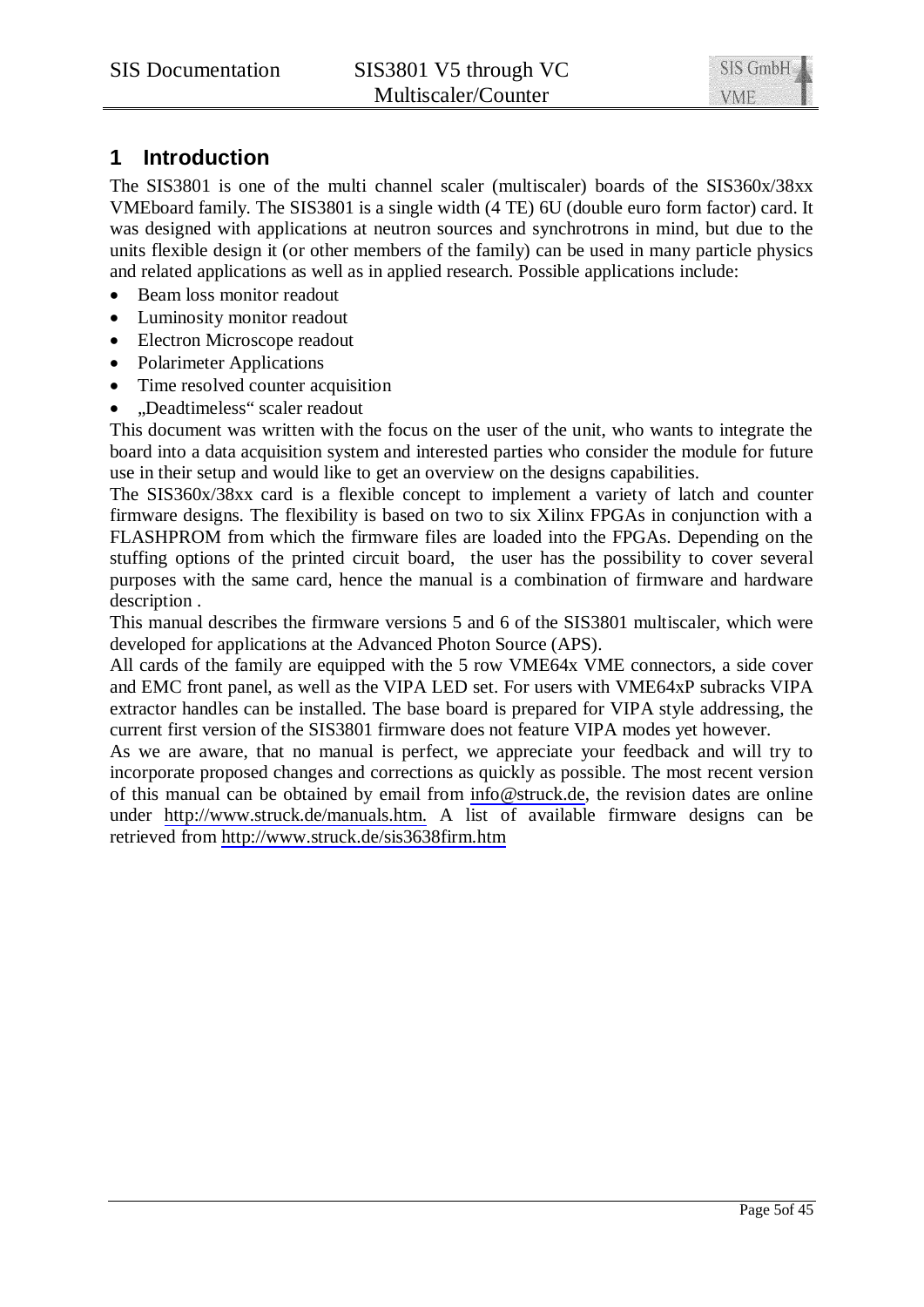# **2 Technical Properties/Features**

The SIS3801 is rather a firmware design in combination with given board stuffing options, than a name for the board (this is the reason, why the modules are named SIS360x/38xx on the front panel and the distinction of the units is made by the module identifier register). The firmware makes use of part of the possibilities of the SIS360x/38xx PCB, if the SIS3801 or other firmware designs of the family come close to what you need, but something is missing, a custom firmware design may be an option to consider.

Find below a list of key features of the SIS3801.

- $\bullet$  32 channels
- 200 MHz counting rate (ECL and NIM), 100 MHz for TTL
- $\bullet$  24/32-bit channel depth
- NIM/TTL/ECL versions
- flat cable (TTL/ECL) and LEMO (TTL/NIM) versions
- $\bullet$  64K FIFO (256 K available on request)
- A16/A24/A32 D16/D32/BLT32 (CBLT32 prepared)
- $\bullet$  Base address settable via 5 rotary switches (A32-A12) and one jumper (A11)
- VME interrupt capability
- VIPA geographical addressing prepared
- VIPA LED set
- $\bullet$  3.8  $\mu$ s minimum dwell time (with all channels active)
- $\bullet$  2 external user bits (in 24-bit mode)
- $\bullet$  Reference Pulser capability
- Internal 10 MHz to LNE clock
- Prescaler for external and internal LNE signal
- $\bullet$  Up to eight firmware files
- single supply  $(+5 V)$

# *2.1 Board Layout*

Xilinx FPGAs are the working horses of the SIS360x/38xx board series. The counter (prescaler, latch, ...) logic is implemented in one to four chips, each chip handles eight front end channels. The VME interface and the input and output control logic reside in two Xilinx chips also. The actual firmware is loaded into the FPGAs upon power up from a FLASHPROM under jumper control. The user can select among up to eight different boot files by the means of a 3-bit jumper array. The counter inputs, the control inputs and the outputs can be factory configured for ECL, NIM and TTL levels. The front panel is available as flat cable (ECL and TTL) or LEMO (NIM and TTL) version. The board layout is illustrated with the block diagram below: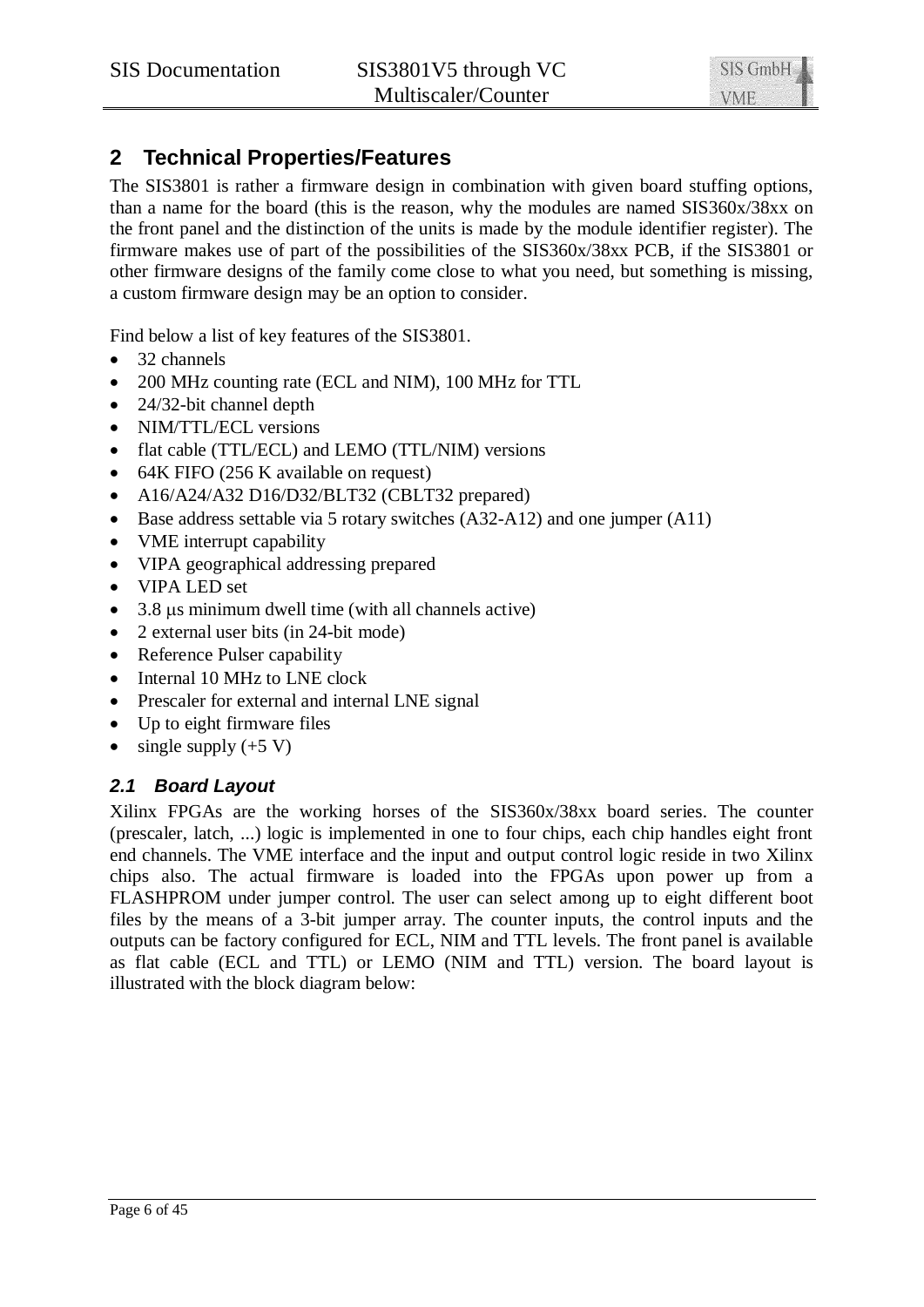

SIS3801 Block Diagram

# *2.2 Counter Design and Modus Operandi*

The counters are implemented in XILINX FPGAs. One of the counter FPGAs holds 8 32-bit or 24-bit deep counter channels. Two counter banks are implemented, the actual multiscaling mechanism is implemented as bank switching between the two counter banks and copying the data of the inactive bank to the FIFO. Bank switching can be initiated via an external pulse or a VME command. A sketch of the bank mechanism can be found below.

In nuclear physics on refers to the time slice length (i.e. the period during which counts are acquired into the same bank) as dwell time. In many cases the dwell time will be constant, but the user is free to use varying time intervals, as long as the minimum time between two next event pulses is smaller than the minimum dwell time with the given number of active channels. An approach to measure the length of the time slices is the readout of a fixed frequency clock on one of the counter channels, the accuracy of the measurement is defined by the frequency stability of the clock and the interval length.

Firmware versions 5 and 6 are furnished with an internal 10 MHz pulser which can be routed via an LNE (Load Next Event) prescaler alternatively to the LNE front panel. This allows standalone readout with fixed time intervals as well as readout on the Nth occurrence of an external signal (like a clock tick from a shaft encoder or stepper motor).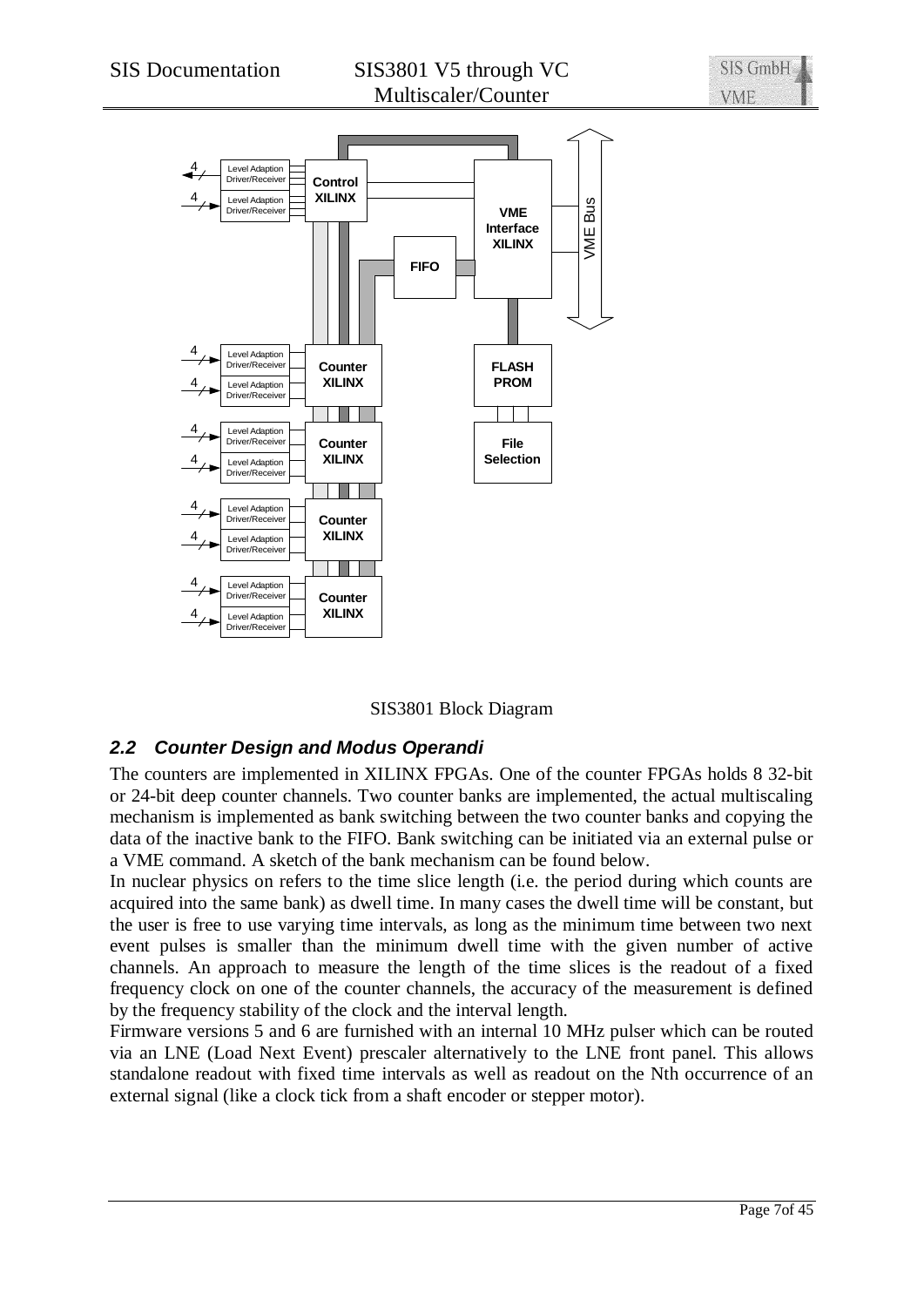

# *2.3 Minimum Dwell Time*

The minimum dwell time on the SIS3801 isdefined by the time which is needed to copy the data from the idle scaler bank to the FIFO. The time required to copy one 32-bit data word from the counter Xilinx chips to the FIFO is 120 ns. The overhead is 260 ns, thus the minimum dwell time is some  $4.0 \text{ }\mu\text{s}$  with all 32 scaler channels active. The firmware designs 3,4,5 and 6 have a channel count dependent dwell time. Via the copy disable register the number of active channels can be reduced if lower dwell times are of interest. The time, which is needed for the copy progress can be measured on the copy in progress (CIP) output, the output is active for the duration of the process, the signal can also be of help to control or synchronise external components.

As the maximum number of counts the unit can acquire within microsecond time frames is in the order of a couple of hundred, one may consider to go for a 16-bit counter design if shorter dwell times are envisaged, the readout time is reduced to 50 ns/16-bit word in such a design (the FIFO is of 18-bit synchronous type).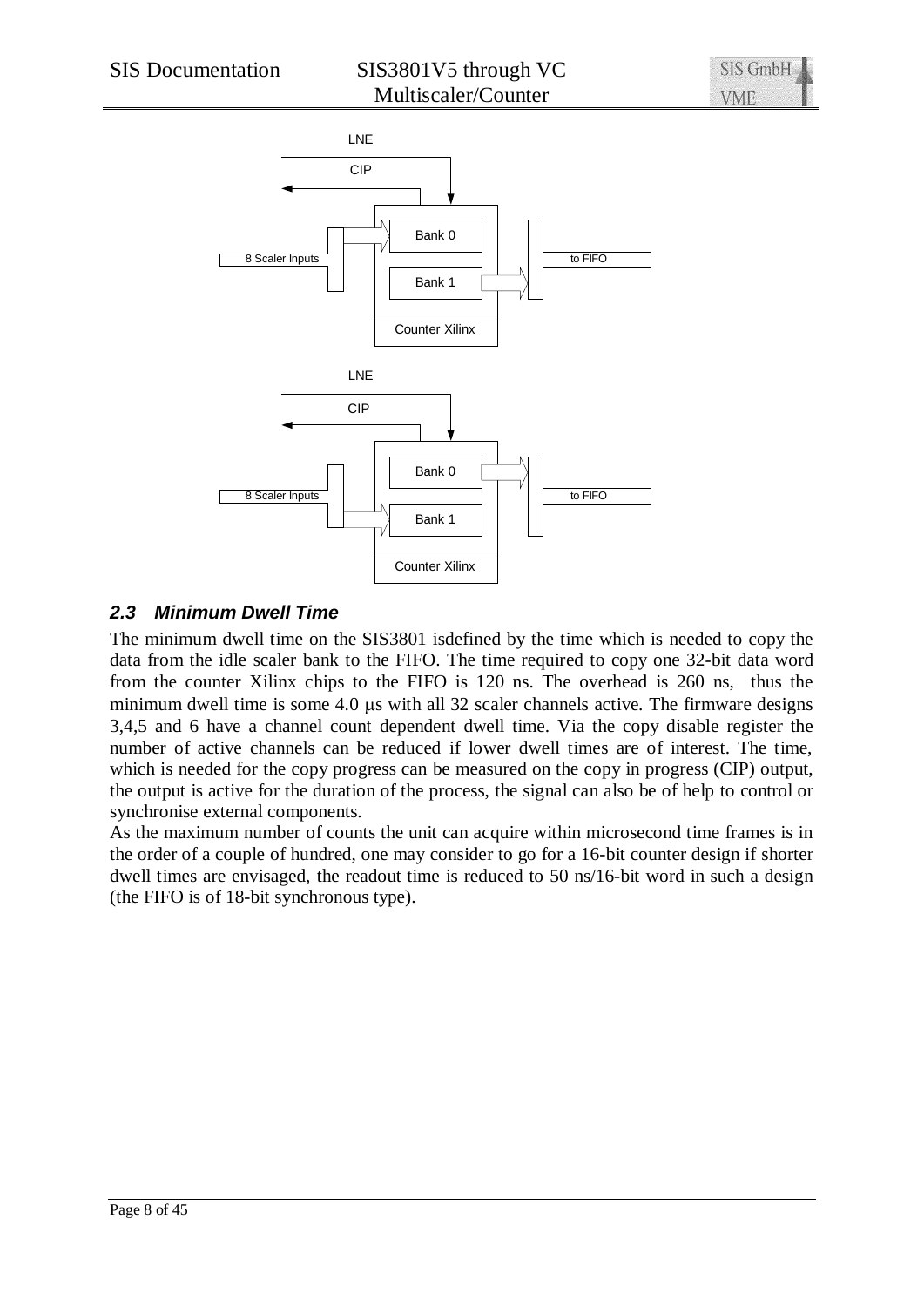

# *2.4 Readout Considerations*

One of the major advantages of a FIFO based counter/multiscaler is the decoupling of the time slice/bank switching and the actual VME readout of the data. Depending on the application the FIFO may be used to buffer one or two reads only, before a DSP processes the data on the fly, in this case the FIFO is used to establish readout pipelining, in other cases the maximum possible FIFO size is of interest to store a complete set of data points for a pulsed or non continuous measurement. Continuous multiscaling can be established as long as the VME master can cope with the amount of data generated by the scaler, i.e. the FIFO is never allowed to run into the FIFO full condition. The 64K default FIFO size of the SIS3801 V2 (4K on V1 boards) is considered to be a save value for most applications, for more demanding applications the FIFO size can be increased up to 256K as a stuffing option. One as to keep in mind, that two FIFO words are needed to hold one 32-bit scaler value, i.e. a 64K FIFO can hold 32K scaler words or 1K events (time slices) with all 32 channels enabled. The packing of the FIFO data into VME D32 words is handled without user intervention upon VME read cycles from the FIFO. In high data rate applications, the readout scheme will make use of the FIFO half full flag (or FIFO almost full flag in the 256K FIFO case) via a VME interrupt or polling in most cases, as a minimum known number of 32K (32K-64 respective) longwords can be read out (being blocked into smaller chunks by VME) with a block transfer.

**Example:** Assume 32 channels are read out with a dwell time of 10 us (i.e. at a rate of 100 KHz) with a 64K FIFO unit. The data rate is 32 channels x 4 bytes x 100 KHz corresponding to some 12 MB/s. The FIFO half full interrupt or flag will be asserted for the first time after 0.5 ms of data acquisition, the VME master has to digest 64Kbytes within less than 0.5 ms (including IRQ handling or polling) to prevent the FIFO from overflow.

**Note:** No new data can be acquired before a FIFO reset if the FIFO full condition has occurred (i.e. the FIFO full condition is considered an error condition, which should not occur in standard operation).

# *2.5 Count Enable Logic*

A channel acquires input or test counts, if the count enable and the global count enable conditions are true. Via the test enable toggle bits in the control register the input of the counter is switched to test pulses or front panel signals.

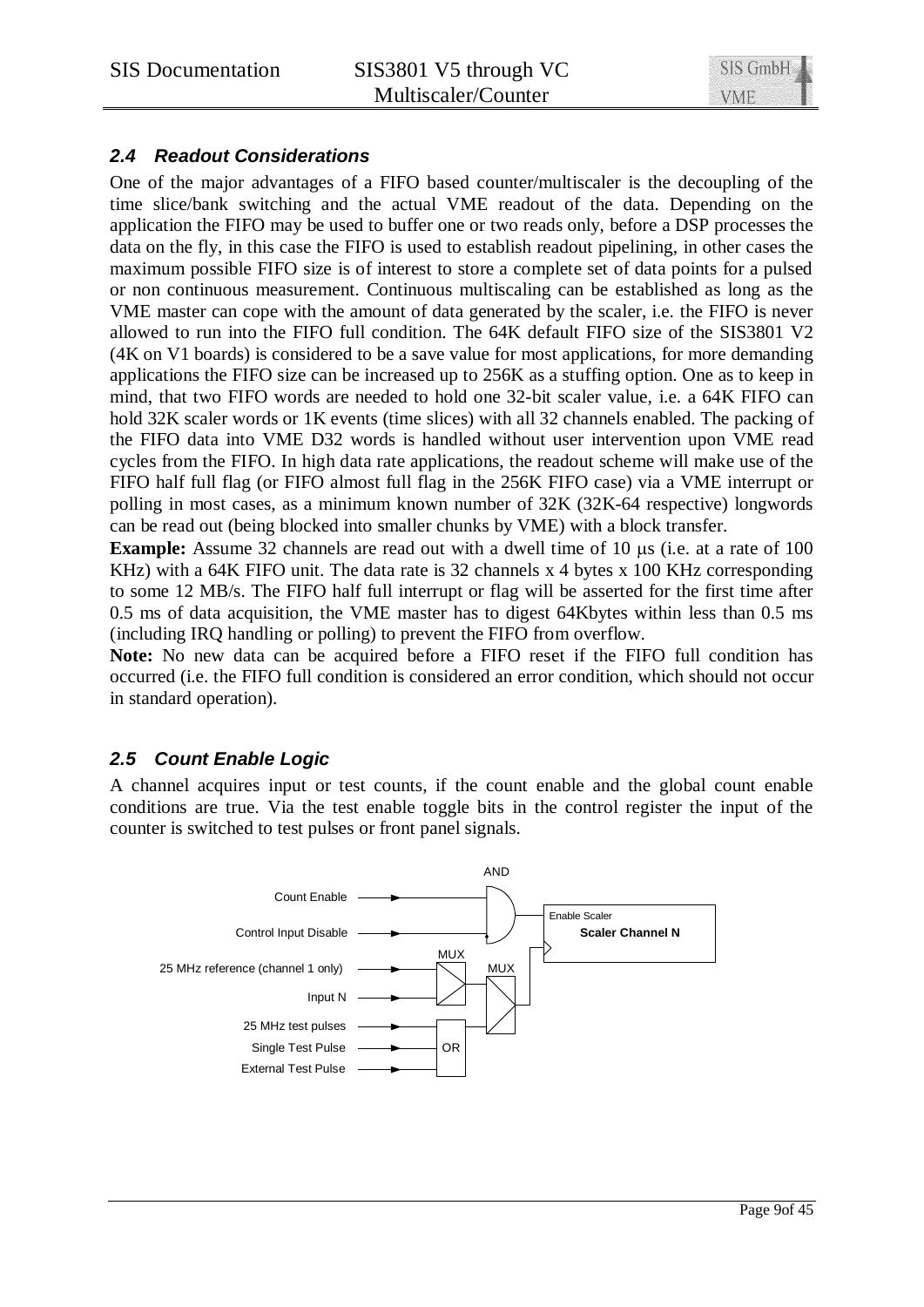

# **3 Getting Started**

The minimum setup to operate the SIS3801 requires the following steps:

- Check the proper firmware design is selected (should be design zero, i.e. all jumpers of jumper array J500 set.
- Select the VME base address for the desired addressing mode
- Select the VME SYSRESET behaviour via J520
- turn the VME crate power off
- install the scaler in the VME crate
- $\bullet$  connect your signals to the counter
- turn crate power back on
- $\bullet$  issue a key reset by writing to 0x60
- $\bullet$  issue FIFO clear by writing to 0x20
- $\bullet$  enable next logic by writing to 0x28
- $\bullet$  issue first next clock pulse to start counting by soft- or hardware
- after one or more subsequent next clock pulses data can be read from the FIFO from the addresses 0x100 through 0x1FC.

## **Note: Issuing a FIFO clear is essential on units with 256 K FIFO to synchronise the cascaded FIFO chips.**

A good way of checking first time communication with the SIS3801 consists of switching on the user LED by a write to the control register at offset address 0x0 with data word 0x1 (the LED can be switched back off by writing  $0x100$  to the control register)..

# *3.1 Factory Default Settings*

## 3.1.1 Adressing

SIS3801 boards are shipped with the EN\_A32, the EN\_A24 and the EN\_A16 jumpers installed and the rotary switches set to:

| Switch  | $\triangle$ TT<br><b>SW</b> | $\mathbf{a}$<br>SW<br>А<br>AJZL<br>– | <b>SW</b><br>A24U | 24L<br><b>SW</b><br>ΑĽ | <b>SW</b><br>$\sim$<br>A <sub>10</sub><br>ັ | $^{\prime}$<br>. .<br>$\overline{\phantom{0}}$ | <b>Bits</b><br>2∟ ' | n. |
|---------|-----------------------------|--------------------------------------|-------------------|------------------------|---------------------------------------------|------------------------------------------------|---------------------|----|
| setting |                             |                                      |                   |                        |                                             |                                                |                     |    |

Jumper A\_11 is open (bit 11 set).

Hence the unit will respond to the following base addresses:

| Mode | Base address |
|------|--------------|
| A32. | 0x38383800   |
| A24  | 0x383800     |
| A16  | 0x3800       |

#### Firmware Design

File 0 (SIS3801, Version 5) of the FLASHPROM is selected (all jumpers of jumper array J500 set).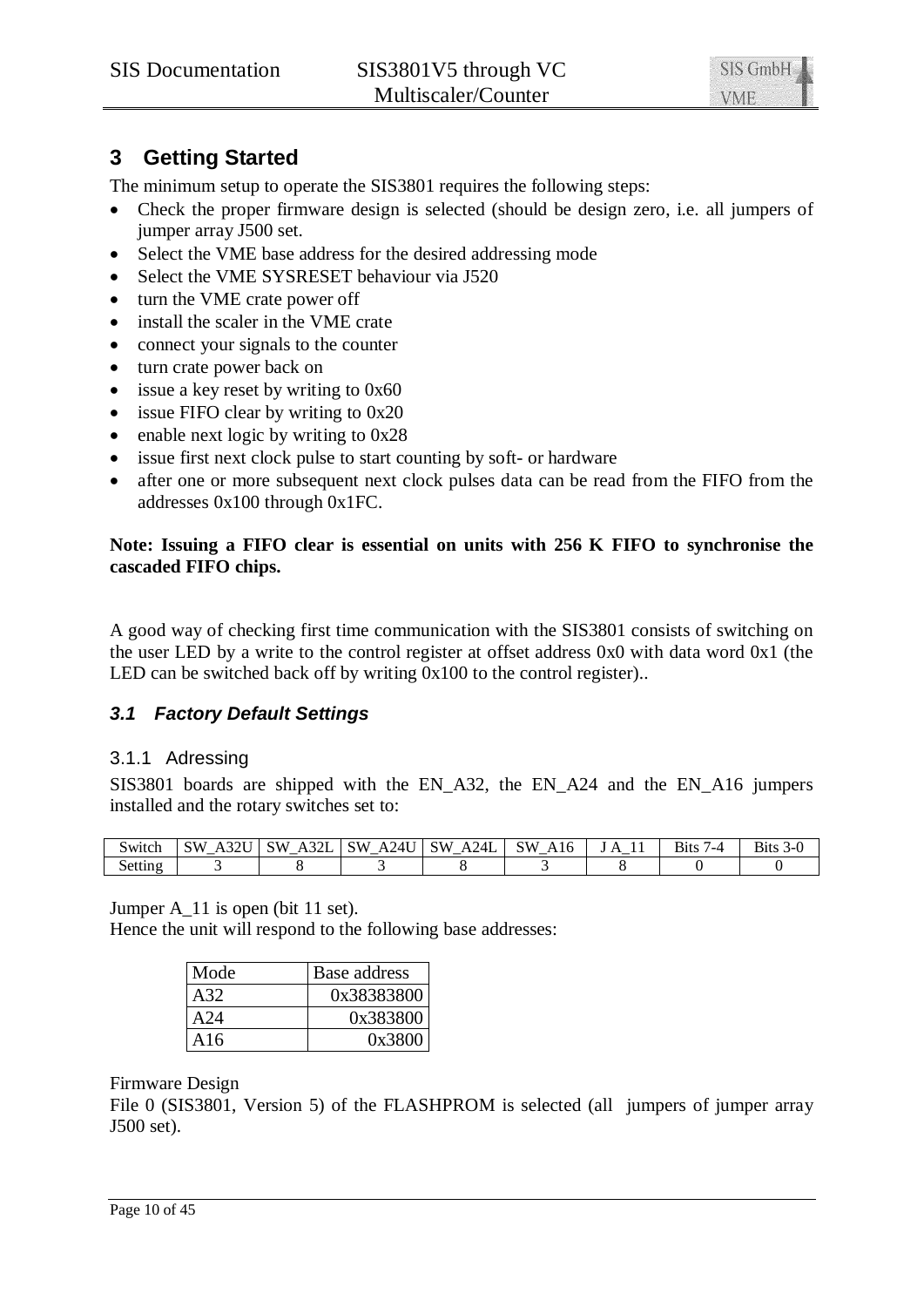# 3.1.2 System Reset Behaviour

J520 is set, i.e. the SIS3801 is reset upon VME reset.

# **4 Firmware Selection**

The FLASH PROM of a SIS360x/38xx board can contain several boot files. A list of available FLASHPROM versions can be found on our web site <http://www.struck.de>in the manuals page. If your FLASHPROM has more than one firmware design, you can select the desired firmware via the firmware selection jumper array J500 . You have to make sure, that the input/output configuration and FIFO configuration of your board are in compliance with the requirements of the selected firmware design (a base board without FIFO can not be operated as multi channel scaler e.g.). A total of 8 boot files from the FLASHPROM can be selected via the three bits of the jumper array. The array is located towards the rear of the card between the VME P1 and P2 connectors. The lowest bit sits towards the bottom of the card, a closed jumper represents a zero, an open jumper a one.

# *4.1 Examples*

The figures below show jumper array 500 with the soldering side of the board facing the user and the VME connectors pointing to the right hand side.



Bootfile 0 selected With all jumpers closed boot file 0 is selected

Bootfile 3 selected

With the lowest two jumpers open bit 0 and bit 1 are set to 1 and hence boot file 3 is selected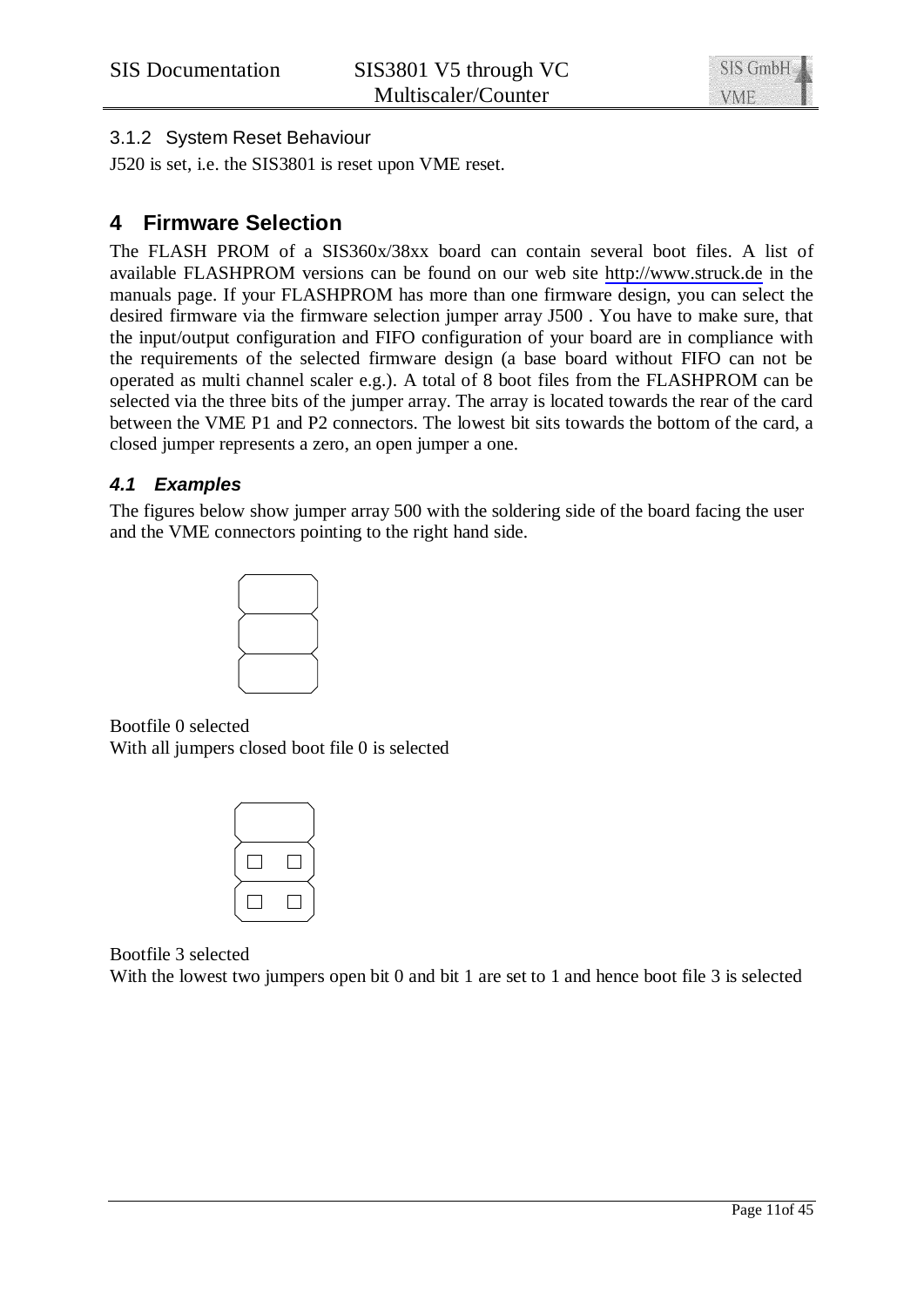

# **Front Panel LEDs**

The SIS3801 has 8 front panel LEDs to visualise part of the units status. Three LEDs according to the VME64xP standard (Power, Access and Ready) plus 5 additional LEDs (VME user LED, Clear, Copy in Progress, Scaler enable and VIPA user LED).

| Designation  | <b>LED</b>           | Color  | Function                                         |
|--------------|----------------------|--------|--------------------------------------------------|
| A            | Access               | yellow | Signals VME access to the unit                   |
| P            | Power                | red    | Flags presence of VME power                      |
| $\mathbb{R}$ | Ready                | green  | Signals configured logic                         |
|              | VME user LED         | green  | To be switched on/off under user program control |
| <b>CLR</b>   | Clear                | yellow | Signals bank clear                               |
| OVL (CIP)    | Copy in Progress     | red    | Signals copy in progress                         |
|              | <b>Scaler Enable</b> | green  | Signals one or more enabled channels             |
| VU           | VIPA user LED        | green  | for future use                                   |

The LED locations are shown in the portion of the front panel drawing below.



The VME Access, the Clear and the Scaler enable LED are monostable (i.e. the duration of the on phase is stretched for better visibility), the other LEDs reflect the current status. An LED test cycle is performed upon power up (refer to the chapter 16.1).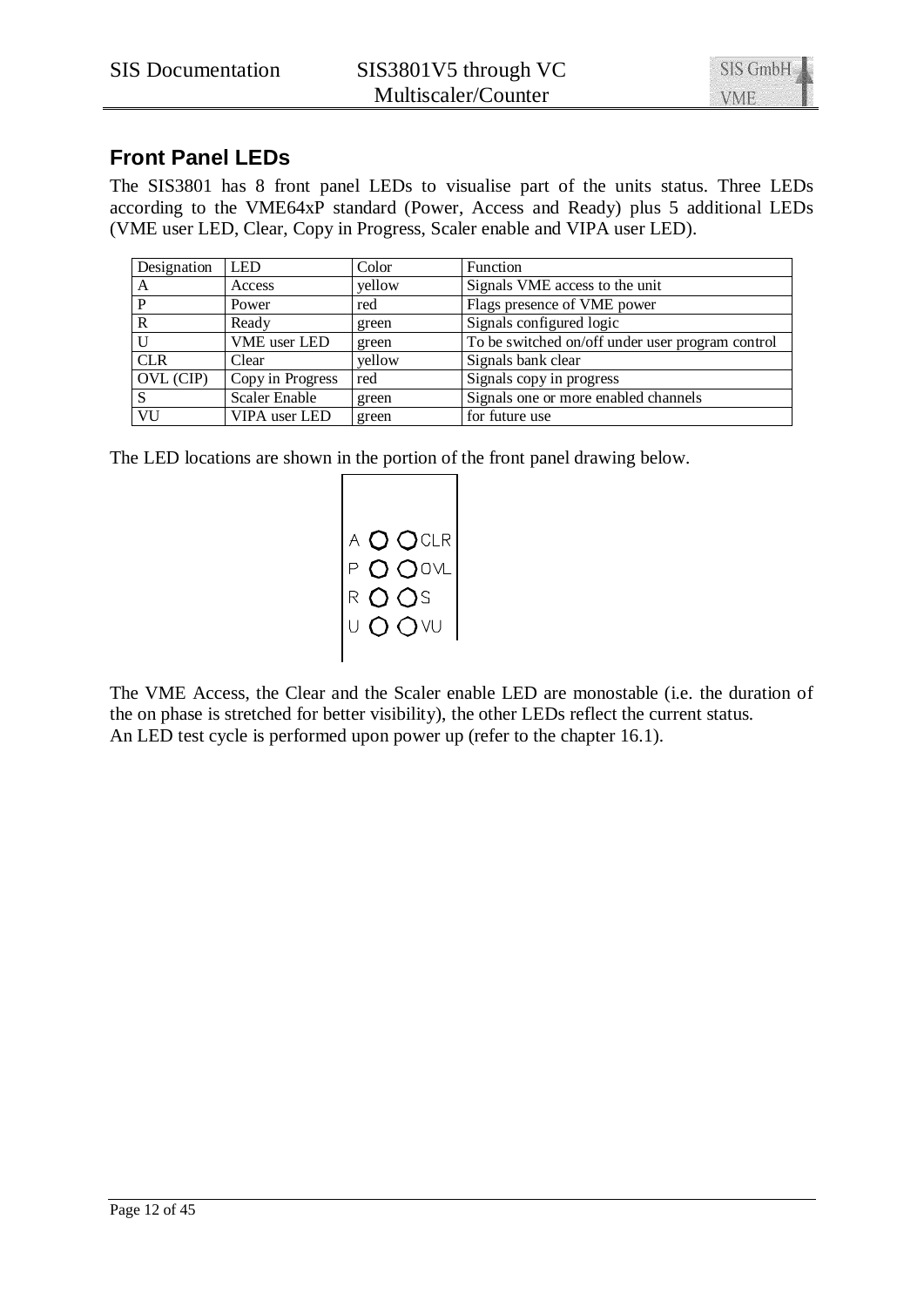# **5 VME addressing**

## *5.1 Address Space*

As bit 11 is the lowest settable bit on the 360x/38xx board, an address space of 2 Kbytes (Offset plus 0x000 to 0x7ff) is occupied by the module.

# *5.2 Base Address*

# 5.2.1 VME

The VME addressing mode (A16/A24/A32) is selected via the jumpers EN\_A16, EN\_A24 and EN A32. The mode is selected by closing the corresponding jumper, it is possible to enable two or all three addressing modes simultaneously.

The base address is set via the five rotary switches SW\_A32U, SW\_A32L, SW\_A24U, SW\_A24L and SW\_A16 and the jumper J\_A11. The table below lists the switches and jumpers and their corresponding address bits.

| Switch/Jumper       | <b>Affected Bits</b> |
|---------------------|----------------------|
| SW A32U             | $31 - 28$            |
| SW A32L             | $27 - 24$            |
| SW A24U             | $23 - 20$            |
| SW A24L             | $19-16$              |
| <b>SW A16</b>       | $15 - 12$            |
| $J$ A <sub>11</sub> | 11                   |

In the table below you can see, which jumpers and switches are used for address decoding in the three different addressing modes (fields marked with an x are used).

|     | SW A32U | SW A32L | $\vert$ SW A24U | SW A24L | SW A16 | A11 |
|-----|---------|---------|-----------------|---------|--------|-----|
| A32 |         |         |                 |         |        |     |
| A24 |         |         |                 |         |        |     |
| A16 |         |         |                 |         |        |     |

#### **Note: J\_A11 closed represents a 0, J\_A11 open a one**

## 5.2.2 VIPA/VME64x

As the VME64x and the VME64xP (VIPA) standard are not yet standards to refer to and to declare conformity with, addressing modes (like geographical addressing e.g.) according to these standards are prepared but not yet implemented in the current firmware revisions.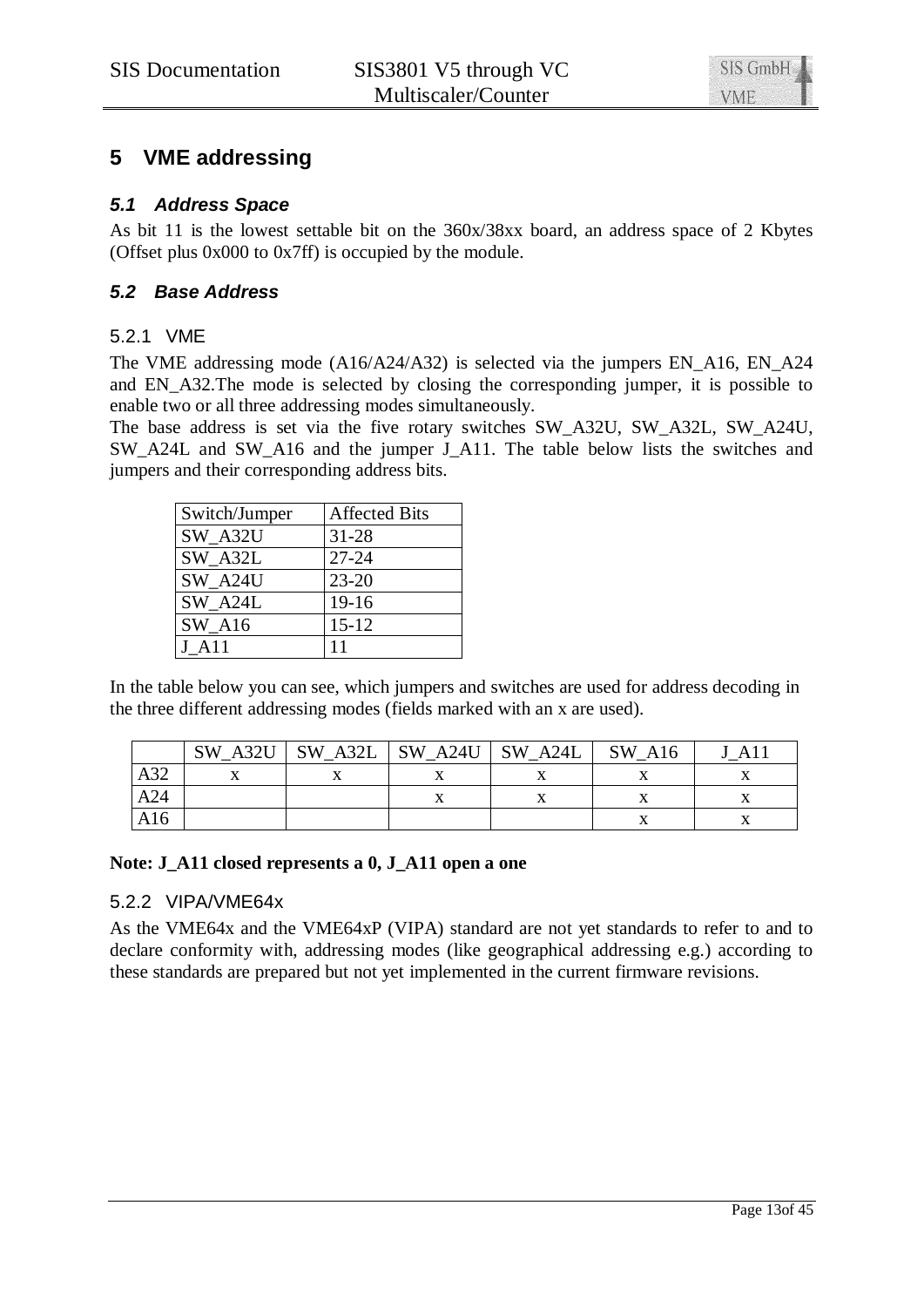

# *5.3 Address Map*

The SIS360x/38xx boards are operated via VME registers, VME key addresses and the FIFO (where installed). The following table gives an overview on all SIS3801 addresses and their offset from the base address, a closer description of the registers and their function is given in the following subsections.

| Offset    | Key | Access      | Type    | Function                                          |
|-----------|-----|-------------|---------|---------------------------------------------------|
| 0x000     |     | R/W         | D16/D32 | Control and Status register                       |
| 0x004     |     | R/W         | D16/D32 | Module Identification and IRQ control register    |
|           |     |             |         |                                                   |
| 0x008     |     | $\mathbf R$ | D16/D32 | Acquisition count register                        |
| 0x008     |     | W           | D16/D32 | Acquisition preset register                       |
|           |     |             |         |                                                   |
| 0x00C     |     | W           | D16/D32 | Copy disable register                             |
| 0x010     |     | W           | D16/D32 | Write to FIFO (in FIFO test mode)                 |
| 0x020     | KA  | W           | D16/D32 | clear FIFO, logic and counters                    |
| 0x024     | KA  | W           | D16/D32 | <b>VME</b> next clock                             |
| 0x028     | KA  | W           | D16/D32 | Enable next clock logic                           |
| 0x02C     | KA  | W           | D16/D32 | Disable next clock logic                          |
| 0x050     | KA  | W           | D16/D32 | enable reference pulser channel 1                 |
| 0x054     | KA  | W           | D16/D32 | disable reference pulser channel 1                |
| 0x058     | KA  | W           | D16/D32 | set ROAK style interrupter/disable RORA (Firmware |
|           |     |             |         | Versions 0xB and 0xC only)                        |
| 0x05C     | KA  | W           | D16/D32 | set RORA style interrupter/disable ROAK (Firmware |
|           |     |             |         | Versions 0xB and 0xC only)                        |
| 0x060     | KA  | W           | D16/D32 | reset register (global reset)                     |
| 0x068     | KA  | W           | D16/D32 | Test pulse (generate a single pulse)              |
| 0x080     |     | R/W         | D16/D32 | Prescaler factor register                         |
| $0x100 -$ |     | R/(W)       | D32/    | read FIFO                                         |
| 0x1FC     |     |             | BLT32   |                                                   |

# **Note: D08 is not supported by the SIS38xx boards**

The shorthand KA stands for key address. Write access with arbitrary data to a key address initiates the specified function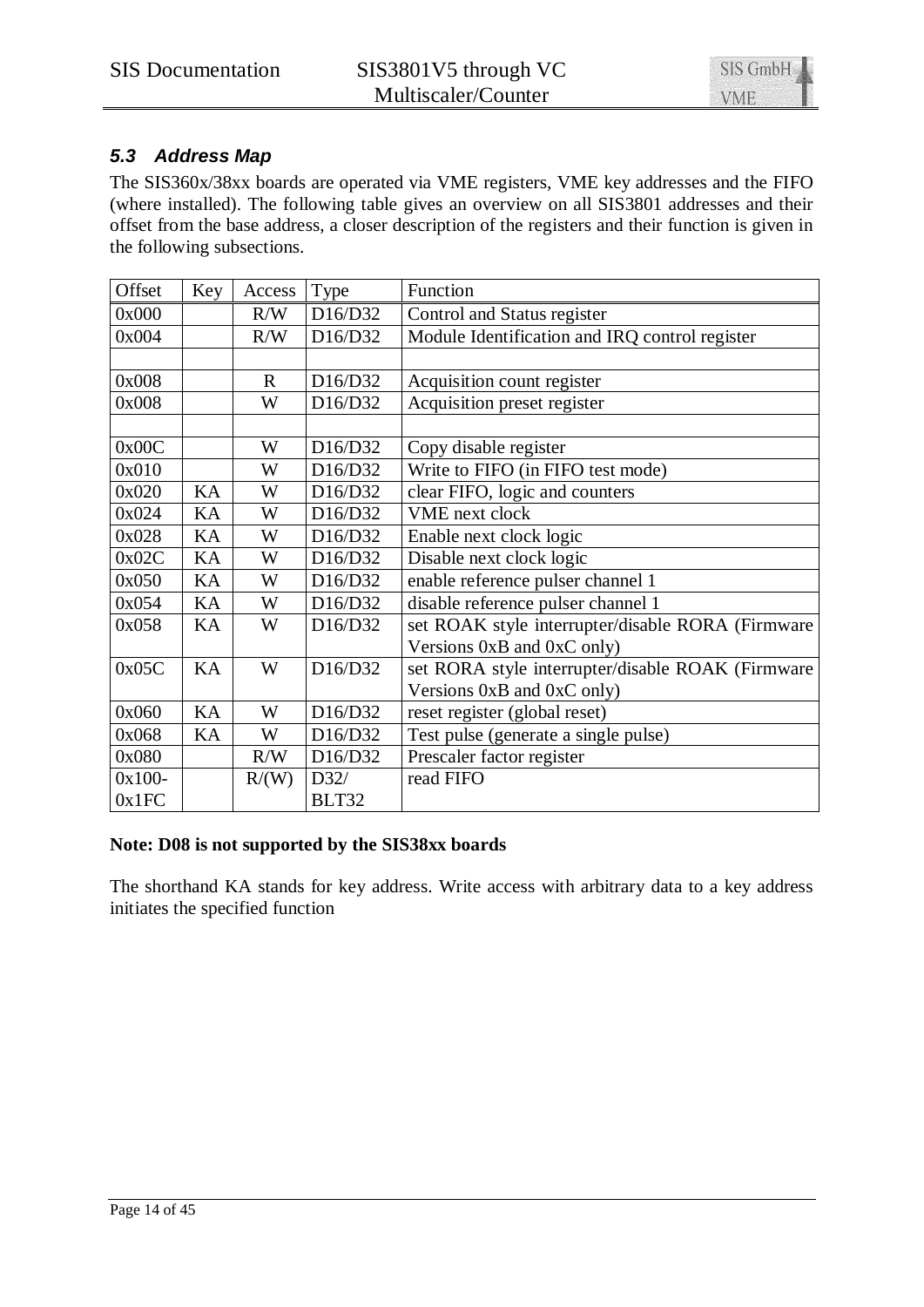

# **6 Register Description**

# *6.1 Status Register (0x0)*

The status register reflects the current settings of most of the SIS3801 parameters in read access, in write access it functions as the control register.

| Bit              | Function                                                                           |
|------------------|------------------------------------------------------------------------------------|
| 31               | Status VME IRQ source 3 (FIFOalmost full)                                          |
| 30               | Status VME IRQ source 2 (FIFO half full)                                           |
| 29               | Status VME IRQ source 1 (FIFO full)                                                |
| 28               | Status VME IRQ source 0 (start of CIP)                                             |
| 27               | <b>VME IRQ</b>                                                                     |
| 26               | internal VME IRQ                                                                   |
| 25               | Status interrupter style (0=RORA, 1=ROAK)                                          |
| 24               | 0                                                                                  |
| 23               | Status VME IRQ Enable Bit Source 3                                                 |
| $\overline{22}$  | <b>Status VME IRQ Enable Bit Source 2</b>                                          |
| 21               | Status VME IRQ Enable Bit Source 1                                                 |
| 20               | Status VME IRQ Enable Bit Source 0                                                 |
| 19               | software disable counting bit (0=count enable, 1=count disable)                    |
| $\overline{18}$  | Status external disable                                                            |
| 17               | Status enable external clear                                                       |
| 16               | Status enable external next                                                        |
| 15               | Status Enable next logic                                                           |
| 14               | $\Omega$                                                                           |
| 13               | Status enable reference pulser channel 1                                           |
| 12               | FIFO flag full                                                                     |
| 11               | FIFO flag almost full0 (inverted almost empty flag on 256K units with V3 FIFO GAL) |
| 10               | FIFO flag half full                                                                |
| 9                | FIFO flag almost empty (inverted on 256K units)                                    |
| $\overline{8}$   | FIFO flag empty                                                                    |
| $\boldsymbol{7}$ | Status enable LNE prescaler                                                        |
| $\overline{6}$   | Status 10 MHz to LNE prescaler                                                     |
| 5                | Status input test mode                                                             |
| $\overline{4}$   | Status 25 MHz test pulses                                                          |
| $\mathfrak{Z}$   | Status input mode bit 1                                                            |
| $\overline{c}$   | Status input mode bit 0                                                            |
| $\mathbf{1}$     | Status FIFO test mode                                                              |
| $\overline{0}$   | <b>Status user LED</b>                                                             |

The reading of the status register after power up or key reset is 0x300 with 64K FIFO installed and  $0x100$  with 256 K FIFO installed (see default settings of control register).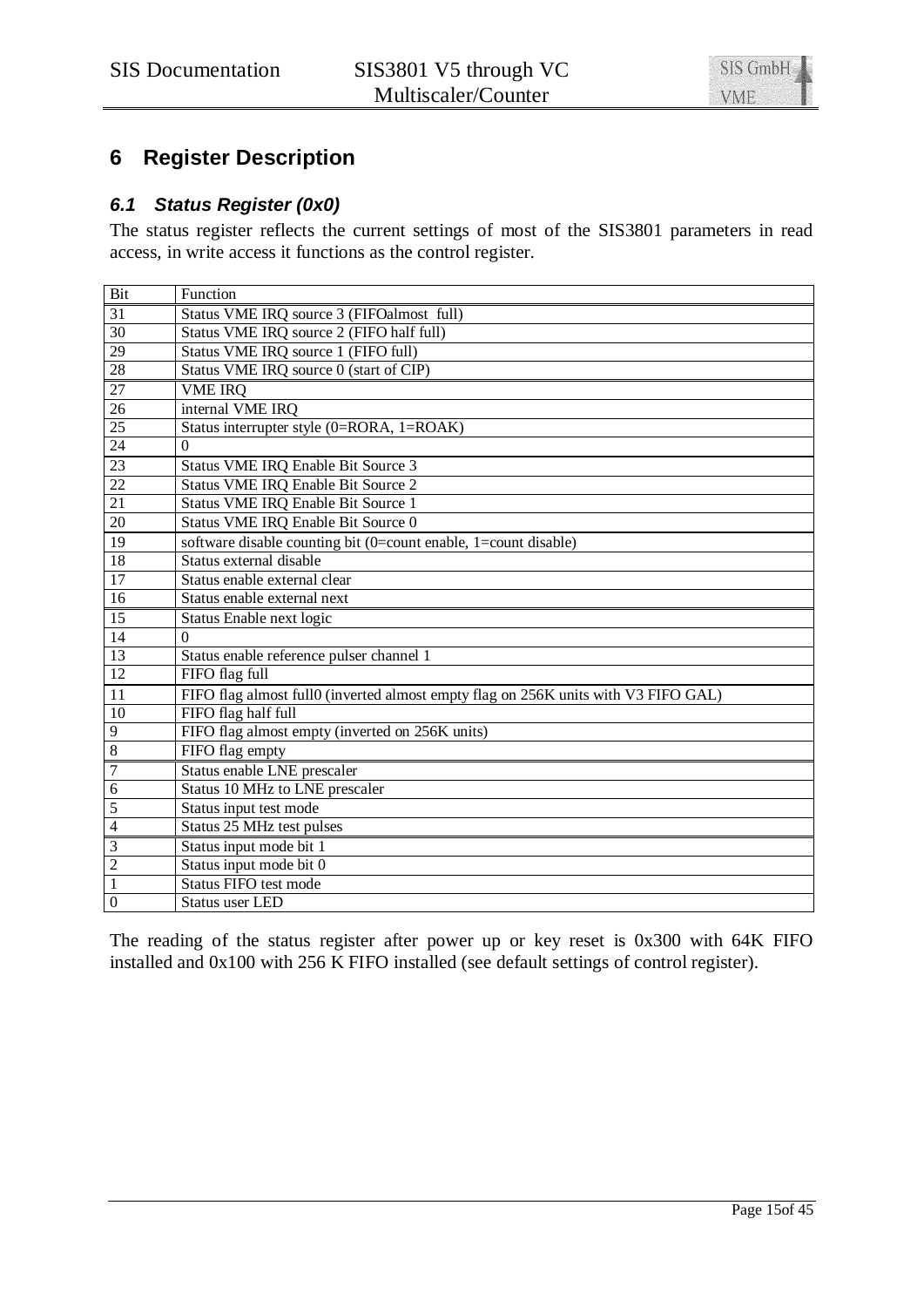# *6.2 Control Register (0x0)*

The control register is in charge of the control of most of the basic properties of the SIS3801 board in write access. It is implemented via a selective J/K register, a specific function is enabled by writing a 1 into the set/enable bit, the function is disabled by writing a 1 into the clear/disable bit (which has a different location within the register). An undefined toggle status will result from setting both the enable and disable bits for a specific function at the same time.

On read access the same register represents the status register.

| Bit             | Function                                        |
|-----------------|-------------------------------------------------|
| 31              | disable IRQ source $3$ (*)                      |
| 30              | disable IRQ source $2$ (*)                      |
| $\overline{29}$ | disable IRQ source $1$ (*)                      |
| 28              | disable IRQ source $0$ (*)                      |
| 27              | clear software disable counting bit (*)         |
| $\overline{26}$ | disable external disable $(*)$                  |
| $\overline{25}$ | disable external clear (*)                      |
| 24              | disable external next $(*)$                     |
| 23              | enable IRQ source 3                             |
| $\overline{22}$ | enable IRQ source 2                             |
| 21              | enable IRQ source 1                             |
| 20              | enable IRQ source 0                             |
| 19              | set software disable counting bit               |
| 18              | enable external disable                         |
| 17              | enable external clear /enable external LNE (**) |
| 16              | enable external next                            |
| $\overline{15}$ | disable LNE prescaler (*)                       |
| 14              | disable 10 MHz to LNE prescaler $(*)$           |
| 13              | disable input test mode $(*)$                   |
| $\overline{12}$ | disable 25 MHz test pulses $(*)$                |
| 11              | clear input mode bit $1$ (*)                    |
| 10              | clear input mode bit $0$ (*)                    |
| 9               | disable FIFO test mode                          |
| $\overline{8}$  | switch off user LED (*)                         |
| 7               | enable LNE prescaler                            |
| $\overline{6}$  | enable 10 MHz to LNE prescaler                  |
| 5               | enable input test mode                          |
| $\overline{4}$  | enable 25 MHz test pulses                       |
| 3               | set input mode bit 1                            |
| $\overline{2}$  | set input mode bit 0                            |
| $\mathbf{1}$    | enable FIFO test mode                           |
| $\overline{0}$  | switch on user LED                              |

(\*) denotes the default power up or key reset state

(\*\*)"enable external LNE" versions V7, V8, V9, VA only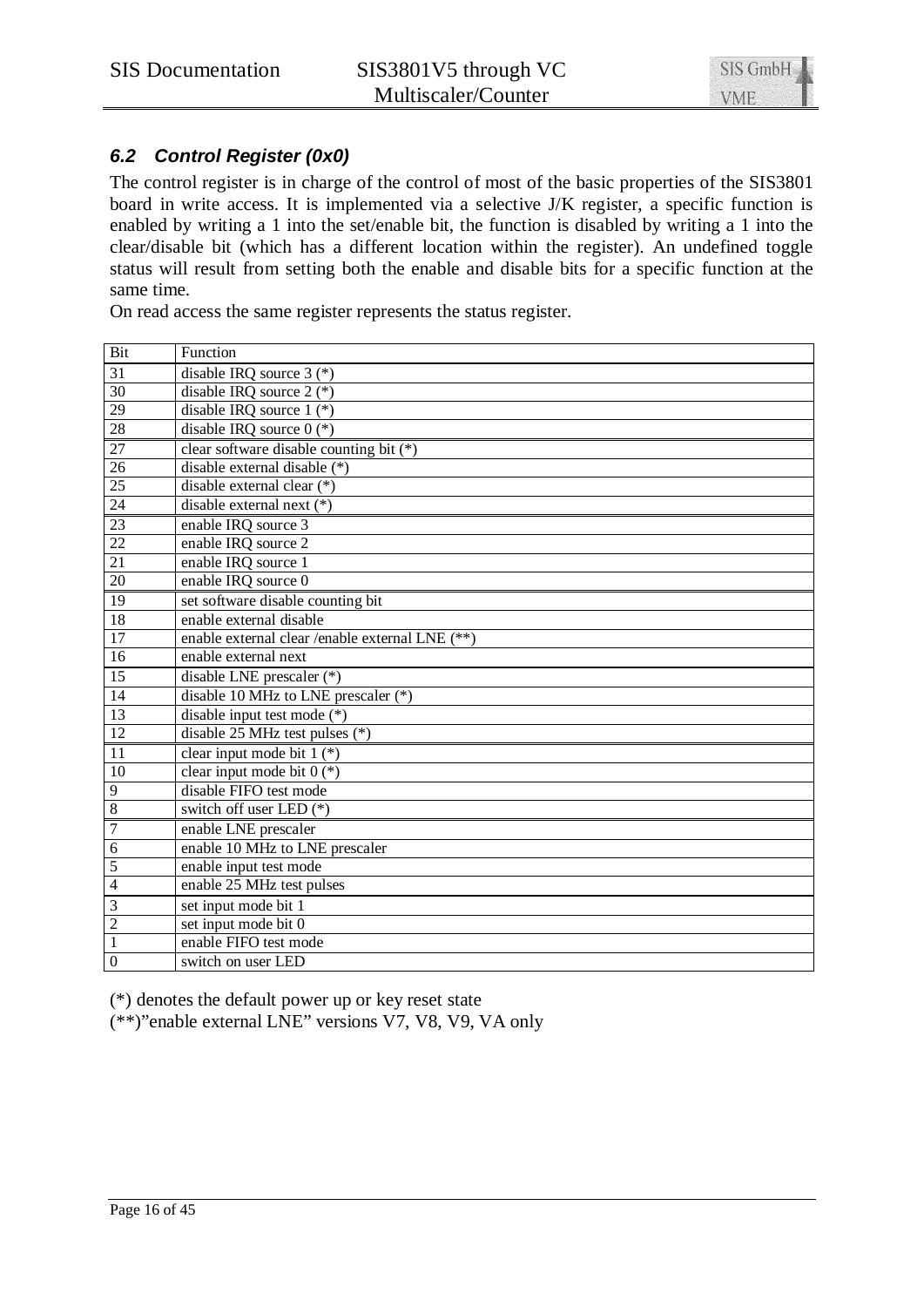# *6.3 Module Identification and IRQ control register (0x4)*

This register has two basic functions. The first is to give information on the active firmware design. This function is implemented via the read only upper 20 bits of the register. Bits 16- 31 hold the four digits of the SIS module number (like 3801 or 3600 e.g.), bits 12-15 hold the version number. The version number allows a distinction between different implementations of the same module number, the SIS3801 for example has the 24-bit mode with user bits and the straight 32-bit mode as versions.

| Bit                     | Read/Write access | Function                                                    |                   |  |  |  |  |  |
|-------------------------|-------------------|-------------------------------------------------------------|-------------------|--|--|--|--|--|
| $\overline{31}$         | read only         | Module Identification Bit 15                                |                   |  |  |  |  |  |
| 30                      | read only         | Module Identification Bit 14                                | Module Id Digit 3 |  |  |  |  |  |
| 29                      | read only         | Module Identification Bit 13                                |                   |  |  |  |  |  |
| 28                      | read only         | Module Identification Bit 12                                |                   |  |  |  |  |  |
| $\overline{27}$         | Read only         | Module Identification Bit 11                                |                   |  |  |  |  |  |
| $\overline{26}$         | read only         | Module Identification Bit 10<br>Module Id Digit 2           |                   |  |  |  |  |  |
| 25                      | read only         | Module Identification Bit 9                                 |                   |  |  |  |  |  |
| $\overline{24}$         | read only         | Module Identification Bit 8                                 |                   |  |  |  |  |  |
| 23                      | read only         | Module Identification Bit 7                                 |                   |  |  |  |  |  |
| $22\,$                  | read only         | Module Identification Bit 6                                 | Module Id Digit 1 |  |  |  |  |  |
| 21                      | read only         | Module Identification Bit 5                                 |                   |  |  |  |  |  |
| 20                      | read only         | Module Identification Bit 4                                 |                   |  |  |  |  |  |
| $\overline{19}$         | read only         | Module Identification Bit 3                                 |                   |  |  |  |  |  |
| 18                      | read only         | Module Identification Bit 2<br>Module Id Digit 0            |                   |  |  |  |  |  |
| $\overline{17}$         | read only         | Module Identification Bit 1                                 |                   |  |  |  |  |  |
| $\overline{16}$         | read only         | Module Identification Bit 0                                 |                   |  |  |  |  |  |
| 15                      | read only         | Version Bit 3                                               |                   |  |  |  |  |  |
| 14                      | read only         | Version Bit 2                                               |                   |  |  |  |  |  |
| 13                      | read only         | Version Bit 1                                               |                   |  |  |  |  |  |
| $\overline{12}$         | read only         | Version Bit 0                                               |                   |  |  |  |  |  |
| $\overline{11}$         | read/write        | VME IRQ Enable (0=IRQ disabled, 1=IRQ enabled)              |                   |  |  |  |  |  |
| 10                      | read/write        | VME IRQ Level Bit 2                                         |                   |  |  |  |  |  |
| $\overline{9}$          | read/write        | <b>VME IRQ</b> Level Bit 1                                  |                   |  |  |  |  |  |
| $\boldsymbol{8}$        | read/write        | VME IRQ Level Bit 0                                         |                   |  |  |  |  |  |
| $\overline{7}$          | read/write        | IRQ Vector Bit 7; placed on D7 during VME IRQ ACK cycle (*) |                   |  |  |  |  |  |
| $\overline{6}$          | read/write        | IRQ Vector Bit 6; placed on D6 during VME IRQ ACK cycle (*) |                   |  |  |  |  |  |
| 5                       | read/write        | IRQ Vector Bit 5; placed on D5 during VME IRQ ACK cycle (*) |                   |  |  |  |  |  |
| $\overline{4}$          | read/write        | IRQ Vector Bit 4; placed on D4 during VME IRQ ACK cycle (*) |                   |  |  |  |  |  |
| $\overline{\mathbf{3}}$ | read/write        | IRQ Vector Bit 3; placed on D3 during VME IRQ ACK cycle (*) |                   |  |  |  |  |  |
| $\overline{2}$          | read/write        | IRQ Vector Bit 2; placed on D2 during VME IRQ ACK cycle (*) |                   |  |  |  |  |  |
| $\overline{1}$          | read/write        | IRQ Vector Bit 1; placed on D1 during VME IRQ ACK cycle     |                   |  |  |  |  |  |
| $\boldsymbol{0}$        | read/write        | IRQ Vector Bit 0; placed on D0 during VME IRQ ACK cycle     |                   |  |  |  |  |  |

(\*): Version VD and VE are bits 7 to 2 not programmable. Are set to 0.

The second function of the register is interrupt control. The interrupter type of the SIS3801 is D08(O). Via bits 0-7 of the module identifier and interrupt control register you can define the interrupt vector, which is placed on the VME bus during the interrupt acknowledge cycle. Bits 8 through 10 define the VME interrupt level, bit 11 is used to enable (bit set to 1) or disable (bit set to 0) interrupting.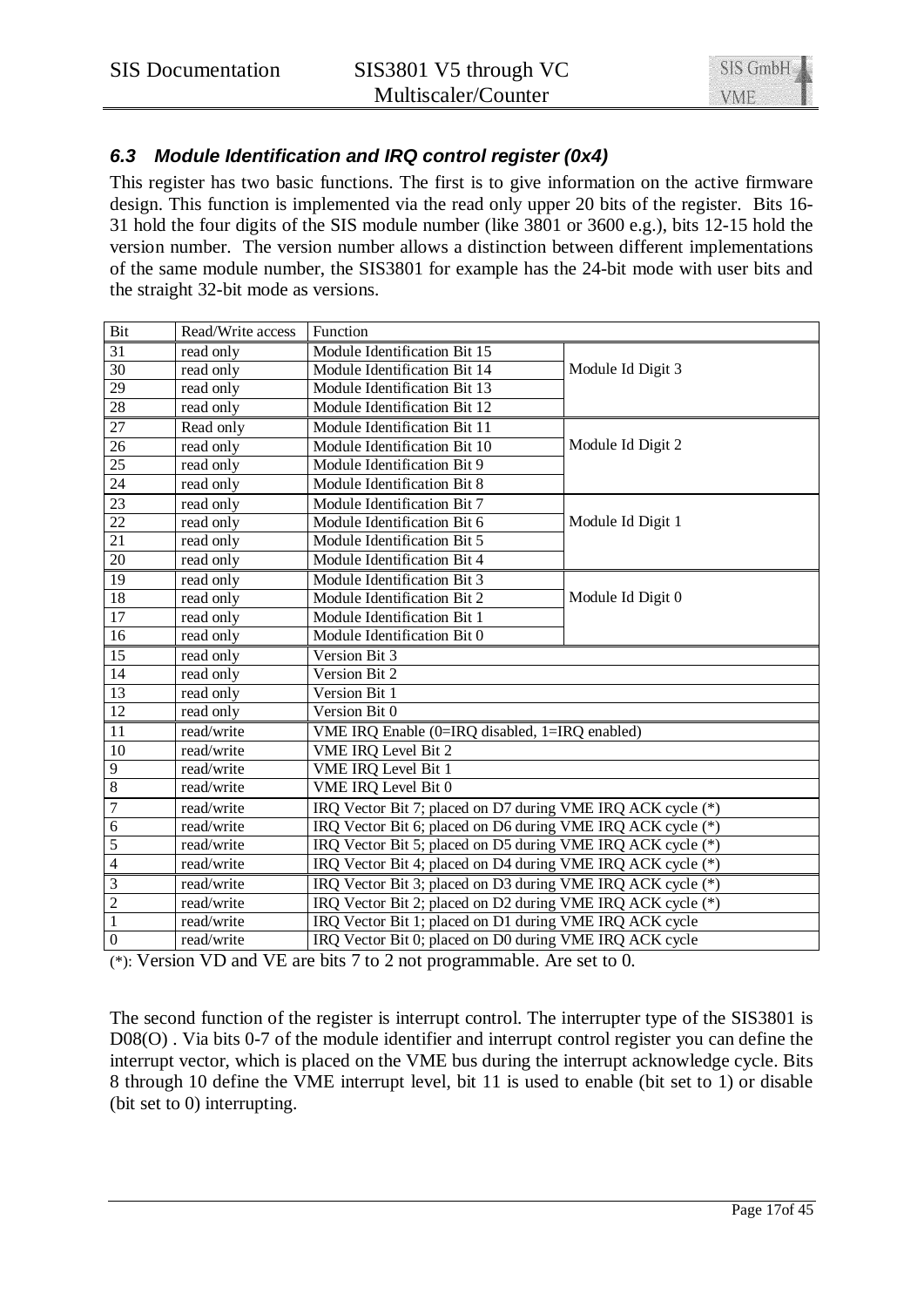#### **Module identification and version example:**

The register for a SIS3801 in straight 32-bit mode (version 1) reads 0x38011nnn, for a SIS3801 in 24-bit mode (version 2) it reads 0x38012nnn. (the status of the lower 3 nibbles is denoted with n in the example).

# *6.4 Acquisition count register 0x8*

This 32-bit wide read only register holds the number of acquisitions (**19** bits). It is cleared with the start operation and incremented with consecutive LNE pulses. The contents of the acquisition count register is compared with the contents of the acquisition preset register. Acquisition is completed as soon as the acquisition count is equal than the acquisition preset value and if the mode is enabled.

| <b>Bit</b> | Function                    |
|------------|-----------------------------|
| 31         |                             |
| $\cdots$   | $\cdots$                    |
|            |                             |
| 18         | bit 18 of acquisition count |
| $\cdots$   | $\cdots$                    |
|            | bit 0 of acquisition count  |

# *6.5 Acquisition preset register 0x8*

This write only register allows you to define the number of counting periods to acquire. The preset value is **18**-bit wide. A preset value of N results in stopping operation after N+1 LNEs if Acquisition Preset Stop mode is enabled (bit 31=1).

Further LNEs are ignored after completion of acquisition until a key reset acquisition VME access is performed.

| Bit             | Function                                   |
|-----------------|--------------------------------------------|
| $\overline{31}$ | <b>Enable Acquisition Preset Stop mode</b> |
| 30              | no                                         |
| $\cdots$        | $\cdots$                                   |
| 18              | no                                         |
| 17              | bit 17 of preset value                     |
| $\cdots$        | $\cdots$                                   |
|                 | bit 0 of preset value                      |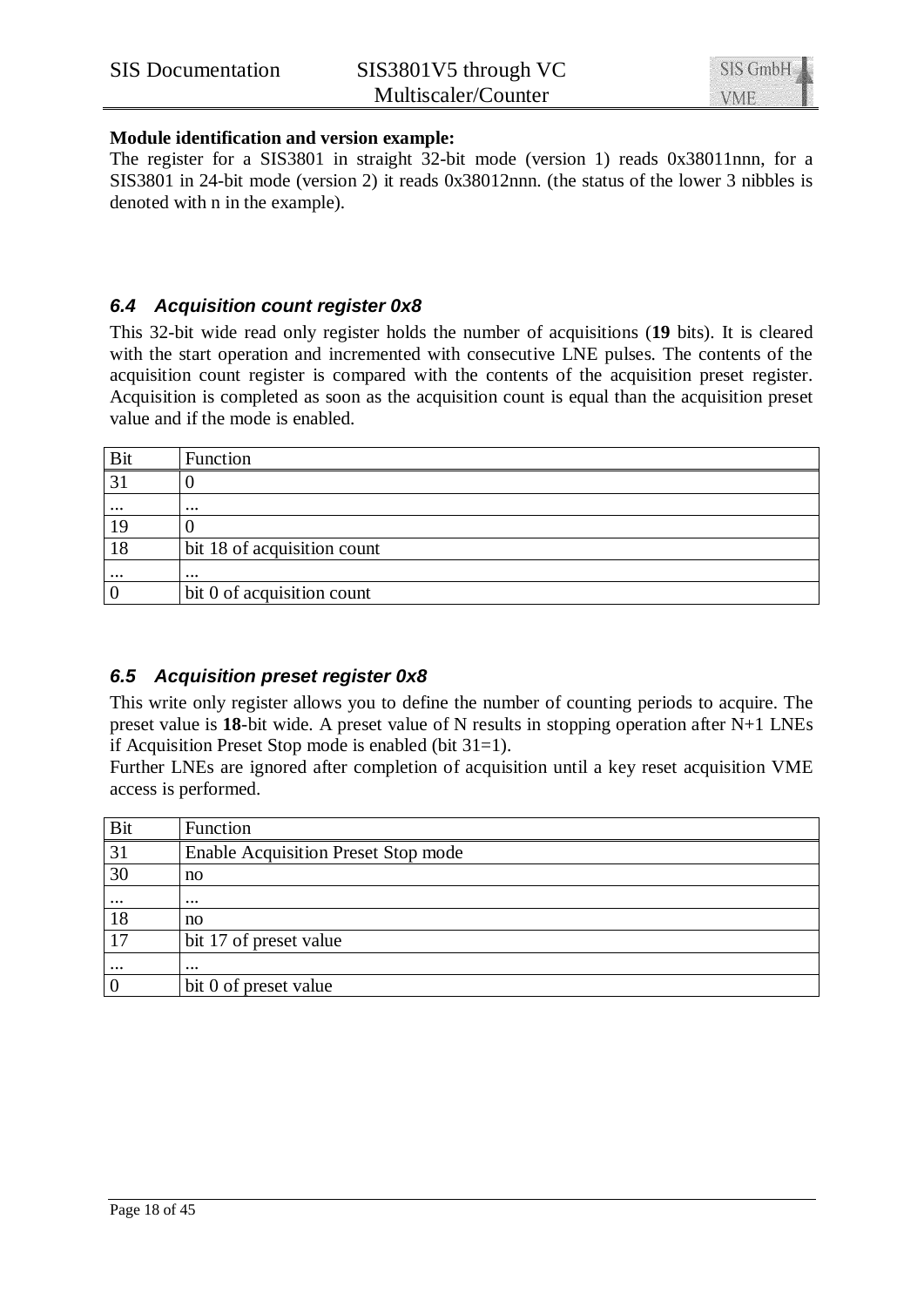# *6.6 Copy disable register 0xC*

The copy disable register implementation of firmware versions 5 and 6 is derived from version 3 and, i.e. the dwell time depends on the number of active channels. In these firmware implementations the first set bit (counting from zero) will define the end of the copy process loop and the duration of the copy in progress and hence the minimum dwell time depends on the number of enabled channels.

#### Version V5 to VC:

Due to space limitations in the control Xilinx chip bits 31 through **25** can not be set (i.e. have the same status as bit **24**). Hence you can operate the multiscaler with **1 to 24** or all 32 channels enabled.

#### Version VD and VE:

Due to space limitations in the control Xilinx chip bits 31 through **17** can not be set (i.e. have the same status as bit 1**6**). Hence you can operate the multiscaler with **1 to 16** or all 32 channels enabled.

The copy time was measured to be some 120 ns/channel, an overall overhead in the order of 260 ns. This allows you to make measurements with very short dwell times with a limited number of channels.

**Example: If 0x10 is written to the copy disable register, the data of channels 1 through 4 are copied into the FIFO, all other channels are disabled. The minimum dwell time is in the order of 750 ns (4 channels x 120 ns+260 ns overhead, the exact value can be measured on the CIP output) for this example.**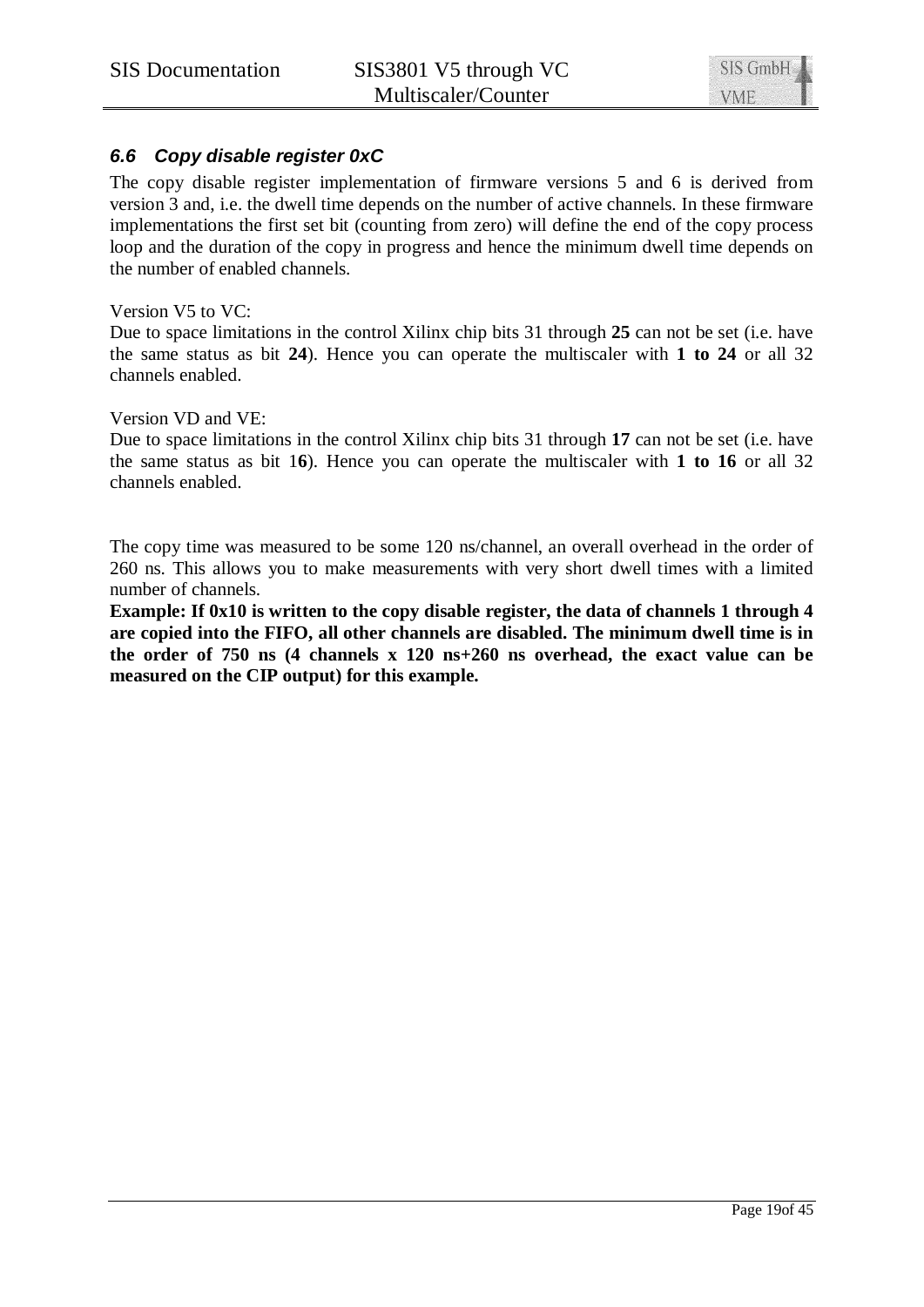

# *6.7 LNE prescale factor register 0x80*

## 6.7.1 V7 and V8

The LNE prescale factor register allows you to either prescale the front panel LNE pulse (clock ticks from an angular encoder e.g.) or the internal 10 MHz to prescaler clock, if the pulser is enabled. The prescale factor is a 24-bit (28-bit in V9 and VA) value. The second case allows you to run the multiscaler with a fixed time slice length. The register can be reprogrammed while the scaler acquires data as long as the user makes sure not to change the prescale factor while an internal reload is in progress. The period between two CIP pulses is safe for reprogramming. Programming the prescale factor to 0 results in routing the raw signal to the LNE. If the LNE rate after the prescaler is higher than the possible maximum, excess LNE pulses are ignored, the CIP output allows you to monitor the accepted LNE pulses.

If the new prescale factor is supposed to have an immediate effect (i.e. if the new prescale factor and the input rate are smaller than the previous setting), following sequence has to be used:

- 1.) disable LNE prescaler (write 0x8000 to control register)
- 2.) set new prescale factor
- 3.) enable LNE prescaler (write 0x80 to control register)

#### The LNE prescale factor is given by **register value+1.**

If the an output mode with CIP front panel output is enabled, the CIP signal can be used to synchronise external hardware to the actual LNE pulses after prescaling.

**Example: If 9999 (decimal) is written to the LNE prescale factor register with the prescaler and the 10 MHz to prescaler enabled (via bits 6 and 7 of the control register), the scaler will get LNE pulses with a frequency of 1 KHz.**

**Note: Software LNE pulses are not routed to the LNE prescaler, they do always initiate a bank switch/time slice advance.**

#### 6.7.2 V9 and VA

The prescale factor was extended to 28-bits in version 9 and A of the SIS3801.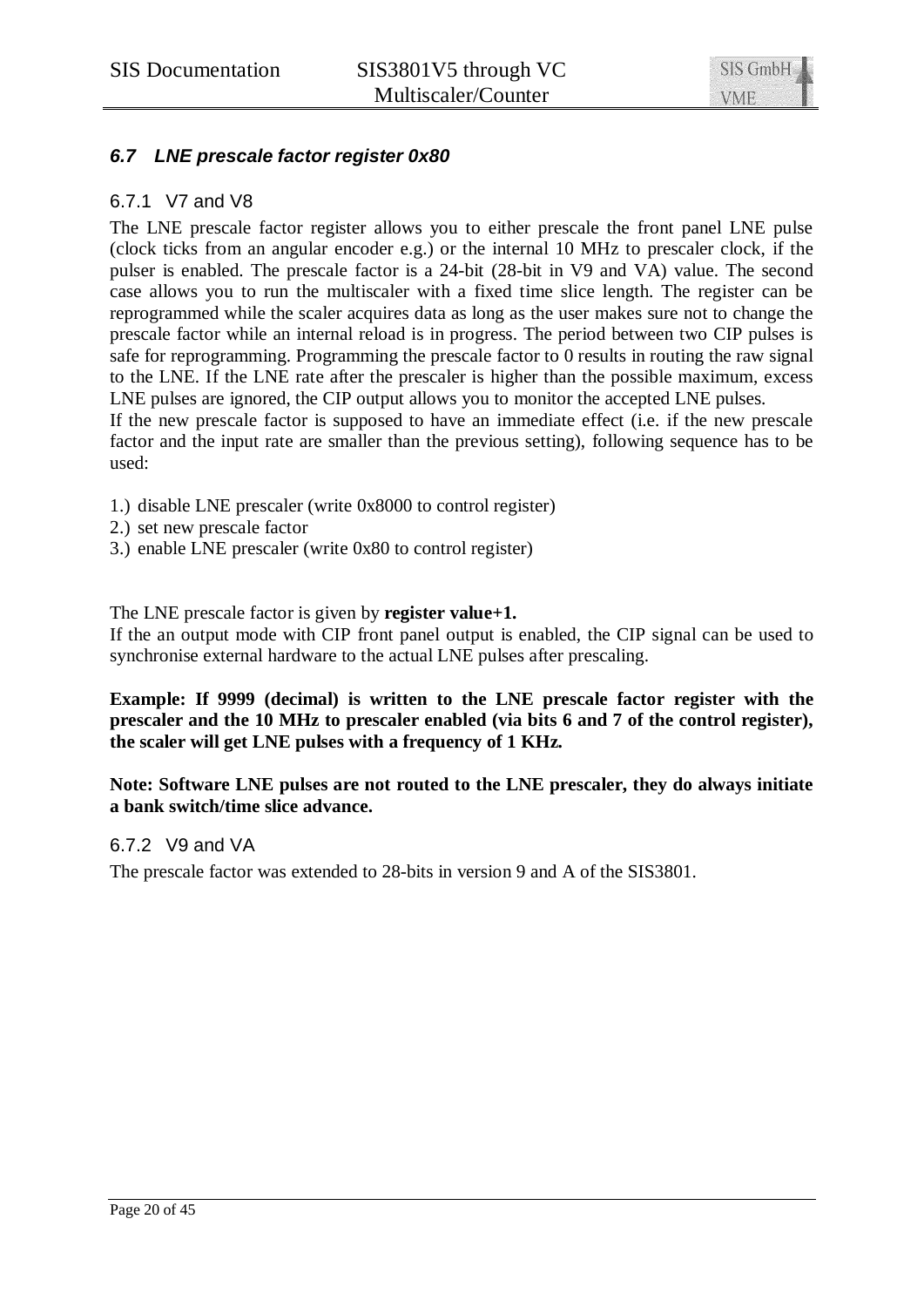# *6.8 FIFO (0x100-0x1FC)*

The FIFO can be accessed from addresses 0x100 through 0x1FC to facilitate the readout with different types of CPUs. For masters with block transfer capability without address increment its most convenient to read all data from address 0x100. For masters with block transfer address auto increment it is straightforward to set up repeated block reads with a length of 256 Bytes (the maximum VME block transfer size) from address 0x100 (and the autoincrement uses the addresses 0x100 through 0x1FC for the transfer).

If FIFO test mode is enabled data can be written to the FIFOs addresses.

# **7 Broadcast Addressing**

Broadcast addressing options, which are part of SIS3801 firmware versions 1-4 are not available in firmware version 5 and 6 due to restrictions of the Xilinx control chip.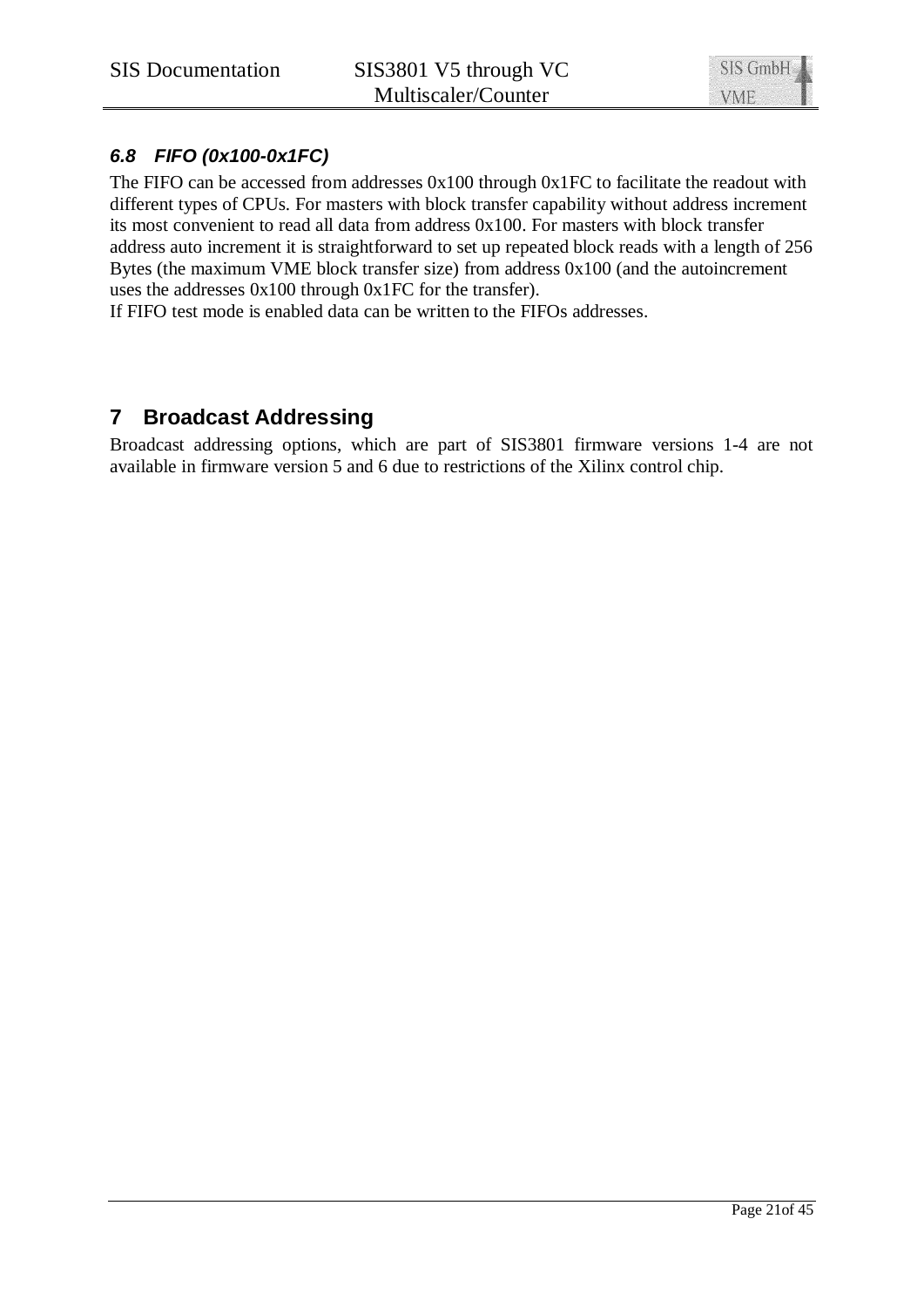# **8 VME Interrupts**

Four VME interrupt sources are implemented in the SIS3801 firmware design:

- $\bullet$  start of CIP
- $\bullet$  FIFO half full
- FIFO almost full
- FIFO full (error condition)

The interrupter is of type D8(O).

If the unit is equipped with four FIFO chips, the FIFO half full flag can not be used to generate a useful interrupt condition. In this case the FIFO almost full flag is set upon the FIFO almost empty condition being cleared, i.e. at 25-50% filling level, what gives the user reasonable safety regarding the readout time..

The interrupt logic is shown below. For VME interrupt generation the corresponding interrupt source has to be enabled by setting the respective bit in the VME control register (disabling is done with the sources J/K bit). Interrupt generation has to be enabled by setting bit 11 in the IRQ and version register. The internal VME interrupt flag can be used to check on an IRQ condition without actually making use of interrupts on the bus.

The VME interrupt level (1-7) is defined by bits 8 through 10, and the VME interrupt vector (0-255) by bits 0 through 7 of the VME IRQ and version register.

In general an interrupt condition is cleared by disabling the corresponding interrupt, clearing the interrupt condition (i.e. clear overflow) and enabling the IRQ again.

**Note: In most cases your experiment may not require interrupt driven scaler readout, but the interrupt capability of the SIS3801 provides a way to overcome the problem of missing front panel inputs on most commercial VME CPUs.**

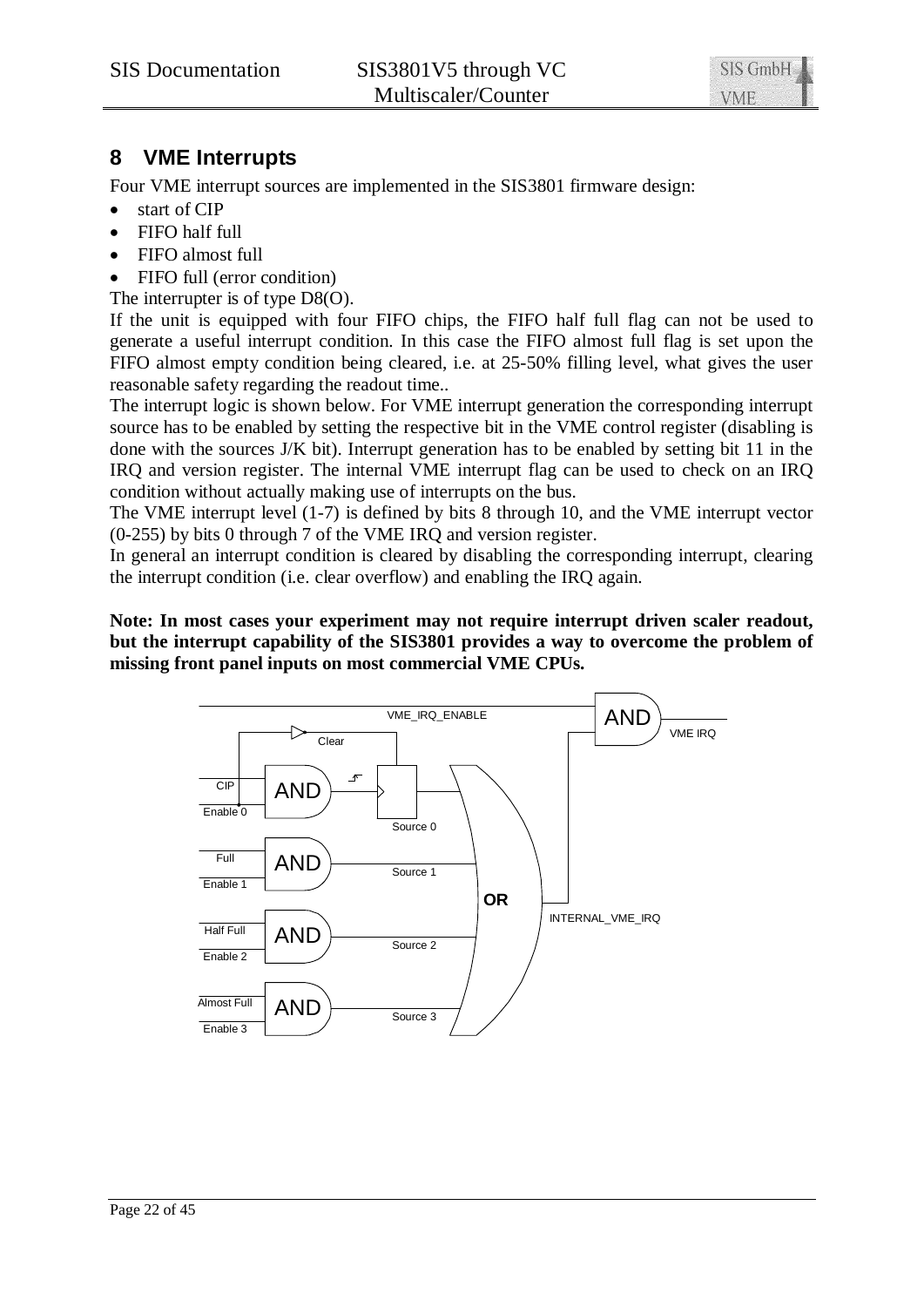

# **9 Data Format**

The data format of the actual counter values is described for the two operating modes (24/32 bit) and the two possible data word widths (D16/D32) in this section.

# *9.1 32-bit Mode (Version 1,3 and 5)*

In these modes the data word contains the straight scaler contents.

#### 9.1.1 D16

|             | high Byte       | low Byte        |
|-------------|-----------------|-----------------|
| first read  | Data Bits 31-24 | Data Bits 23-16 |
| second read | Data Bits 15-8  | Data Bits 7-0   |

# 9.1.2 D32

| Data Bits<br>31-24 | 23-16<br>31ts | $15 - 8$<br>Bits!<br>Data | /-U<br>⊀1†s |
|--------------------|---------------|---------------------------|-------------|
|                    |               |                           |             |

# *9.2 24-bit Mode (Version 2,4 and 6)*

In these modes the lower 24 bits hold the scaler value, the upper eight data bits contain the latched status of the two user bits and the bank and channel information. The bit names and their function are listed in the table below.

| Bit            | Contents             |
|----------------|----------------------|
| U <sub>1</sub> | User Bit 1           |
| U <sub>0</sub> | User Bit 0           |
| B              | Bank number $(0/1)$  |
| C <sub>4</sub> | Channel number Bit 4 |
| C <sub>3</sub> | Channel number Bit 3 |
| C <sub>2</sub> | Channel number Bit 2 |
| C <sub>1</sub> | Channel number Bit 1 |
|                | Channel number Bit 0 |

#### 9.2.1 D16

|             | high Byte      |                |              |  |  |  |  | low Byte                           |
|-------------|----------------|----------------|--------------|--|--|--|--|------------------------------------|
| first read  |                | U <sub>0</sub> | $\mathbf{B}$ |  |  |  |  | $ C4 C3 C2 C1 C0 $ Data Bits 23-16 |
| second read | Data Bits 15-8 |                |              |  |  |  |  | Data Bits 7-0                      |

## 9.2.2 D32

|  |  |  |  |  |  |  |  |  | U1   U0   B   C4   C3   C2   C1   C0   Data Bits 23-16   Data Bits 15-8   Data Bits 7-0 |  |  |
|--|--|--|--|--|--|--|--|--|-----------------------------------------------------------------------------------------|--|--|
|--|--|--|--|--|--|--|--|--|-----------------------------------------------------------------------------------------|--|--|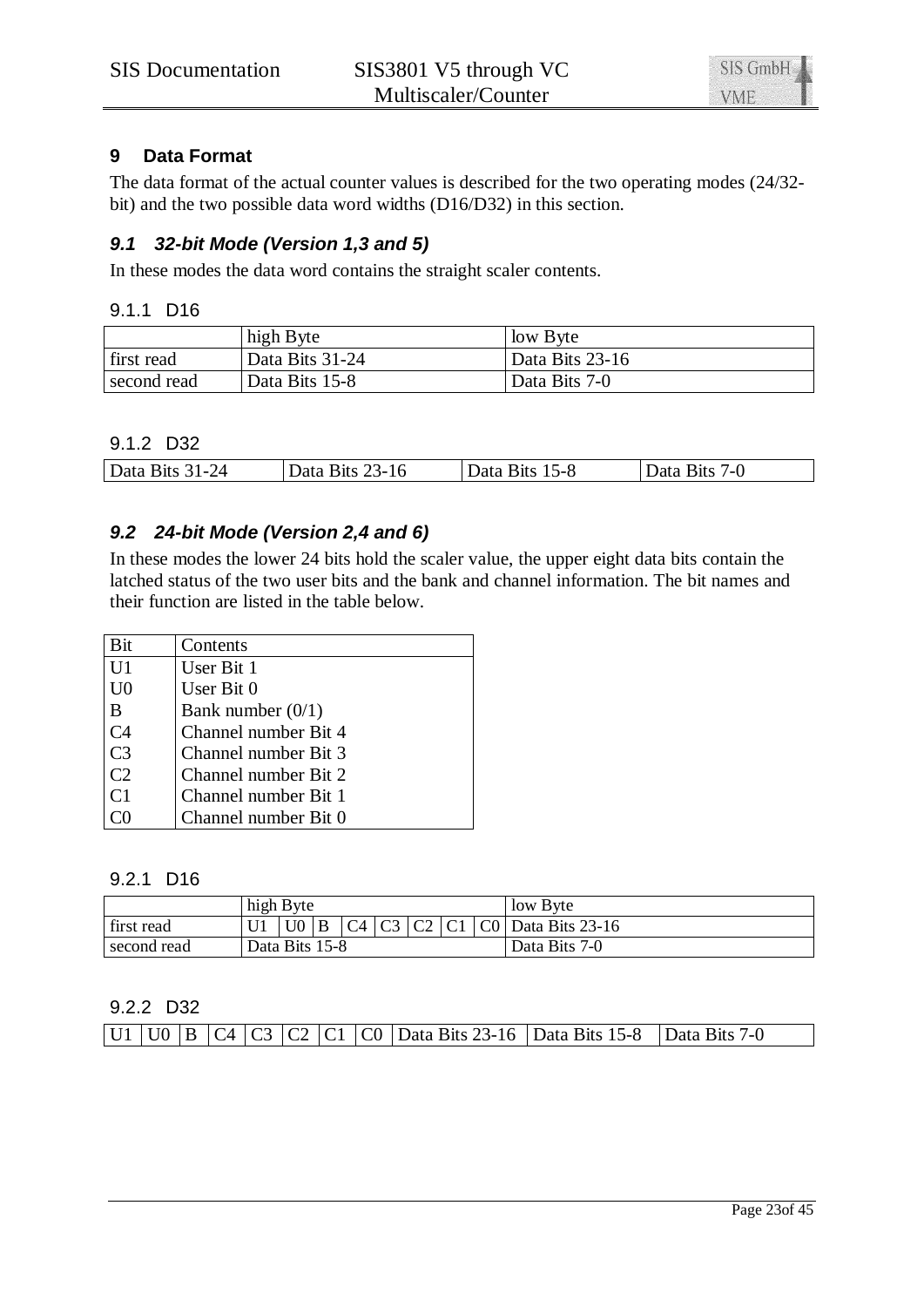

# **10 Input Configuration**

SIS36/38xx boards are available for NIM, TTL and ECL input levels and in LEMO and flat cable versions. The boards are factory configured for the specified input level and connector type, input termination is installed.

# *10.1 ECL*

The 100  $\Omega$  input termination can be removed in groups of four channels by removing the corresponding resistor networks. The termination of single control inputs can be disabled with jumpers J101 through J108, an open jumper disables the termination of the corresponding channel.

| Network      | Channels    | 1 K Networks |
|--------------|-------------|--------------|
| <b>RN10</b>  | $1 - 4$     | RN11/12      |
| <b>RN20</b>  | $5 - 8$     | RN21/22      |
| <b>RN30</b>  | $9-12$      | RN31/32      |
| <b>RN40</b>  | $13 - 16$   | RN41/41      |
| <b>RN50</b>  | $17 - 20$   | RN51/52      |
| <b>RN60</b>  | $21 - 24$   | RN61/62      |
| <b>RN70</b>  | $25 - 28$   | RN71/72      |
| <b>RN80</b>  | 29-32       | RN81/82      |
| <b>RN110</b> | Control 1-4 | RN111/RN112  |
| <b>RN120</b> | Control 5-8 | RN121/RN122  |

The schematics of the ECL input circuitry is shown below.

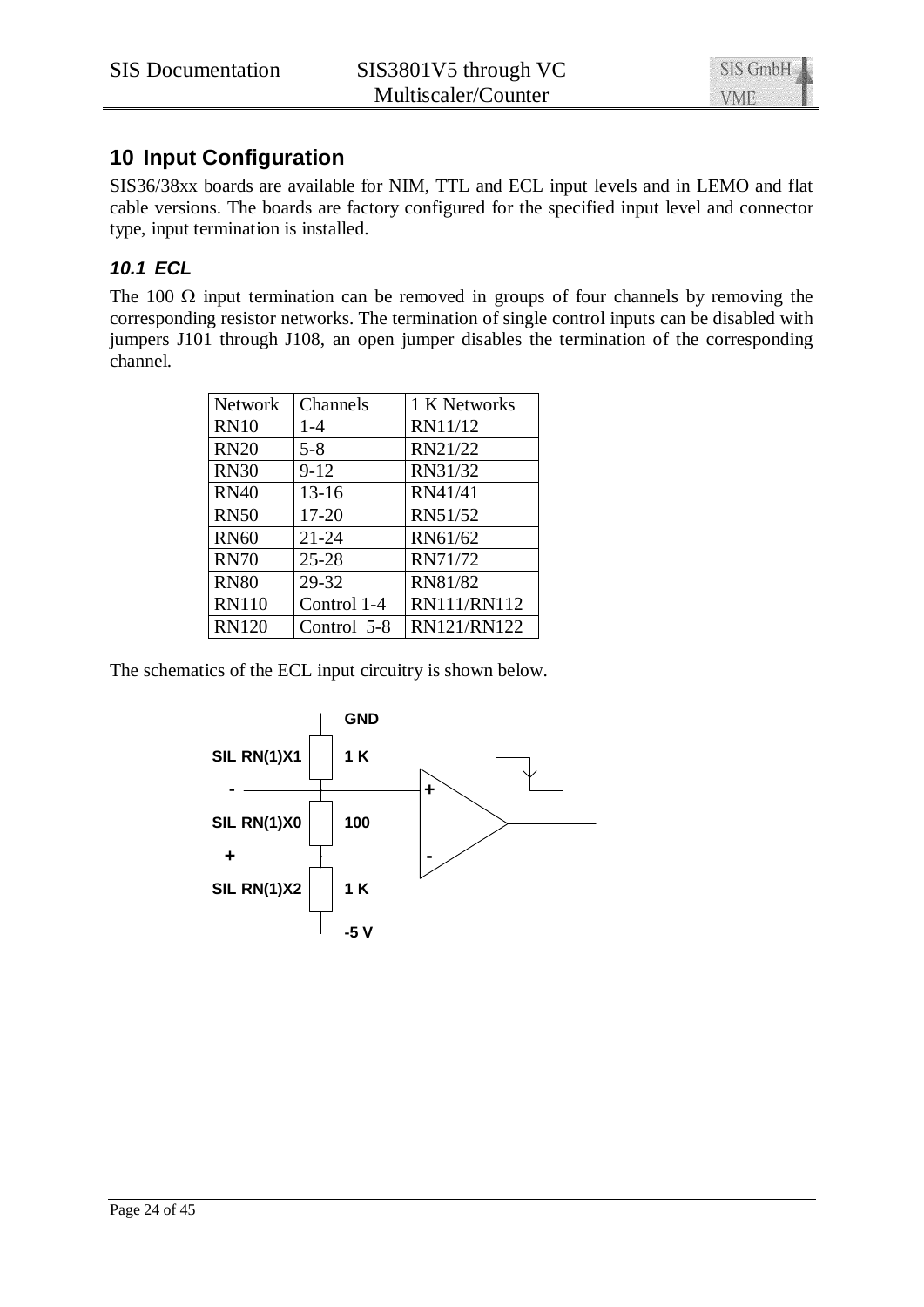

# *10.2 NIM*

The 50  $\Omega$  input termination can be removed in groups of four channels by removing the corresponding resistor networks. The termination of single control inputs can be disabled with jumpers J101 through J108, an open jumper disables the termination of the corresponding channel.

| <b>Network</b>       | Channels    |
|----------------------|-------------|
| U15 (Pins $10$ to 6) | $1 - 4$     |
| U15 (Pins $1$ to 5)  | $5 - 8$     |
| U35 (Pins $10$ to 6) | $9 - 12$    |
| U35(Pins $1$ to 5)   | $13 - 16$   |
| U55 (Pins $10$ to 6) | $17 - 20$   |
| U55 (Pins $1$ to 5)  | $21 - 24$   |
| U75 (Pins $10$ to 6) | $25 - 28$   |
| U75 (Pins $1$ to 5)  | 29-32       |
| U115 (Pins 10 to 6)  | Control 1-4 |
| U115 (Pins 1 to 5)   | Control 5-8 |

The schematics of the NIM input circuitry is shown below.

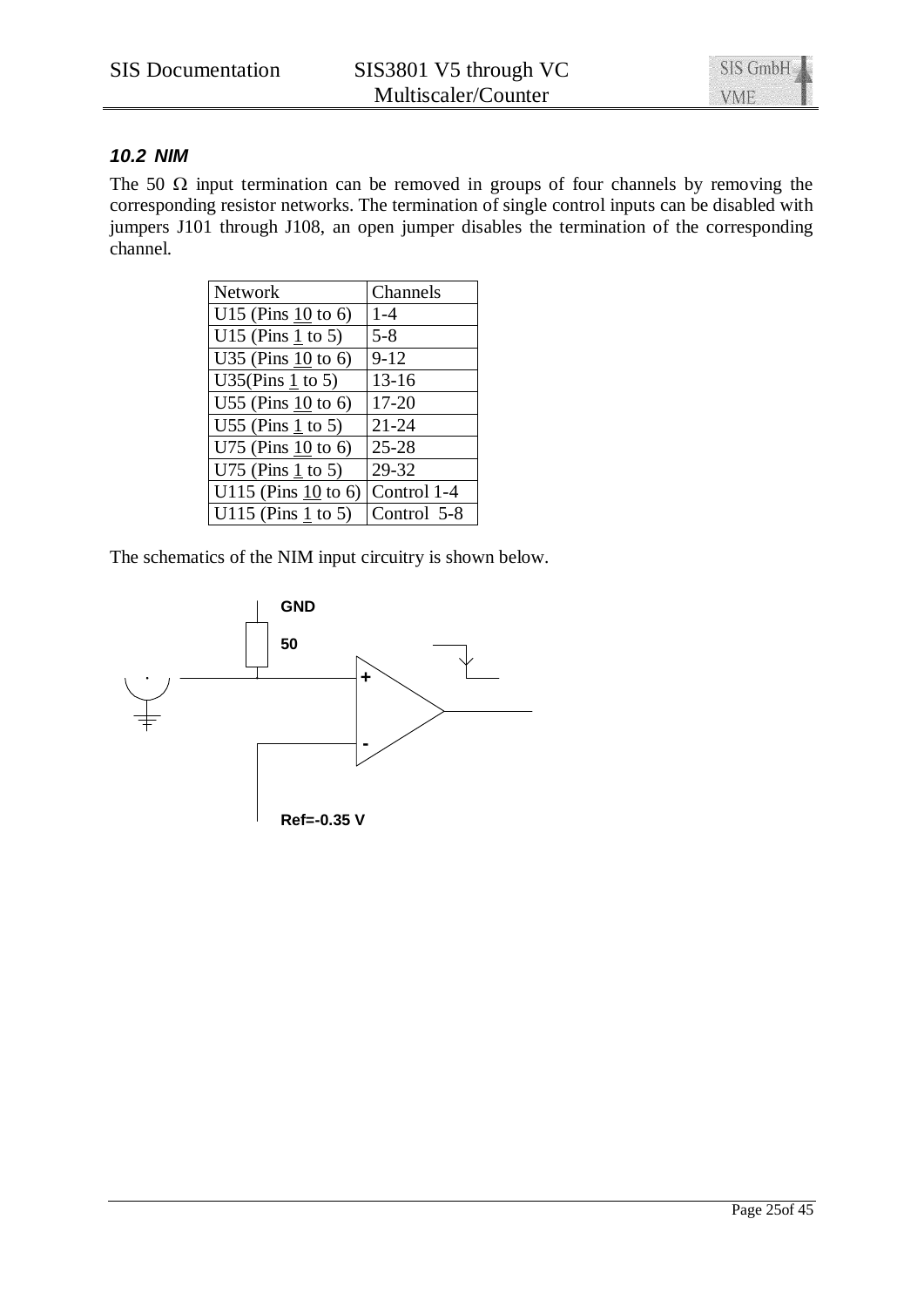

# *10.3 TTL*

The TTL input level option is possible with LEMO and flat cable connectors.

# 10.3.1 TTL/LEMO

The (low active) TTL/LEMO input circuitry is sketched below. A high active version can be implemented by replacing the 74F245 with a 74F640



# 10.3.2 TTL/Flat Cable

In the flat cable TTL version the positive (right hand side) of the connector is tied to ground.



# **11 TTL output configuration**

Standard TTL units drive high impedance signals (i.e. 24 mA current), a 50  $\Omega$  driver piggy (driving 48 mA) pack is available on request. It plugs into the socket U170 instead of the standard driver chip.

# **12 Connector Specification**

The four different types of front panel and VME connectors used on the SIS360x and SIS38xx boards are:

| Connector     | Purpose                                               | <b>Part Number</b>         |
|---------------|-------------------------------------------------------|----------------------------|
| 160 pin zabcd | VME $P1/P2$                                           | Harting 02 01 160 2101     |
| 20 pin header | Control (flat cable versions)                         | DIN41651 20 Pin (AMP e.g.) |
| 34 pin header | Inputs (flat cable versions)                          | DIN41651 34 Pin (AMP e.g.) |
| <b>LEMO</b>   | Control and Input (LEMO versions) LEMO ERN.00.250.CTL |                            |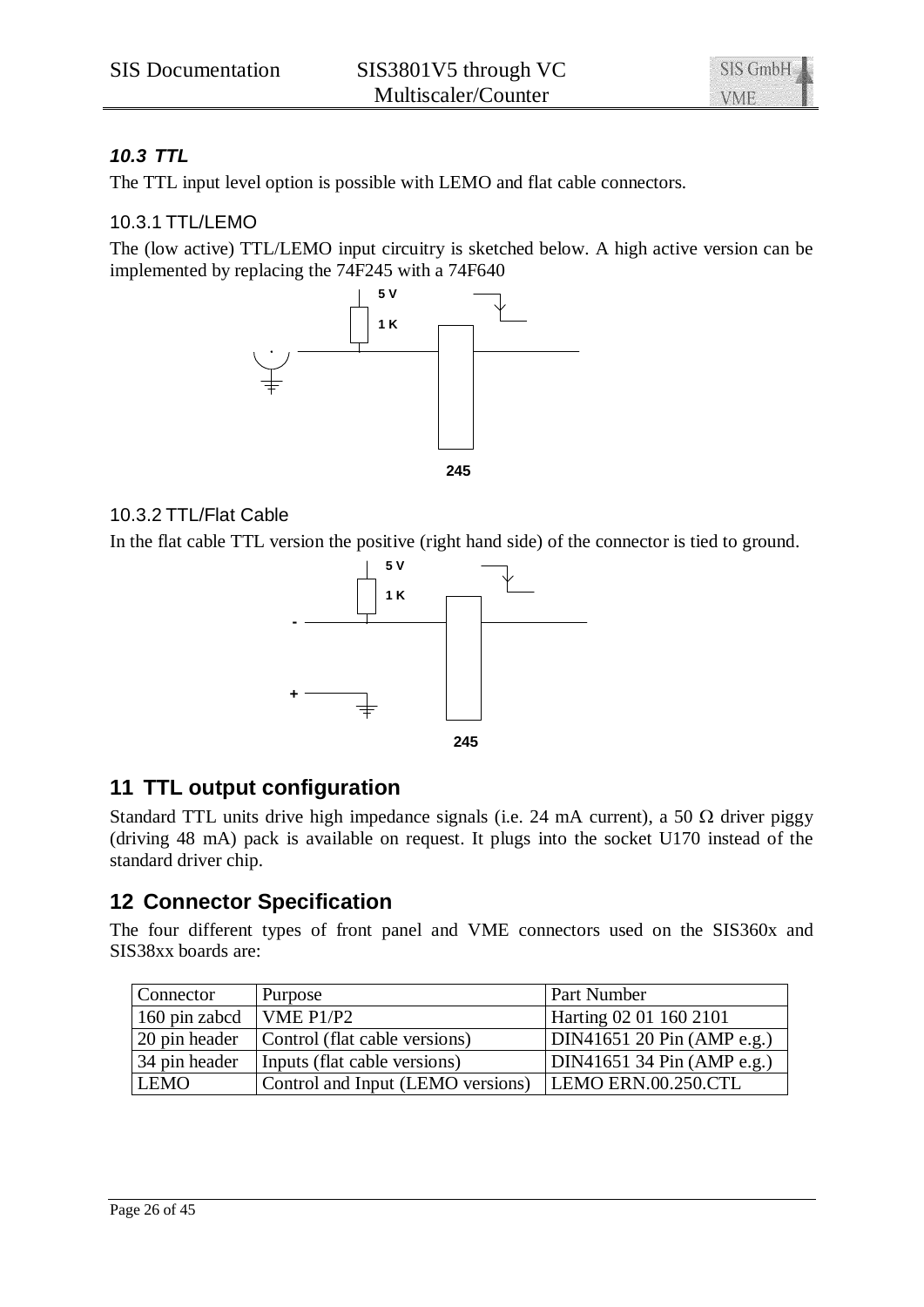# **13 Control Input Modes**

The assignment of the control inputs can be controlled via the input mode bits in the control register. While the standard SIS3800 firmware design (design 3800 version 1) has inputs only, design 3800 version 2 is compatible with boards, where control lines 5 to 8 are configured as outputs (what is the case for SIS3801 multiscaler boards).

# *13.1 Inputs*

| <b>Control Input Modes</b><br>Mode 0 (bit1=0, bit0=0): | $V1-V6$<br>input $1 \rightarrow$ external next pulse<br>input $2$ -> external user bit 1<br>input $3 \rightarrow$ external user bit 2<br>input $4 \rightarrow$ reset | V7, V8, V9 and VA<br>input $1$ -> external next pulse<br>input $2 \rightarrow$ external user bit 1<br>input $3 \rightarrow$ external user bit 2<br>input $4 \rightarrow$ inhibit LNE |
|--------------------------------------------------------|----------------------------------------------------------------------------------------------------------------------------------------------------------------------|--------------------------------------------------------------------------------------------------------------------------------------------------------------------------------------|
| Mode 1 ( $bit1=0$ , $bit0=1$ ):                        | input $1 \rightarrow$ external next pulse<br>input $2$ -> external user bit 1<br>input $3 \rightarrow$ disable counting<br>input $4 \rightarrow$ reset               | input $1 \rightarrow$ external next pulse<br>input $2 \rightarrow$ external user bit 1<br>input $3 \rightarrow$ disable counting<br>input $4 \rightarrow$ inhibit LNE                |
| Mode 2 (bit1=1, bit0=0):                               | input $1 \rightarrow$ external next pulse<br>input $2 \rightarrow$ external user bit 1<br>input $3 \rightarrow$ external user bit 2<br>input $4$ -> disable counting | input $1 \rightarrow$ external next pulse<br>input $2 \rightarrow$ external user bit 1<br>input $3 \rightarrow$ external user bit 2<br>input $4 \rightarrow$ disable counting        |
| Mode 3 (bit1=1, bit0=1):                               | input $4$ -> external test                                                                                                                                           | input $4 \rightarrow$ external test                                                                                                                                                  |

# *13.2 Outputs*

Four ouput signals are defined on the SIS3801 board. They are copy in progress (CIP), FIFO empty, FIFO half full and FIFO full (ERROR). Their assignments to the control lines are listed in the table below.

| Signal            | Control Signal |
|-------------------|----------------|
| ∩IΡ               |                |
| <b>FIFO</b> empty | n              |
| FIFO half full    |                |
| FIFO full         |                |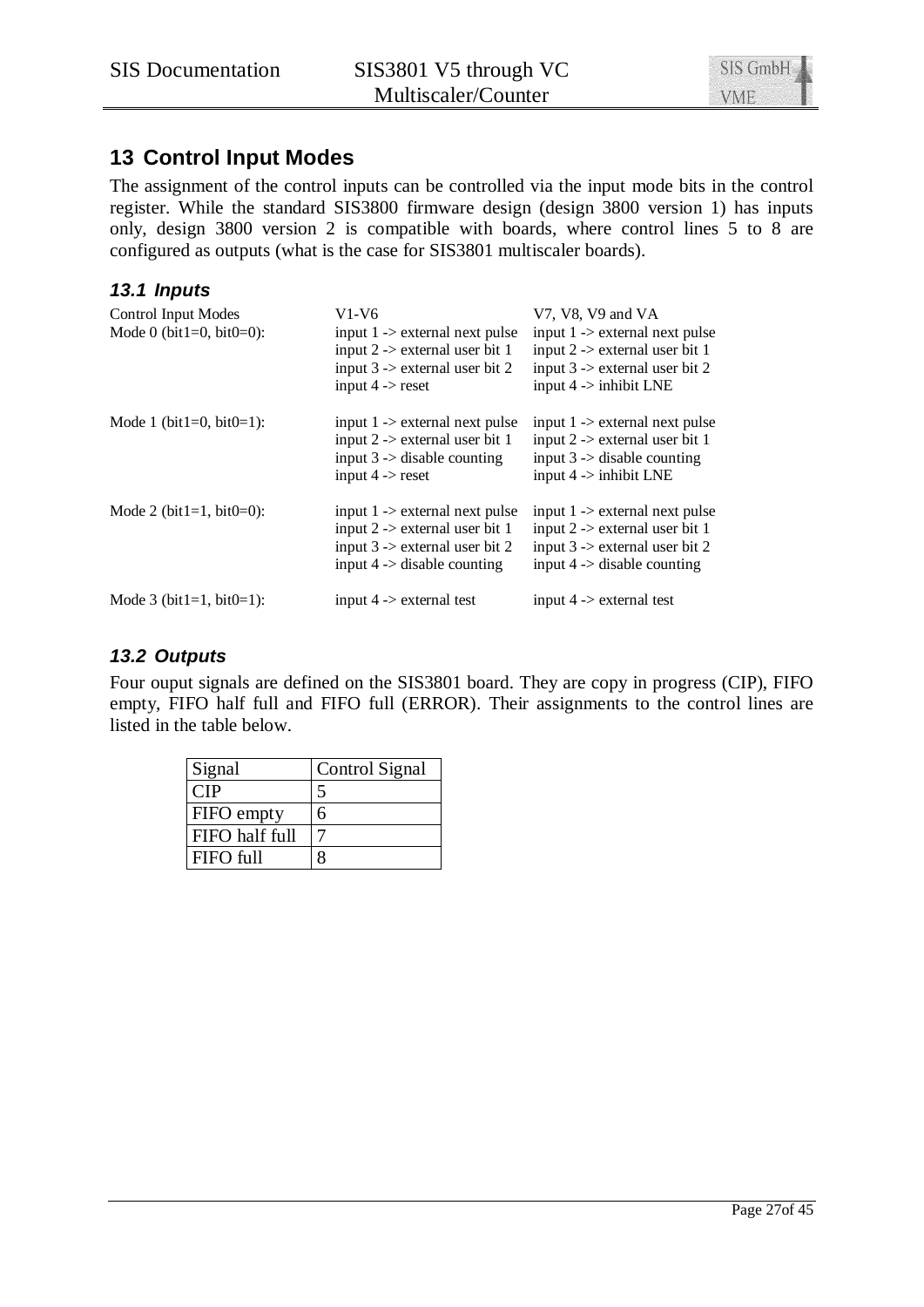# **14 Signal Specification**

# *14.1 Control Signals*

The width of the clear and external next pulse has to be greater or equal 10 ns, an external inhibit (disable counting) has to be present for the period you desire to disable counting. An internal delay of some 15 ns has to be taken into account for all external signals.

# *14.2 Inputs*

The SIS3801 is specified for counting rates of 200 MHz for ECL and NIM signals and 100 MHz for the TTL case. Thus the minimum high and low level duration is 2.5 ns (5 ns respective). Signal deterioration over long cables has to be taken into account.

# *14.3 User Bits*

The status of the user bits (Version 2,4 and 6) is latched with the leading edge of the external next pulse. A setup time of greater equal 10 ns and a hold time of 25 ns is required, i.e. the signal should have a length of greater 35 ns and has to be valid 10 ns before the leading edge of the next clock pulse arrives.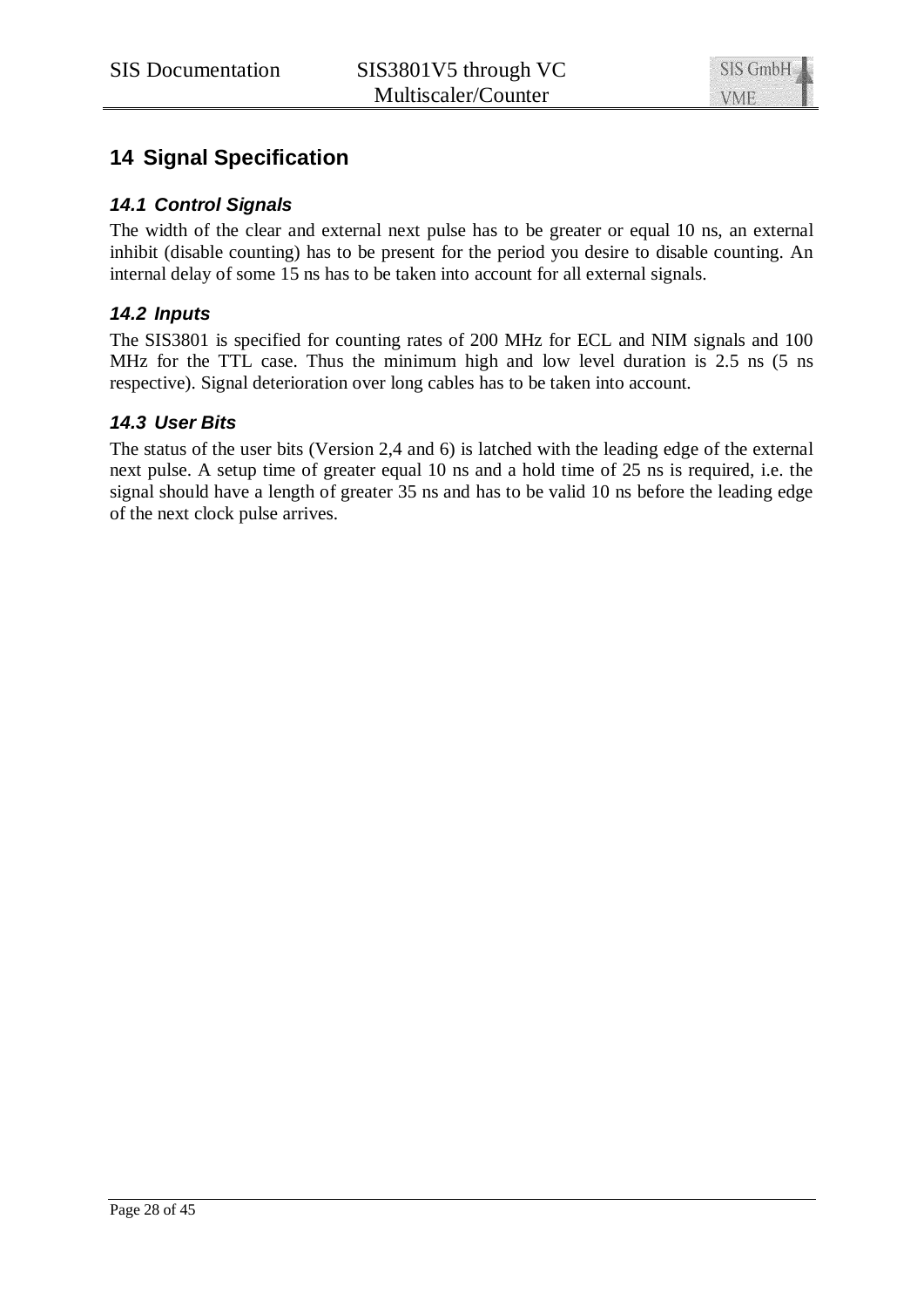# **15 Operating conditions**

# *15.1 Power Consumption/Voltage requirement*

Although the SIS3801 is prepared for a number of VIPA features, it was decided to use an ob board DC/DC converter to generate the –5 V, which are needed for driver and receiver chips, to allow for the use of the module in all 6U VME environments. The power consumption is counting rate dependent, it varies from the idle value of  $+5$  V 3,3 A to  $+5$  V 4,5 A with all channels counting at 200 MHz(i.e. the power consumption is  $<$  23 W).

# *15.2 Cooling*

Forced air flow is required for the operation of the SIS3801 board.

## *15.3 Insertion/Removal*

Please note, that the VME standard does not support live insertion (hot swap). Hence crate power has to be turned off for installation and removal of SIS3801 scalers.

The leading pins on the SIS3801 VME64x VME connectors and connected on board circuitry are designed for hot swap in conjunction with a VME64x backplane (a VME64x backplane can be recognised by the 5 row VME connectors, while the standard VME backplane has three row connectors only).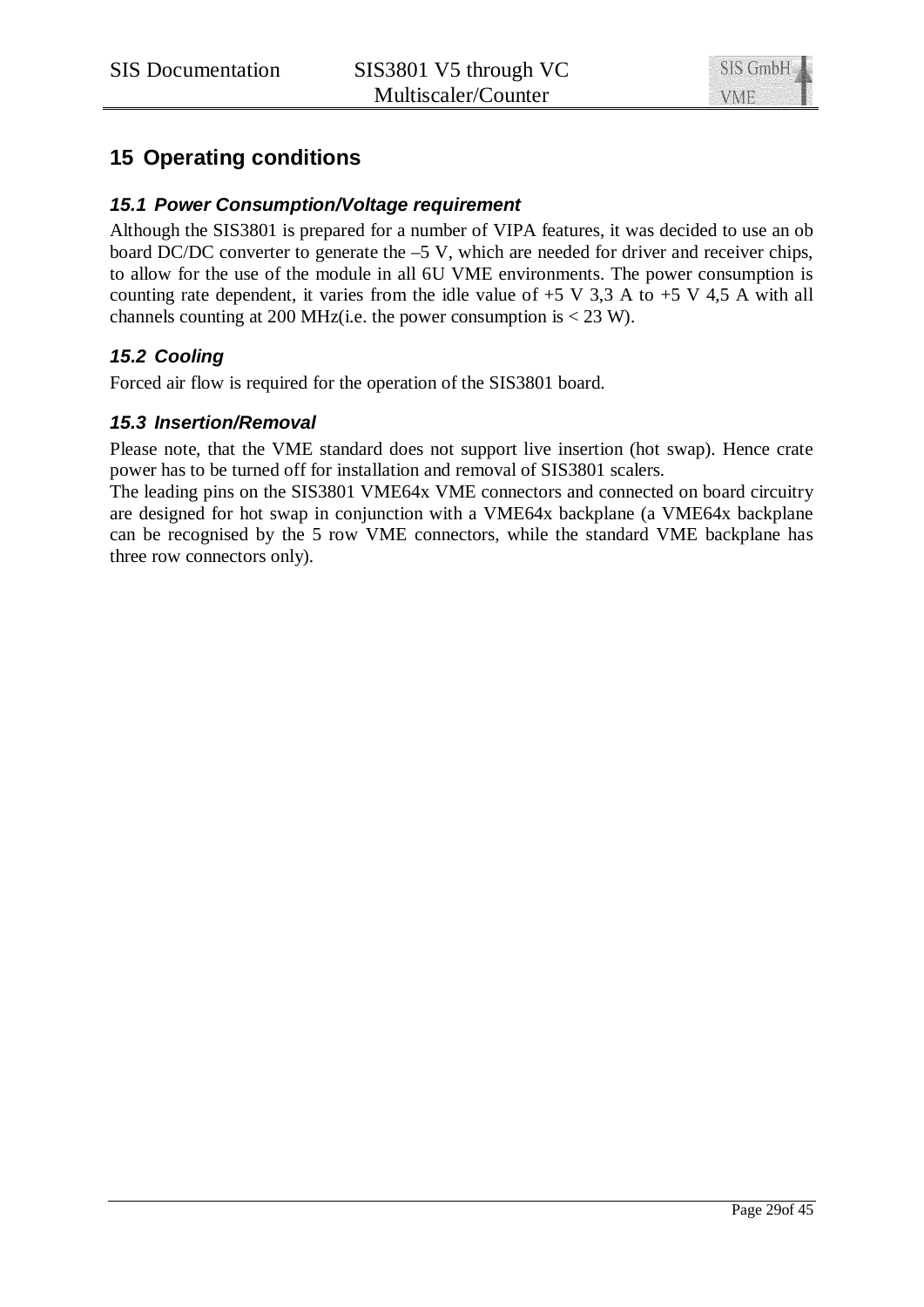

# **16 Test**

The SIS380x scaler series provides the user with a number of test features, which allow for debugging of the unit as well as for overall system setups.

# *16.1 LED (selftest)*

During power up self test and LCA configuration all LEDs except the Ready (R) LED are on. After the initialisation phase is completed, all LEDs except the Ready (R) LED and the Power (P) have to go off. Differing behaviour indicates either a problem with the download of the firmware boot file or one or more LCA and/or the download logic.

# *16.2 Internal pulser tests*

# 16.2.1 Single Pulse

A single pulse into all channels can be generated with a write to the key address 0x68 if test mode is enabled via the control register. In conjunction with the count enable register more complex count patterns, like increment patterns e.g., can be generated before readout.

# 16.2.2 25 MHz Pulser

Simultaneous pulsing at 25 MHz into all channels can be used to test the complete readout chain and internal counter logic of the SIS3801. The feature is activated by enabling input test mode and 25 MHz test pulses via the corresponding bits in the control register.

The 25 MHz test pulser gives easy access to your VME CPUs readout timing. By making subsequent reads to the same counter and multiplying the difference in counts with 40 ns you can measure the single word access time.

# *16.3 Reference pulser channel 1*

The reference pulser for channel 1 can be seen rather as a monitoring feature than a test feature. It sets the counting rate of channel 1 to 25 MHz (note, that a simultaneous front panel signal on channel 1 is ignored).

# *16.4 Signal-Input Priority*

If the user happens to enable more than one input option (enable test mode, enable reference pulser, scaler enable) at the same time, the priority is as show in the table below:

| Priority | Feature                           |
|----------|-----------------------------------|
|          | Test mode                         |
|          | Reference Pulser (channel 1 only) |
|          | <b>Front Panel Inputs</b>         |

Example: If test mode and reference pulser are enabled at the same time, channel one will count test pulses (i.e. will count synchronous with the test pulser).

# *16.5 LNE source-Priority*

A software LNE pulse is always passed to the logic. If the user happens to enable the internal 10 MHz pulser and the front panel LNE signal at the same time the actual used LNE source depends on the status of the prescaler enable.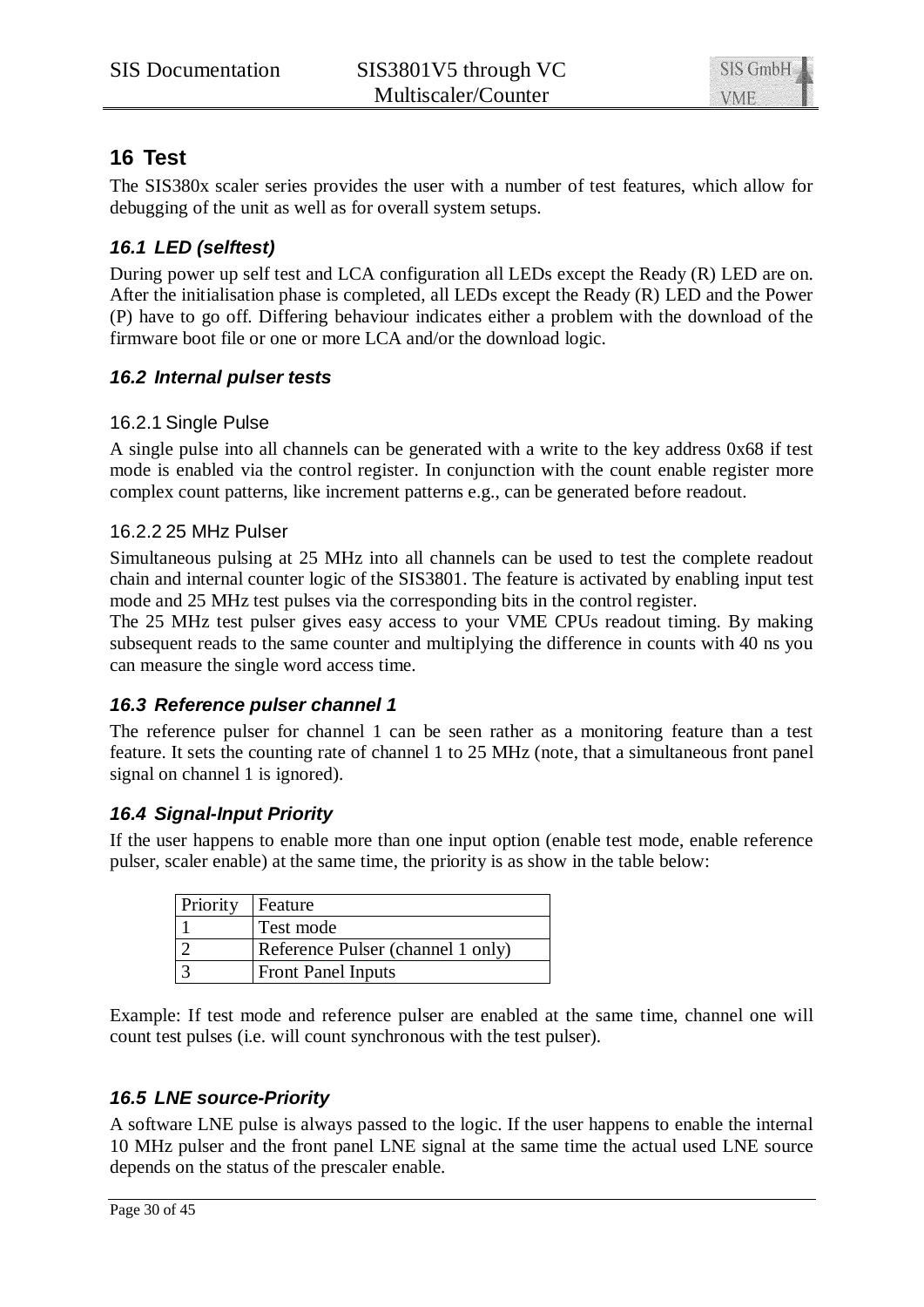

If the LNE prescaler is enabled and both the internal and external LNE sources are disabled, the channel 1 input signal will be used as LNE source. Channel 1 will not count external pulses in this case, but can be used to count pulses from the 25 MHz reference pulser. Find below a summary of the possible combinations:

| External | Internal | Prescaler | <b>LNE</b> Source |
|----------|----------|-----------|-------------------|
|          |          |           | soft only         |
|          |          |           | channel 1         |
|          |          |           | soft only         |
|          |          |           | int. prescaled    |
|          |          |           | ext               |
|          |          |           | ext prescaled     |
|          |          |           | ext               |
|          |          |           | int. prescaled    |

# *16.6 FIFO Test*

FIFO tests via the VME bus are helpful to debug the FIFO on the SIS38xx in case of spurious data and to debug an overall VME system with driver problems on the CPU side or flaky VME termination e.g.. In FIFO test mode the user can write defined data into the units FIFO via the VME bus and to compare them wit the read back result.

FIFO test mode is enabled by setting bit one of the control register and disabled by setting bit 9 of the control register. With FIFO test mode enabled data can be written to the FIFO at the address offset  $+0x100$  (through 0x1FC). Writing to the location with FIFO mode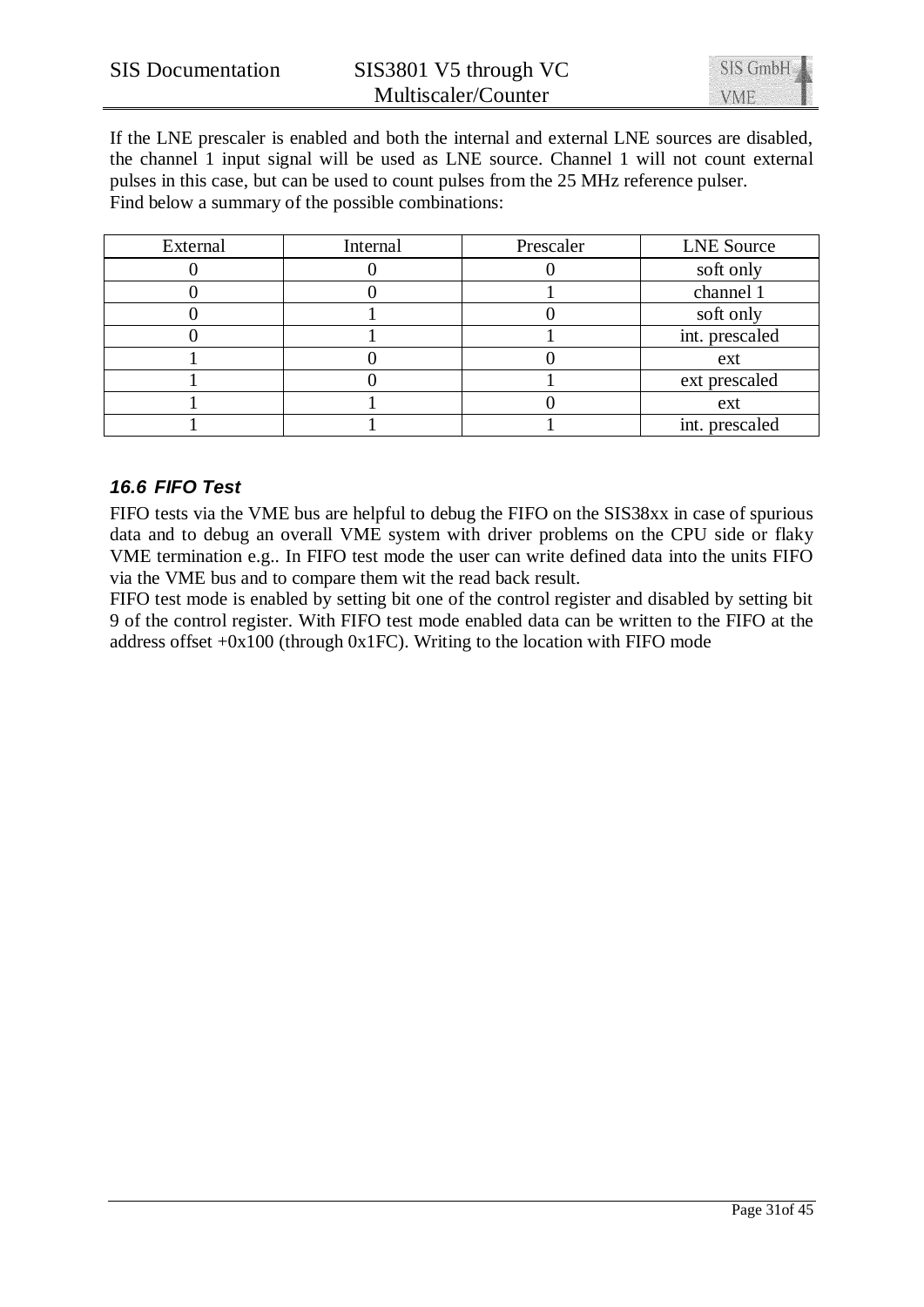# **17 Software Support**

VME multiscaler boards are tested at SIS with an OR VP6 VME CPU (Pentium II based) under Windows 95 and a National Instruments CVI user interface. The actual VME C code makes use of the OR Windows 95 DLL, which has straightforward to read and understand routines like:

```
VMEA24StdWriteWord(a32address + KEY RESET, 0x0); /* Key Reset */
rdata = VMEA24StdReadWord(a32address + STAT_REG);
```
In most cases the user setup will be using different hardware, a full fleshed real time operating system like VxWorks, and a different user interface. We still believe, that it is helpful to have a look at the code which is used to test the units and to take it as an example for the implementation of the actual scaler readout application. A floppy with our test software is enclosed with SIS3801 shipments.

Depending on the user feedback and co-operation we expect, that we will have drivers or at least example routines for the commonly used VME CPU operating systems at hand in the mid term.

# *17.1 Contents of the included Floppy*

The Floppy contains a readme.txt file with the most up to date information, the CVI project file and all home made files from the project. The important part of the code for the implementation of your own program is sitting in the CVI call back routines.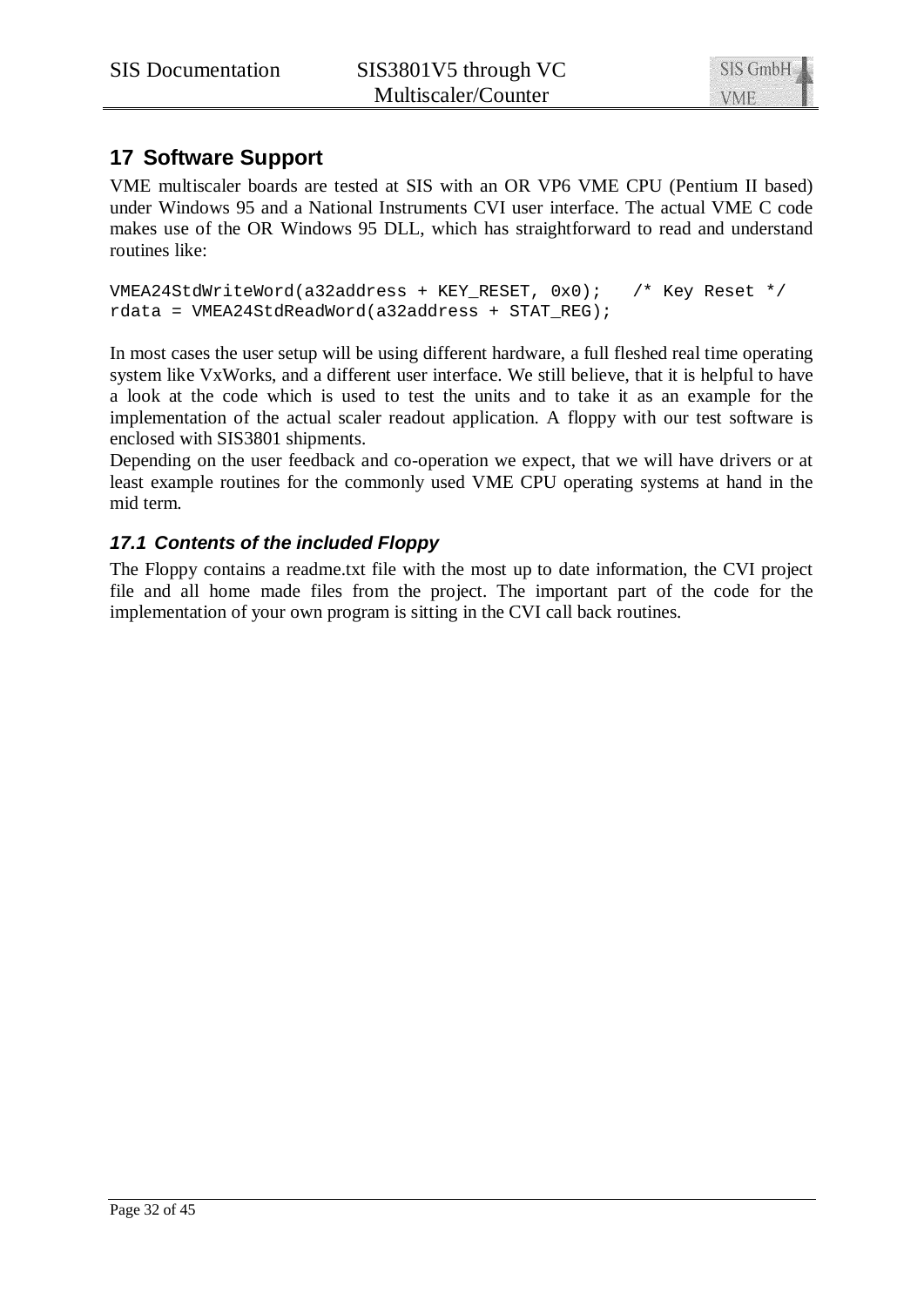# **18 Appendix**

# *18.1 Address Modifier Overview*

Find below the table of address modifiers, which can be used with the SIS360x/38xx (with the corresponding addressing mode enabled).

| AM code | Mode                                    |
|---------|-----------------------------------------|
| 0x3F    | A24 supervisory block transfer (BLT)    |
| 0x3D    | A24 supervisory data access             |
| 0x3B    | A24 non-privileged block transfer (BLT) |
| 0x39    | A24 non-privileged data access          |
| 0x2D    | A16 supervisory access                  |
| 0x29    | A16 non-privileged access               |
| 0x0F    | A32 supervisory block transfer (BLT)    |
| 0x0D    | A32 supervisory data access             |
| 0x0B    | A32 non-privileged block transfer (BLT) |
| 0x09    | A32 non privileged data access          |
|         | Future option: CBLT                     |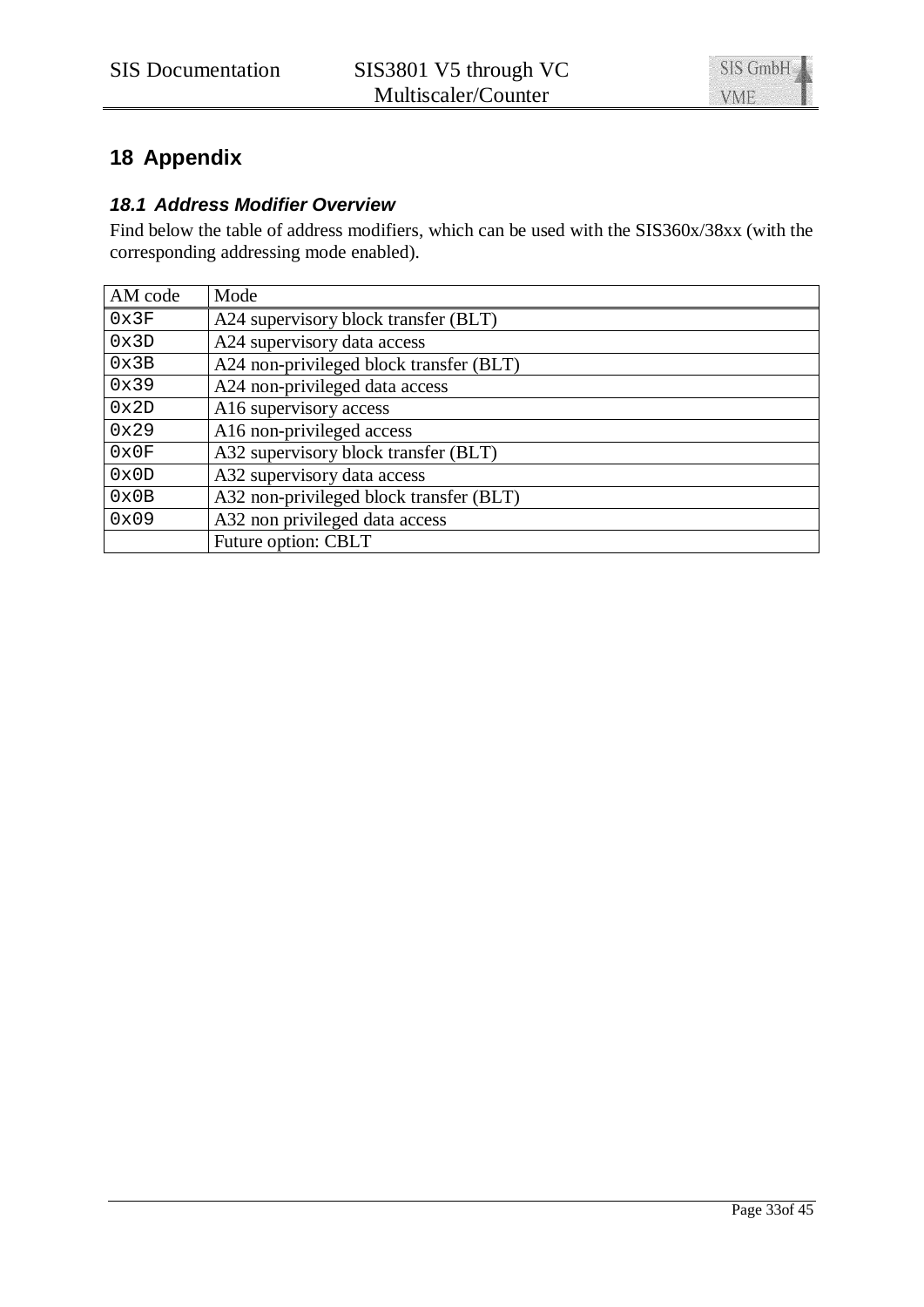

# *18.2 Front Panel Layout*

The front panel of the SIS3801 is equipped with 8 LEDs, 8 control in- and outputs and 32 counter inputs. On flat cable units (ECL and TTL) the control connector is a 20 pin header flat cable connector and the channel inputs are fed via two 34-pin headers. On LEMO (NIM and TTL) units the control in- and outputs are grouped to one 8 channel block and the counter inputs are grouped into 2 blocks of 16 channels. A mixed LMEO control/flat cable counter input version is available also. The units are 4 TE (one VME slot) wide, the front panel is of EMC shielding type. VIPA extractor handles are available on request or can be retrofitted by the user, if he wants to change to a VIPA crate at a later point in time.

In the drawing below you can find the flat cable (left hand side), the LEMO control/flat cable input (middle) and Lemo front panel layouts.

**Note: Only the aluminium portion without the extractor handle mounting fixtures is shown**

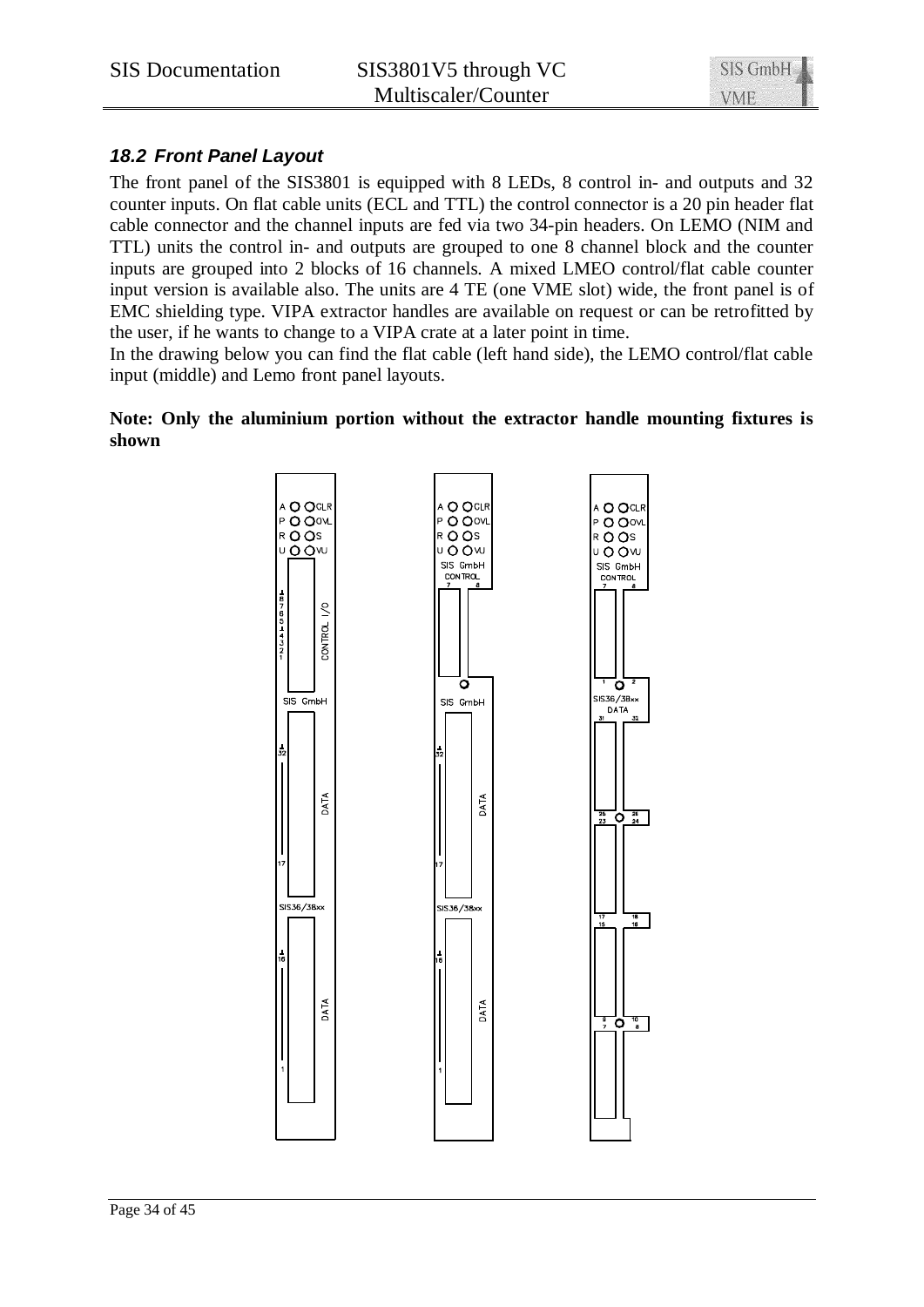# *18.3 Flat cable Input/Output Pin Assignments*

# 18.3.1 ECL

Data-Connector Channel 1-16 Data-Connector Channel 17-32

| <b>PIN</b>     | SIGNAL   | SIGNAL   | <b>PIN</b> |
|----------------|----------|----------|------------|
|                |          |          |            |
| 32             | $IN16 -$ | $IN16+$  | 31         |
| 30             | $IN15 -$ | $IN15 +$ | 29         |
| 28             | $IN14 -$ | $IN14+$  | 27         |
| 26             | $IN13 -$ | $IN13 +$ | 25         |
| 24             | $IN12 -$ | $IN12 +$ | 23         |
| 22             | $IN11 -$ | $IN11 +$ | 21         |
| 20             | $IN10 -$ | $IN10+$  | 19         |
| 18             | IN9 -    | $IN9+$   | 17         |
| 16             | $IN8 -$  | $IN8 +$  | 15         |
| 14             | IN7 -    | $IN7 +$  | 13         |
| 12             | IN6 -    | $IN6 +$  | 11         |
| 10             | IN5 -    | $IN5+$   | 9          |
| 8              | $IN4 -$  | $IN4 +$  | 7          |
| 6              | $IN3 -$  | $IN3 +$  | 5          |
| 4              | $IN2 -$  | $IN2 +$  | 3          |
| $\overline{2}$ | IN1      | $IN1 +$  | 1          |

#### PIN SIGNAL SIGNAL PIN 32 | IN16 - | IN16 + | 31 | | 32 | IN32 - | IN32 + | 31 30 IN31 - IN31 + 29 28 | IN14 - | IN14 + | 27 | | 28 | IN30 - | IN30 + | 27 26 IN29 - IN29 + 25<br>24 IN28 - IN28 + 23 24 | IN12 - | IN12 + | 23 | | 24 | IN28 - | IN28 + | 23  $22$  IN27 - IN27 + 21 20 **IN26 - IN26 + 19** 18 | IN25 - | IN25 + | 17  $16$  IN24 - IN24 + 15 14 | IN7 - | IN7 + | 13 | | 14 | IN23 - | IN23 + | 13  $12$  IN22 - IN22 + 11 10 | IN5 - | IN5 + | 9 | | 10 | IN21 - | IN21 + | 9 8 | IN4 - | IN4 + | 7 | | 8 | IN20 - | IN20 + | 7 6 IN19 - IN19 + 5  $4$  IN18 - IN18 + 3  $2$  IN17 - IN17 + 1

Front view Front view

 $INx + = ECL$  High active  $INx + = ECL$  High active  $INx - = ECL$  Low active  $INx - ECL$  Low active

| <b>PIN</b>     | <b>SIGNAL</b> | <b>SIGNAL</b> | <b>PIN</b> |
|----------------|---------------|---------------|------------|
|                |               |               |            |
| 20             | <b>GND</b>    | GND           | 19         |
| 18             | OUT8-         | $OUT8+$       | 17         |
| 16             | OUT7-         | $OUT7+$       | 15         |
| 14             | OUT6-         | $OUT6+$       | 13         |
| 12             | $OUT5-$       | $OUT5+$       | 11         |
| 10             | <b>GND</b>    | GND           | 9          |
| 8              | $IN4 -$       | $IN4 +$       | 7          |
| 6              | $IN3 -$       | $IN3 +$       | 5          |
| 4              | $IN2 -$       | $IN2 +$       | 3          |
| $\mathfrak{D}$ | $IN1$ -       | $IN1 +$       | 1          |

Control-Connector Input 1-4 /Output 5-8

Front view

 $INx + = ECL$  High active  $INx - ECL Low active$ 

 $OUTx += ECL$  High active  $OUTx - ECL Low active$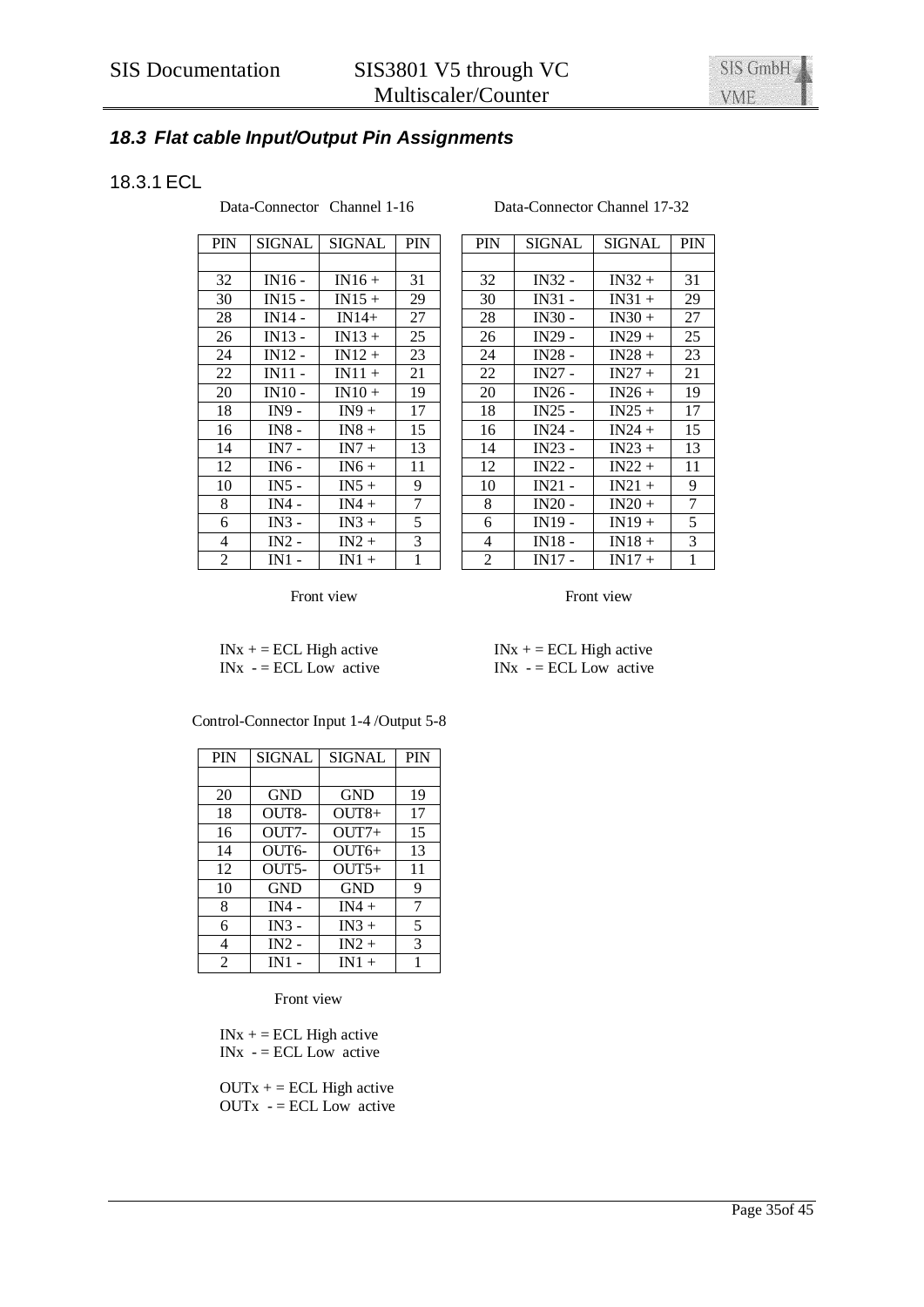# 18.3.2 TTL

| <b>PIN</b> | SIGNAL        | SIGNAL     | <b>PIN</b> |
|------------|---------------|------------|------------|
|            |               |            |            |
| 32         | IN16 -        | <b>GND</b> | 31         |
| 30         | $IN15 -$      | GND        | 29         |
| 28         | IN14 -        | <b>GND</b> | 27         |
| 26         | IN13 -        | GND        | 25         |
| 24         | <b>IN12 -</b> | GND        | 23         |
| 22         | $IN11 -$      | GND        | 21         |
| 20         | <b>IN10 -</b> | GND        | 19         |
| 18         | IN9 -         | GND        | 17         |
| 16         | <b>IN8 -</b>  | GND        | 15         |
| 14         | $IN7 -$       | GND        | 13         |
| 12         | IN6 -         | <b>GND</b> | 11         |
| 10         | $IN5 -$       | GND        | 9          |
| 8          | $IN4 -$       | <b>GND</b> | 7          |
| 6          | $IN3 -$       | <b>GND</b> | 5          |
| 4          | $IN2 -$       | GND        | 3          |
| 2          | $IN1 -$       | GND        | 1          |

#### Data-Connector Channel 1-16 Data-Connector Channel 17-32

| PIN | <b>SIGNAL</b> | SIGNAL     | <b>PIN</b> | <b>PIN</b>     | SIGNAL             | <b>SIGNAL</b> | PIN |
|-----|---------------|------------|------------|----------------|--------------------|---------------|-----|
|     |               |            |            |                |                    |               |     |
| 32  | $IN16 -$      | GND        | 31         | 32             | IN32 -             | <b>GND</b>    | 31  |
| 30  | $IN15 -$      | <b>GND</b> | 29         | 30             | $IN31 -$           | GND           | 29  |
| 28  | IN14 -        | <b>GND</b> | 27         | 28             | $IN30 -$           | <b>GND</b>    | 27  |
| 26  | IN13 -        | <b>GND</b> | 25         | 26             | IN29 -             | <b>GND</b>    | 25  |
| 24  | IN12 -        | <b>GND</b> | 23         | 24             | <b>IN28 -</b>      | GND           | 23  |
| 22  | IN11 -        | GND        | 21         | 22             | $IN27 -$           | GND           | 21  |
| 20  | IN10 -        | GND        | 19         | 20             | $IN26 -$           | GND           | 19  |
| 18  | $IN9 -$       | GND        | 17         | 18             | $IN25 -$           | GND           | 17  |
| 16  | $IN8 -$       | GND        | 15         | 16             | $IN24 -$           | GND           | 15  |
| 14  | $IN7 -$       | GND        | 13         | 14             | $IN23 -$           | GND           | 13  |
| 12  | IN6 -         | GND        | 11         | 12             | IN22 -             | GND           | 11  |
| 10  | $IN5 -$       | GND        | 9          | 10             | $IN21 -$           | GND           | 9   |
| 8   | IN4 -         | GND        | 7          | 8              | $IN20 -$           | GND           | 7   |
| 6   | $IN3 -$       | <b>GND</b> | 5          | 6              | IN <sub>19</sub> - | <b>GND</b>    | 5   |
| 4   | $IN2 -$       | <b>GND</b> | 3          | 4              | $IN18 -$           | <b>GND</b>    | 3   |
| 2   | $IN1$ -       | GND        | 1          | $\overline{2}$ | <b>IN17 -</b>      | GND           | 1   |

Front view Front view Front view

INx  $-$  = TTL Low active (74F245) INx  $-$  = TTL Low active (74F245)

Control-Connector Input 1-4 /Output 5-8

| <b>PIN</b>     | <b>SIGNAL</b> | <b>SIGNAL</b> | <b>PIN</b> |
|----------------|---------------|---------------|------------|
|                |               |               |            |
| 20             | <b>GND</b>    | GND           | 19         |
| 18             | OUT8-         | <b>GND</b>    | 17         |
| 16             | OUT7-         | <b>GND</b>    | 15         |
| 14             | OUT6-         | <b>GND</b>    | 13         |
| 12             | OUT5-         | <b>GND</b>    | 11         |
| 10             | <b>GND</b>    | <b>GND</b>    | 9          |
| 8              | $IN4 -$       | <b>GND</b>    | 7          |
| 6              | $IN3 -$       | <b>GND</b>    | 5          |
| 4              | $IN2 -$       | <b>GND</b>    | 3          |
| $\mathfrak{D}$ | IN1           | <b>GND</b>    |            |

Front view

INx -  $=$  TTL Low active (74F245)

OUTx  $-$  = TTL Low active (74F244)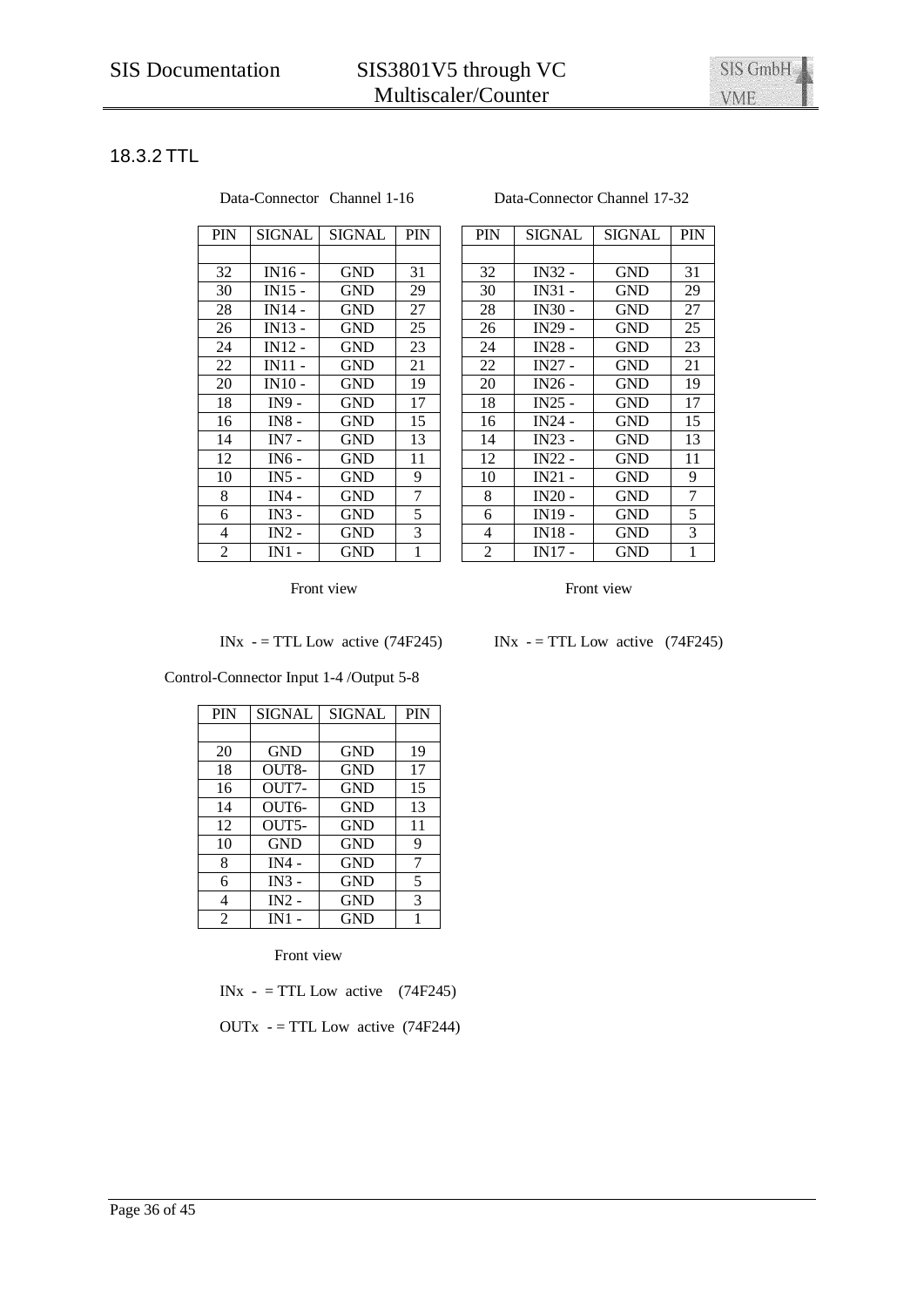# *18.4 List of Jumpers*

Find below a list of the jumpers and jumper arrays.

| Jumper Name   | Array/Single | Function                                 |
|---------------|--------------|------------------------------------------|
| J101          | Single       | <b>Input Termination Control Input 1</b> |
| J102          | Single       | <b>Input Termination Control Input 2</b> |
| J103          | Single       | <b>Input Termination Control Input 3</b> |
| J104          | Single       | Input Termination Control Input 4        |
| J105          | Single       | <b>Input Termination Control Input 5</b> |
| J106          | Single       | Input Termination Control Input 6        |
| J107          | Single       | <b>Input Termination Control Input 7</b> |
| J108          | Single       | <b>Input Termination Control Input 8</b> |
| J115          | Single       | Level Configuration (not for end user)   |
| J500          | Array        | <b>Boot File Selection</b>               |
| J520          | Single       | <b>VME SYSRESET Behaviour</b>            |
| <b>EN A16</b> | Single       | Enable A16 addressing                    |
| <b>EN A24</b> | Single       | Enable A24 addressing                    |
| EN A32        | Single       | Enable A32 addressing                    |
| <b>J</b> A11  | Single       | <b>Address Bit 11 Selection</b>          |

## *18.5 Jumper and rotary switch locations*

18.5.1 Addressing mode and base address selection

The EN\_A32, EN\_A24, EN\_A16, A\_11 and the 5 rotary switches are located int the middle of the upper section of the board close to the DC/DC converter, the corresponding section of the PCB is shown below.

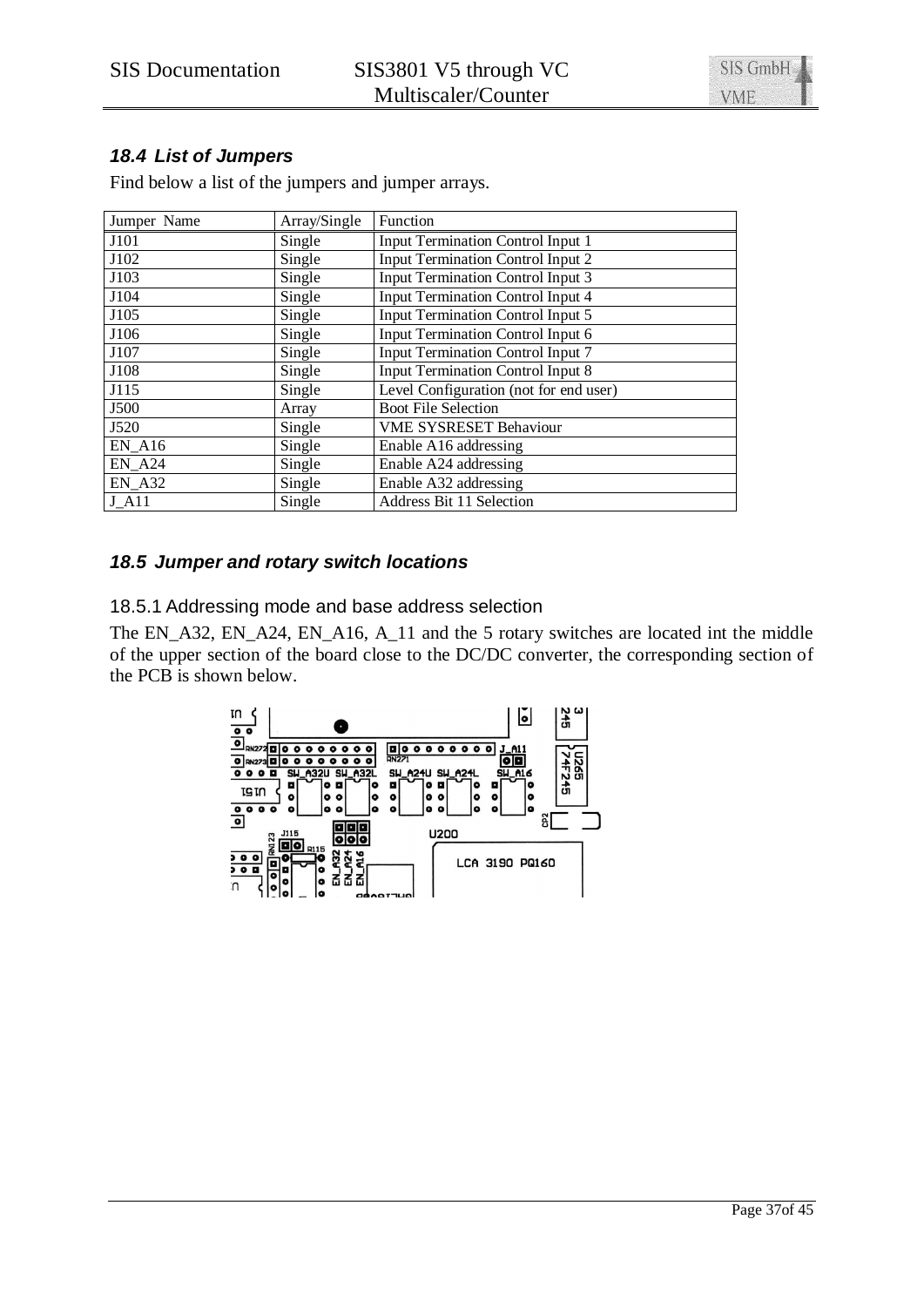# 18.5.2 J500 (Bootfile Selection) and J520 (SYSRESET Behaviour)

The jumper array J500 is located between the P1 and the P2 connector. An open position in J500 defines a one (see also chapter 3), the lowest bit is next to the P2 connector.. J520 is located to the left of J500 and closer to the DC-DC converter. With jumper J520 closed the SIS3801 executes a key reset upon the VME SYSRESET signal. The section of the board with the jumper array and the SYSRESET jumper is shown below.

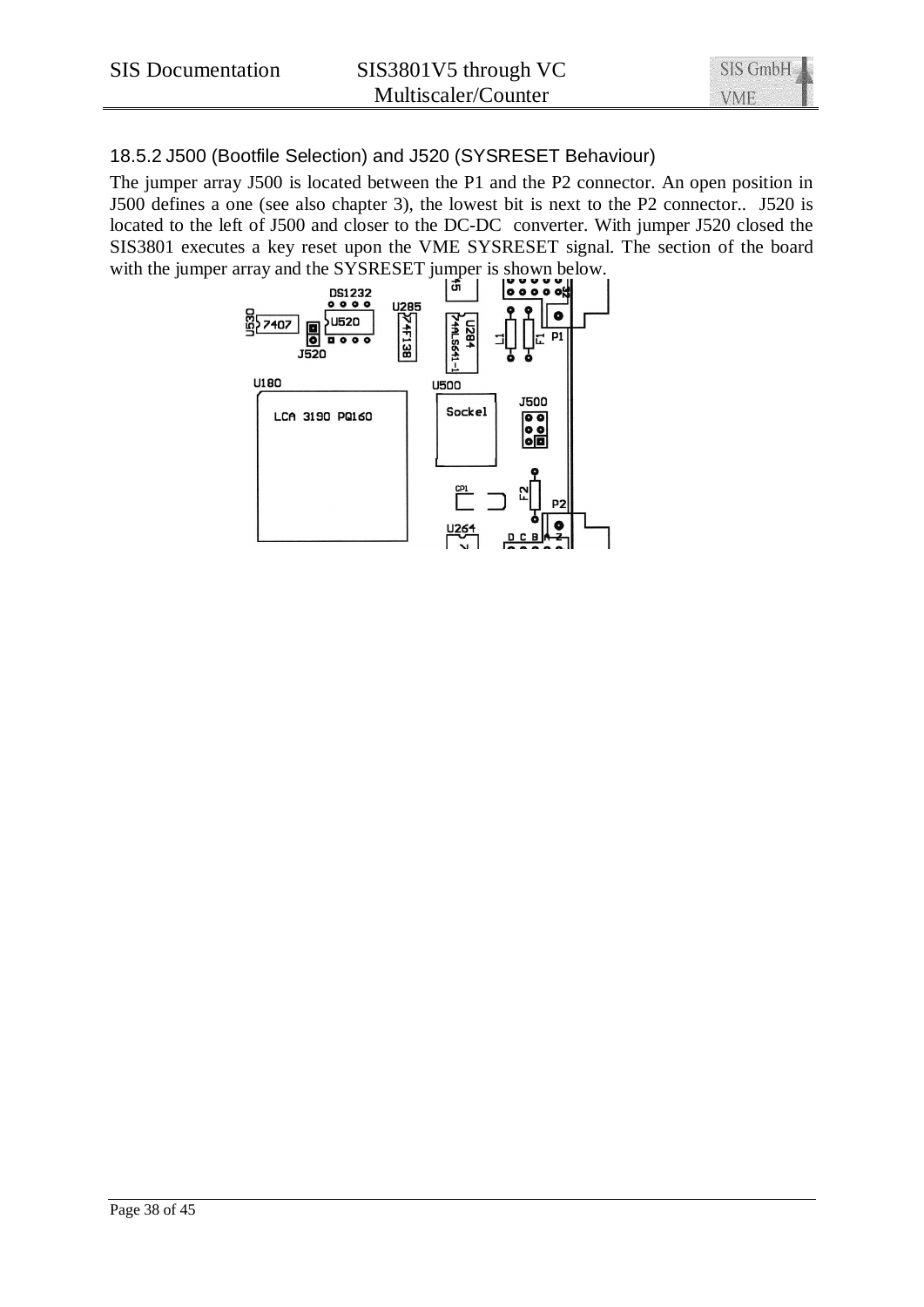# *18.6 Board Layout*

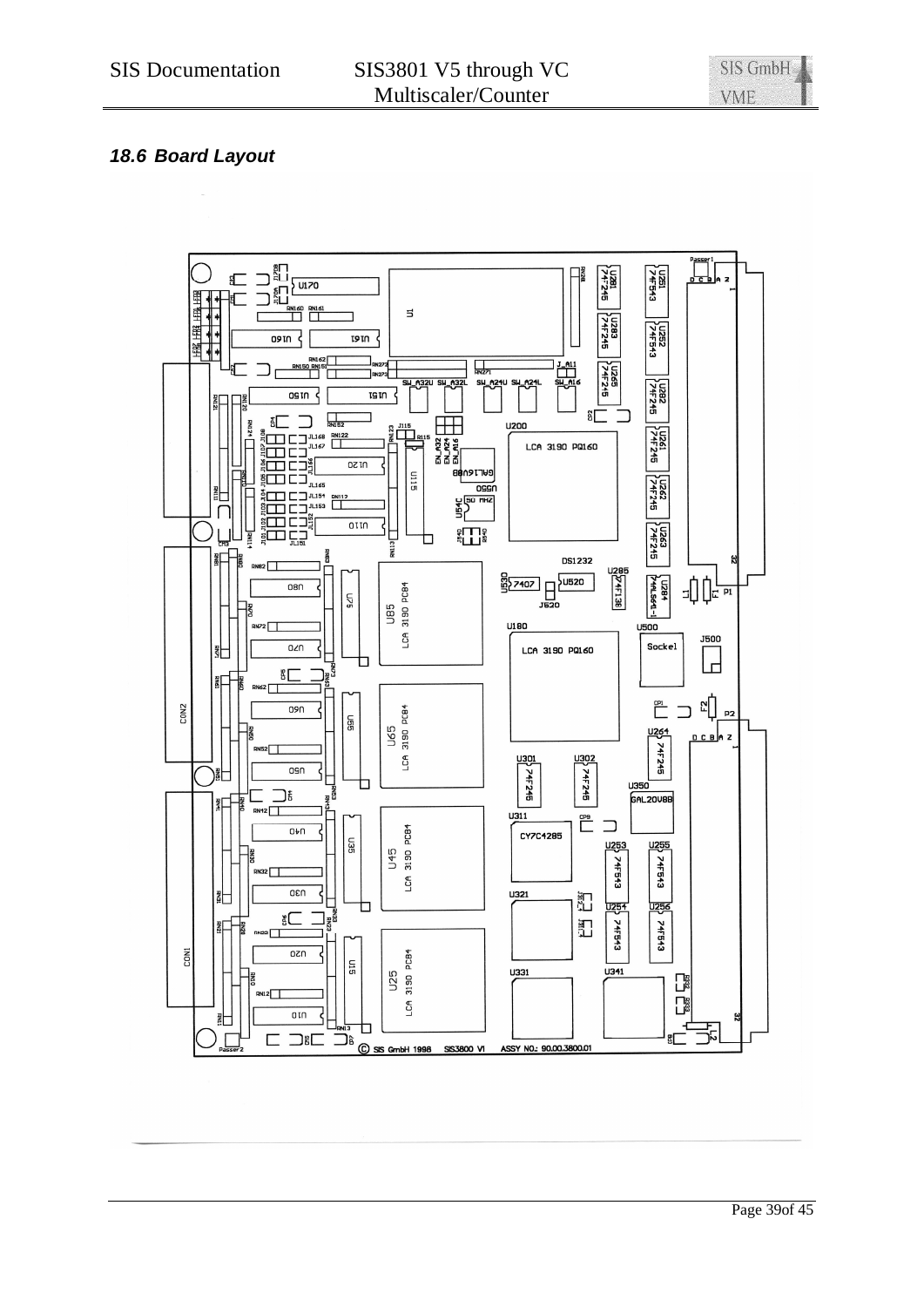# *18.7 Operation notes*

Due to the flexibility of the SIS3801 V5 through V8 designs the unit covers a broad range of counter based data acquisition applications. In some cases the user may find possible uses of the board we did not see (yet?) during the design, test and documentation phase, on the other hand we found possibilities, which may not be obvious to the first time user. Two of them are described below:

## 18.7.1 Use as pulse generator

If you do not have a programmable VME pulse generator like the SIS3807 at hand and have the need to generate fixed frequency output pulses you can use the CIP output with the following register settings:

- load the copy disable register with 1 (has the effect that no channels are copied to the FIFO, hence the unit will not run in a FIFO full condition, what would stop CIP)
- set the LNE prescaler to the desired factor (the minimum dwell time with no channel enabled is in the order of 400 ns, the CIP will occur at the maximum possible frequency if you program a lower value
- enable the 10 MHz to LNE pulser

## 18.7.2 Time Monitoring

If you use the external, external prescaled or channel 1 prescaled LNE source you can monitor the time between LNE signals with the 25 MHz channel 1 reference pulser. This allows you to determine the speed of a stepper motor if the motor clock is used as prescaled LNE signal to give an example.

## 18.7.3 Retrieve FLASHPROM contents

If you are not sure what firmware designs are actually burned into your FLASHPROM you can find out by making use of the jumper array J500 (FLASPROM file selection) and the module identification and IRQ register . Set your unit to file 0 (all jumpers set), power up the crate and read the module identification register. Proceed with selecting file 1 (lowest jumper open) and continue until the unit does not boot (module stuck in LED selftest). As we do not make FLASHPROMS with gaps in between the boot files you will have a complete listing of all files on the FLASHPROM at this point.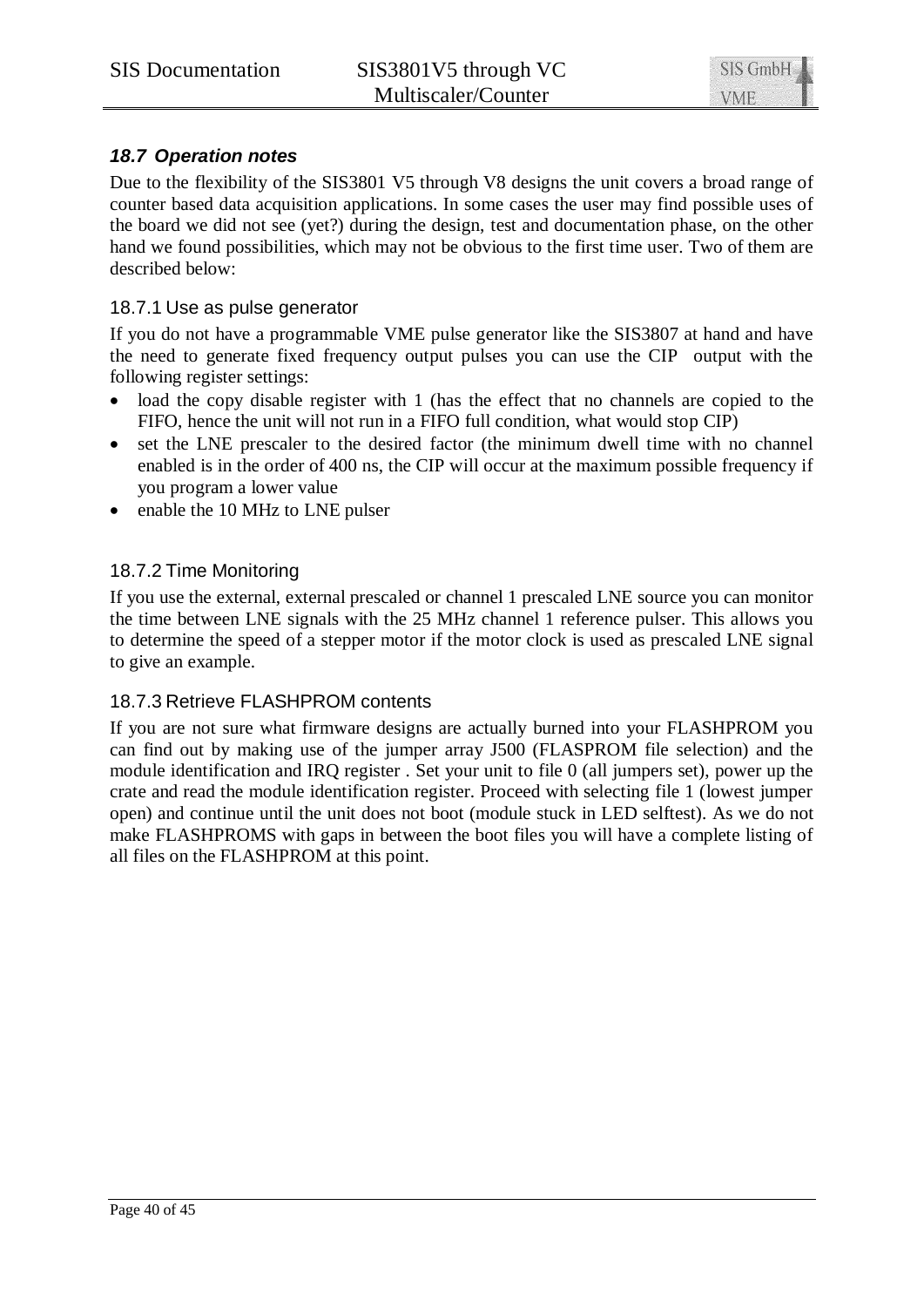

# *18.8 Cascaded FIFOs*

The SIS3801 board can be stuffed with one or four synchronous FIFO chips, the standard unit comes with one 64K FIFO chip as default. The FIFO flags are handled by a PLD (programmable logic device) if four FIFO chips are installed.

The meaning of the almost empty, half full and almost full flag is redefined in this case, as these flags are derived from the status of all four FIFO chips, as data are written to and read from the FIFO chips in a ring buffer fashion.

Find below two table with the FIFO conditions for the V2 and the V3 FIFO GAL:

| V2 | FIFO flag    | Meaning in 256K case | Condition                                   |
|----|--------------|----------------------|---------------------------------------------|
|    | empty        | empty                | set if empty                                |
|    | almost empty | 25 to 50% full       | $0: < 64K - 128$ (16-bit) words             |
|    |              |                      | 0 or 1: between $64K - 128$ (16-bit) words  |
|    |              |                      | and $128 K - 256 (16-bit)$ words            |
|    |              |                      | $1: >128$ K $-256$ (16-bit) words           |
|    | half full    | not used             | don't care                                  |
|    | almost full  | 50 to 75% full       | $0: < 128K - 256$ (16-bit) words            |
|    |              |                      | 0 or 1: between $128K - 256$ (16-bit) words |
|    |              |                      | and $192 K - 384 (16-bit) words$            |
|    |              |                      | $1: >192$ K $-384$ (16-bit) words           |
|    | full         | full                 | set if full                                 |

| V3 | FIFO flag    | Meaning in 256K case | Condition                                  |
|----|--------------|----------------------|--------------------------------------------|
|    | empty        | empty                | set if empty                               |
|    | almost empty | 25 to 50% full       | $0: < 64K - 128$ (16-bit) words            |
|    |              |                      | 0 or 1: between $64K - 128$ (16-bit) words |
|    |              |                      | and $128 K - 256 (16-bit)$ words           |
|    |              |                      | $1: >128$ K $-256$ (16-bit) words          |
|    | half full    | not used             | don't care                                 |
|    | almost full  | 50 to 75% full       | $0: < 64K - 128$ (16-bit) words            |
|    |              |                      | 0 or 1: between $64K - 128$ (16-bit) words |
|    |              |                      | and $128 K - 256 (16-bit) words$           |
|    |              |                      | $1: >128$ K $-256$ (16-bit) words          |
|    | full         | full                 | set if full                                |

**Example:** If the FIFO almost empty flag is cleared, the user can read a minimum of 64K-128 (16-bit) words from the FIFO in a block transfer and has the guarantee, that he can store an additiona128 K (+256) words before running into overflow.

**Note:** The difference between the V2 and the V3 FIFO GAL lies in the condition of the almost full flag. As the almost empty condition itself can not be used to generate a VME interrupt, the almost empty condition is used for the almost full flag in the V3 GAL, what gives you much more time to handle the interrupt and the FIFO data. It will depend on the application, whether the V2 or V3 design is appropriate.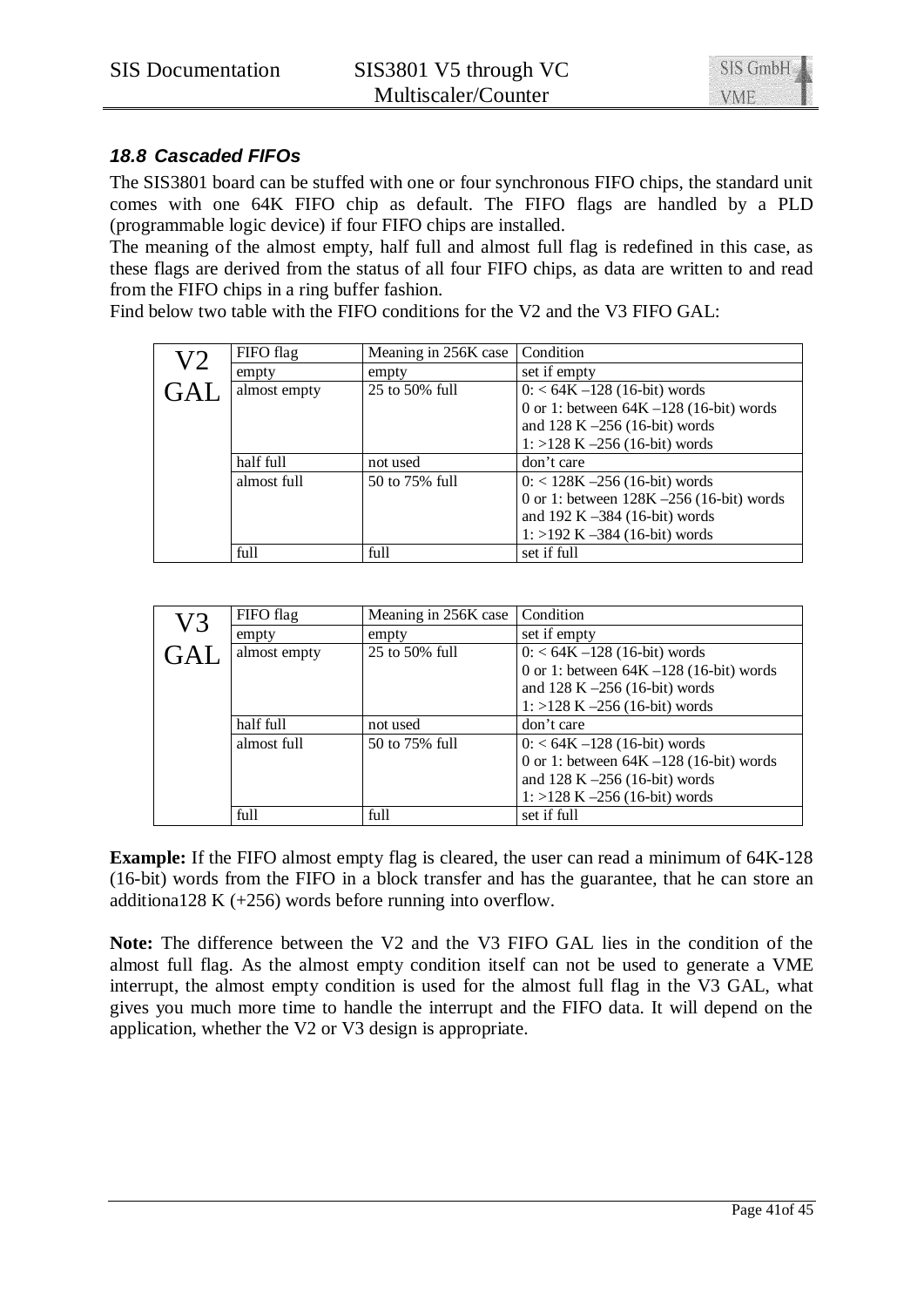

# *18.9 FLASHPROM Versions*

A list of available FLASHPROMs can be obtained from

<http://www.struck.de/sis3638firm.htm.> Please note, that a special hardware configuration may be necessary for the firmware design of interest (the SIS3801 design requires the installation of a FIFO e.g.).

The table on the web is of the format shown below:

# SIS36/38xx FLASHPROM table

The table below is an excerpt form the full table, which is on the web, only.

| Design Name    | Design         | Boot File (s)                     |
|----------------|----------------|-----------------------------------|
| SIS3800_201098 |                | SIS3800 Version 1                 |
| SIS3801_201098 | 0              | SIS3800 Version 1                 |
|                |                | SIS3800 Version 2                 |
|                | 2              | SIS3801 Version 1 (32-bit Design) |
|                | 3              | SIS3801 Version 2 (24-bit Design) |
| SIS3803_280798 | 0              | SIS3803 Version 1                 |
| SIS3801 170400 | 0              | SIS3801 Version 5 (32-bit Design) |
|                |                | SIS3801 Version 6 (24-bit Design) |
|                | $\overline{2}$ | SIS3800 Version 2                 |
|                | 3              | SIS3801 Version 9 (32-bit Design) |
|                | 4              | SIS3801 Version A (24-bit Design) |
|                | 5              | SIS3800 Version 3                 |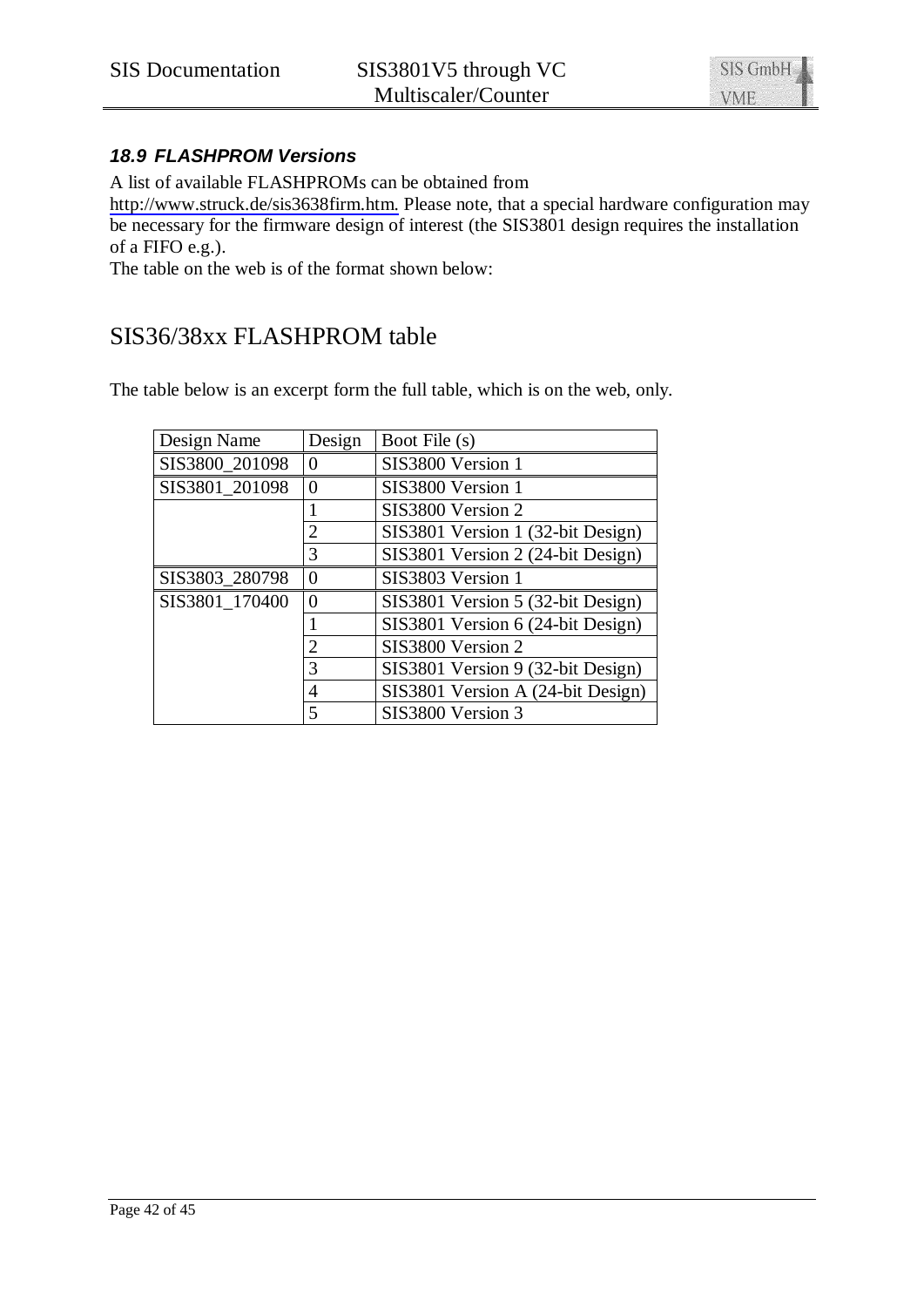

# *18.10 Row d and z Pin Assignments*

The SIS3801 is prepared for the use with VME64x and VME64xP backplanes. Foreseen features include geographical addressing and live insertion (hot swap). The prepared pins on the d and z rows of the P1 and P2 connectors are listed below.

| Position        |            | P1/J1  |                      | P2/J2                       |  |  |
|-----------------|------------|--------|----------------------|-----------------------------|--|--|
|                 | Row z      | Row d  | Row z                | Row d                       |  |  |
| $\mathbf{1}$    |            | VPC(1) |                      |                             |  |  |
| $\overline{2}$  | <b>GND</b> | GND(1) | <b>GND</b>           |                             |  |  |
| $\overline{3}$  |            |        |                      |                             |  |  |
| $\overline{4}$  | <b>GND</b> |        | <b>GND</b>           |                             |  |  |
| 5               |            |        |                      |                             |  |  |
| $\overline{6}$  | <b>GND</b> |        | <b>GND</b>           |                             |  |  |
| $\overline{7}$  |            |        |                      |                             |  |  |
| $\overline{8}$  | <b>GND</b> |        | <b>GND</b>           |                             |  |  |
| $\overline{9}$  |            | $GAP*$ |                      |                             |  |  |
| $\overline{10}$ | <b>GND</b> | $GA0*$ | <b>GND</b>           |                             |  |  |
| 11              | RESP*      | $GA1*$ |                      |                             |  |  |
| $\overline{12}$ | <b>GND</b> |        | <b>GND</b>           |                             |  |  |
| 13              |            | $GA2*$ |                      |                             |  |  |
| $\overline{14}$ | <b>GND</b> |        | <b>GND</b>           |                             |  |  |
| 15              |            | $GA3*$ |                      |                             |  |  |
| 16              | <b>GND</b> |        | <b>GND</b>           |                             |  |  |
| $\overline{17}$ |            | $GA4*$ |                      |                             |  |  |
| $\overline{18}$ | <b>GND</b> |        | <b>GND</b>           |                             |  |  |
| 19              |            |        |                      |                             |  |  |
| 20              | <b>GND</b> |        | <b>GND</b>           |                             |  |  |
| $\overline{21}$ |            |        |                      |                             |  |  |
| $\overline{22}$ | <b>GND</b> |        | <b>GND</b>           |                             |  |  |
| $\overline{23}$ |            |        |                      |                             |  |  |
| 24              | <b>GND</b> |        | <b>GND</b>           |                             |  |  |
| 25              |            |        |                      |                             |  |  |
| $\overline{26}$ | <b>GND</b> |        | $\operatorname{GND}$ |                             |  |  |
| 27              |            |        |                      |                             |  |  |
| $\overline{28}$ | <b>GND</b> |        | <b>GND</b>           |                             |  |  |
| $\overline{29}$ |            |        |                      |                             |  |  |
| 30              | <b>GND</b> |        | <b>GND</b>           |                             |  |  |
| 31              |            | GND(1) |                      | GND(1)                      |  |  |
| $\overline{32}$ | <b>GND</b> | VPC(1) | <b>GND</b>           | $\overline{\text{VPC (1)}}$ |  |  |

**Note: Pins designated with (1) are so called MFBL (mate first-break last) pins on the installed 160 pin connectors, VPC(1) pins are connected via inductors.**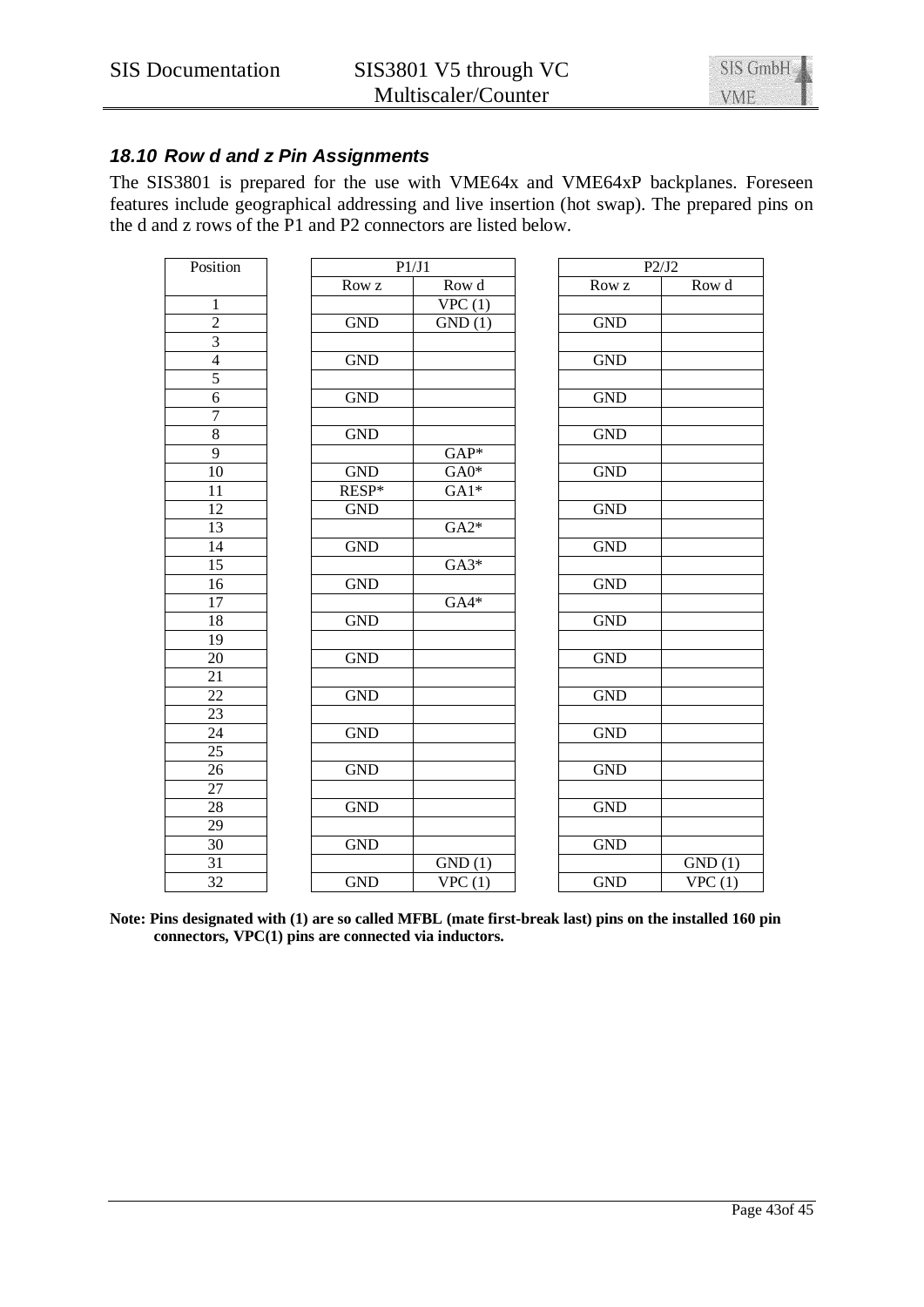

# *18.11 Geographical Address Pin Assignments*

The SIS38xx board series is prepared for geographical addressing via the geographical address pins GA0\*, GA1\*, GA2\*, GA3\*, GA4\* and GAP\*. The address pins are left open or tied to ground by the backplane as listed in the following table:

| Slot           | $GAP*$     | $GA4*$     | $GA3*$     | $GA2*$     | $GA1*$     | $GA0*$     |
|----------------|------------|------------|------------|------------|------------|------------|
| Number         | Pin        | Pin        | Pin        | Pin        | Pin        | Pin        |
| 1              | Open       | Open       | Open       | Open       | Open       | <b>GND</b> |
| $\overline{c}$ | Open       | Open       | Open       | Open       | GND        | Open       |
| 3              | <b>GND</b> | Open       | Open       | Open       | GND        | <b>GND</b> |
| $\overline{4}$ | Open       | Open       | Open       | <b>GND</b> | Open       | Open       |
| 5              | <b>GND</b> | Open       | Open       | <b>GND</b> | Open       | <b>GND</b> |
| 6              | <b>GND</b> | Open       | Open       | <b>GND</b> | <b>GND</b> | Open       |
| 7              | Open       | Open       | Open       | <b>GND</b> | <b>GND</b> | <b>GND</b> |
| 8              | Open       | Open       | GND        | Open       | Open       | Open       |
| 9              | GND        | Open       | GND        | Open       | Open       | <b>GND</b> |
| 10             | <b>GND</b> | Open       | <b>GND</b> | Open       | GND        | Open       |
| 11             | Open       | Open       | GND        | Open       | GND        | <b>GND</b> |
| 12             | <b>GND</b> | Open       | <b>GND</b> | <b>GND</b> | Open       | Open       |
| 13             | Open       | Open       | GND        | <b>GND</b> | Open       | GND        |
| 14             | Open       | Open       | <b>GND</b> | <b>GND</b> | GND        | Open       |
| 15             | <b>GND</b> | Open       | GND        | <b>GND</b> | <b>GND</b> | <b>GND</b> |
| 16             | Open       | GND        | Open       | Open       | Open       | Open       |
| 17             | GND        | GND        | Open       | Open       | Open       | <b>GND</b> |
| 18             | GND        | GND        | Open       | Open       | GND        | Open       |
| 19             | Open       | GND        | Open       | Open       | GND        | GND        |
| 20             | <b>GND</b> | <b>GND</b> | Open       | <b>GND</b> | Open       | Open       |
| 21             | Open       | <b>GND</b> | Open       | <b>GND</b> | Open       | GND        |

# *18.12 Additional Information on VME*

The VME bus has become a popular platform for many realtime applications over the last decade. Information on VME can be obtained in printed form, via the web or from newsgroups. Among the sources are the VMEbus handbook, <http://www.vita.com>(the home page of the VME international trade association (VITA)) and comp.bus.arch.vmebus. In addition you will find useful links on many high energy physics labs like CERN or FNAL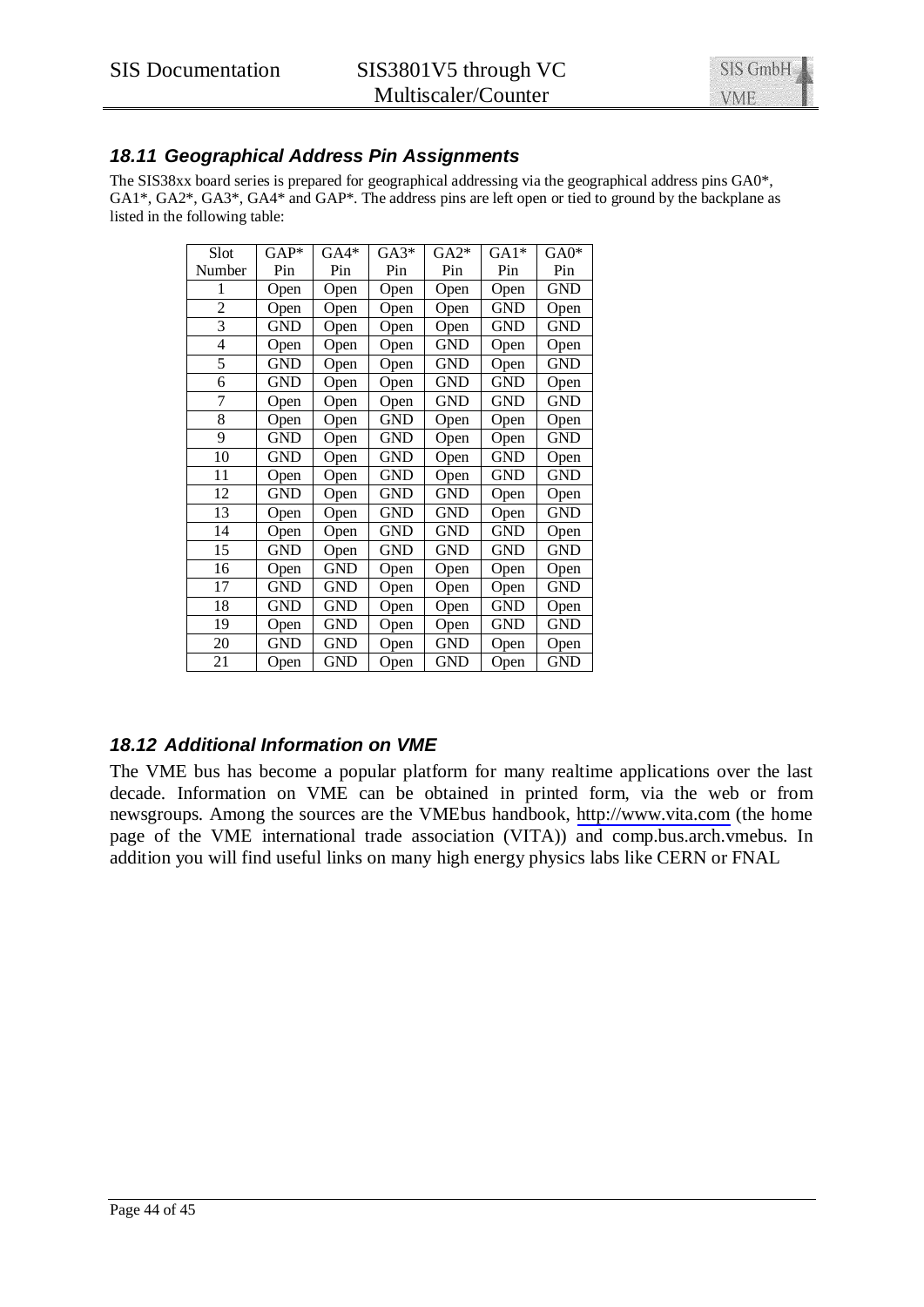# SIS Documentation SIS3801 V5 through VC Multiscaler/Counter

SIS GmbH **VME** 

# **19 Index**

10 MHz 15, 16, 31 24-bit mode 18, 23 25 MHz Pulser 30 25 MHz test pulses 16 32-bit mode 18, 23 A\_11 10, 37 A16 11 A24 10 A32 10 Address Map 14 Address Modifier Overview 33 address modifiers 33 Address Space 13 addressing A16, A24, A32 37 addressing mode 33 Addressing mode 37 addressing modes 13 Adressing 10 bank 23 bank number 23 Base Address 10, 13, 37 BLT 33 board layout 39 Boot File Selection 37 Bootfile Selection 38 Broadcast Addressing 21 CBLT 33 CERN 44 channel 23 CIP 8, 15, 20, 27 Connector Specification 26 control input 37 input modes 27 Cooling 29 copy disable register 8 copy in progress 8 Count Enable 9 custom firmware 6 CVI 32 call back routines 32 project file 32 D08(O) 17 D<sub>16</sub> 23 D32 23 Data Format 23 DC/DC converter 37 driver  $50 \Omega$  26 high impedance 26 drivers 32 dwell time 6, 8 ECL 24, 35 EN\_A16 10, 13, 37 EN A24 10, 13, 37 EN\_A32 10, 13, 37 Factory Default Settings 10 FIFO 6, 21 almost full 15 cascaded 41 full 15 GAL 15, 41

half full 15 half full flag 9 test mode 15 firmware 5 firmware design 10, 11, 17 Firmware Selection 11 Bootfile 11 Examples 11 FLASHPROM 5, 6, 11 contents 40 FLASHPROM Versions 42 Floppy 32 FNAL 44 Front Panel LED 12 Front Panel Layout 34 GA0\* 44 GA1\* 44 GA2\* 44 GA3\* 44 GA4\* 44 GAL 15, 41 GAP\* 44 geographical address pins 44 Geographical Address 44 geographical addressing 43 Getting Started 10 hot swap 29, 43 http //www.vita.com 44 Input Configuration 24 input mode 16 input modes 27 input test mode 16, 30 Insertion/Removal 29 interrupt acknowledge cycle 17 condition 22 control 17 level 22 logic 22 vector 17, 22 VME 22 interrupt level 17 interrupter type 17 IRQ source 16 J\_A11 13, 37 J101-J108 37 J115 37 J500 10, 37, 38 J520 10, 37, 38 jumper firmware selection 11 VME addressing mode 13 Jumper overview 37 Jumper and rotary switch locations 37 key address 14 LED 12 Access 12 Color 12 Power 12